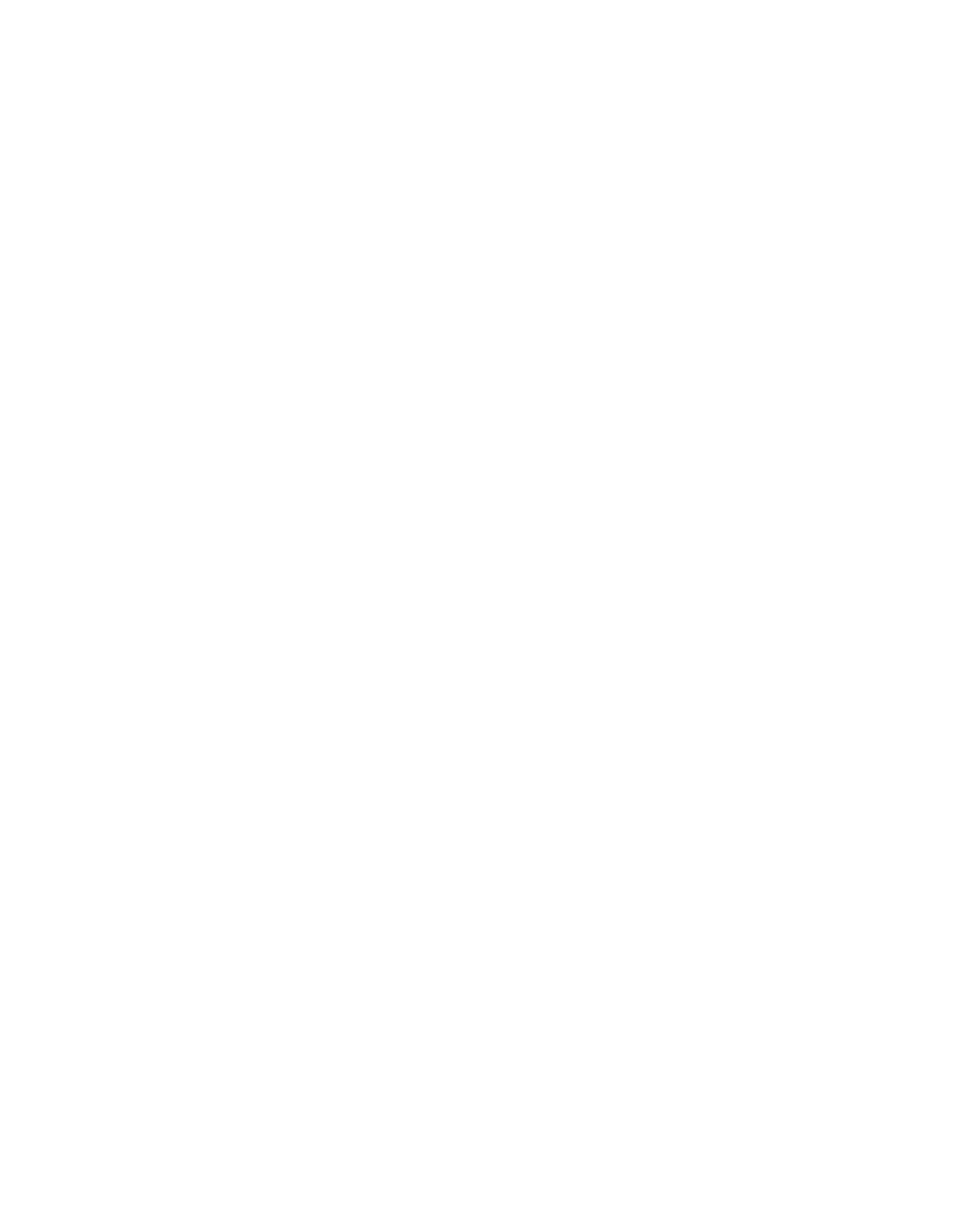### **IMF** Working Paper

#### Research Department

### 39B**Household Income As A Determinant of Child Labor and School Enrollment in Brazil: Evidence From A Social Security Reform**

### Prepared by Irineu Evangelista de Carvalho Filho<sup>1</sup>

Authorized for distribution by Gian Maria Milesi-Ferretti

October 2008

### **Abstract**

# **This Working Paper should not be reported as representing the views of the IMF.** The views expressed in this Working Paper are those of the author(s) and do not necessarily represent those of the IMF or IMF policy. Working Papers describe research in progress by the author(s) and are published to elicit comments and to further debate.

This paper studies the effects of household income on labor participation and school enrollment of children aged 10 to 14 in Brazil using a social security reform as a source of exogenous variation in household income. Estimates imply that the gap between actual and full school enrollment was reduced by 20 percent for girls living in the same household as an elderly benefiting from the reform. Girls' labor participation rates reduced with increased benefit income, but only when benefits were received by a female elderly. Effects on boys' enrollment rates and labor participation were in general smaller and statistically insignificant.

JEL Classification Numbers: O12; J13

 $\overline{a}$ 

Keywords: social security reform; child labor; family; school enrollment; old-age benefits, Brazil

Author's E-Mail Address: idecarvalhofilho@imf.org

<sup>&</sup>lt;sup>1</sup> Irineu Evangelista de Carvalho Filho, International Monetary Fund, email: idecarvalhofilho@imf.org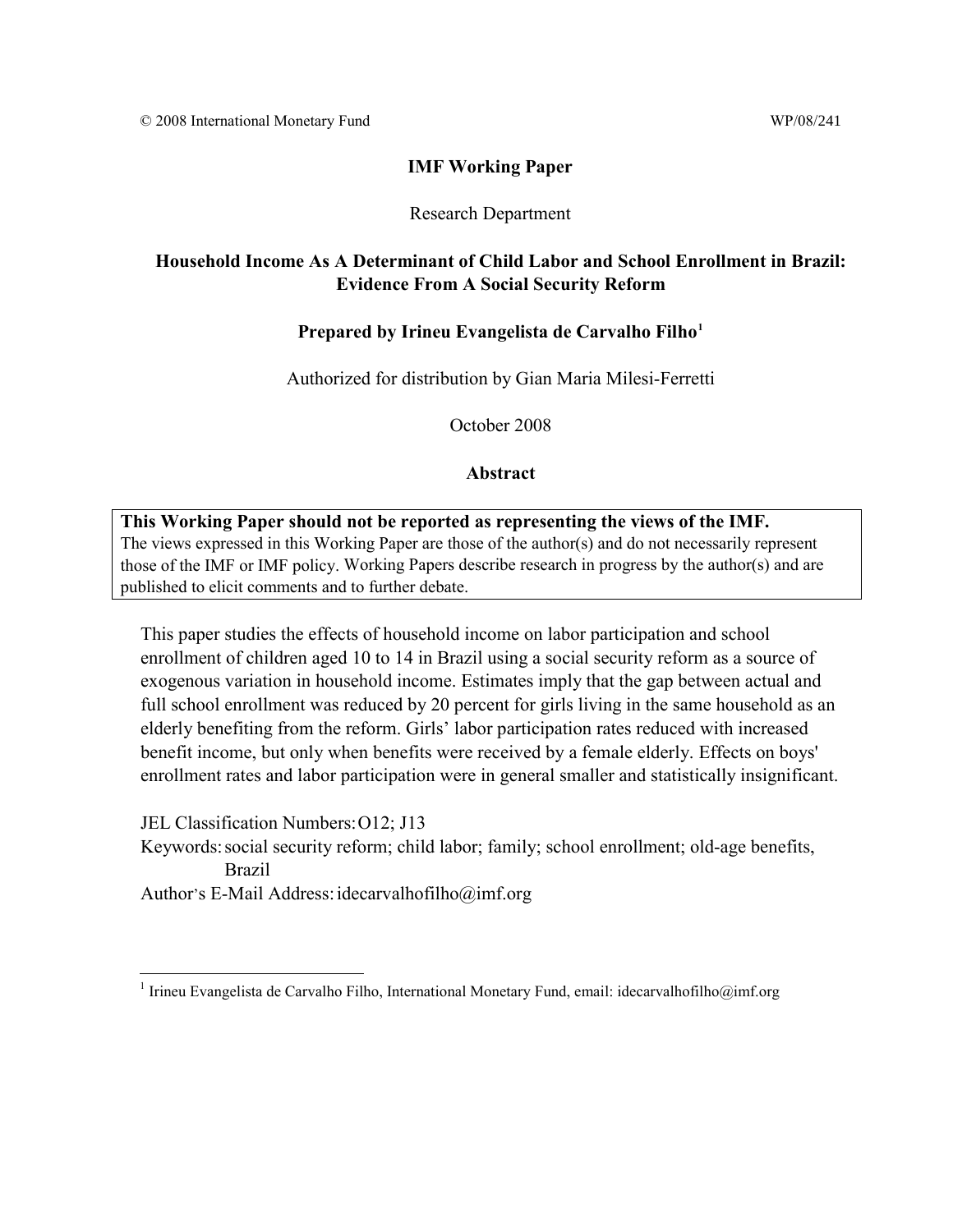|                  | Contents                                                                  | Page |
|------------------|---------------------------------------------------------------------------|------|
|                  |                                                                           |      |
|                  |                                                                           |      |
|                  |                                                                           |      |
|                  |                                                                           |      |
|                  |                                                                           |      |
|                  |                                                                           |      |
|                  |                                                                           |      |
|                  |                                                                           |      |
|                  |                                                                           |      |
|                  |                                                                           |      |
|                  |                                                                           |      |
|                  |                                                                           |      |
|                  |                                                                           |      |
|                  |                                                                           |      |
|                  |                                                                           |      |
| Tables           |                                                                           |      |
| 1.               |                                                                           |      |
| 2.               |                                                                           |      |
|                  |                                                                           |      |
| 3.               |                                                                           |      |
| $\overline{4}$ . |                                                                           |      |
| 5.               | Panel 1. Actual and Counterfactual Values fo Treated Group,               |      |
|                  |                                                                           |      |
|                  | Estimates of the Effect of Monthly Benefits. Coefficient is the Estimated |      |
| 6.               |                                                                           |      |
|                  |                                                                           |      |
| 7.               | Instrumental Variables Estimates of the Effect of Benefits for Different  |      |
| 8.               | Reduced Form Estimates. Has the Reform Changed the Percentage of          |      |
|                  |                                                                           |      |
|                  |                                                                           |      |
| Figures          |                                                                           |      |
| $1_{\cdot}$      |                                                                           |      |
| 2.               |                                                                           |      |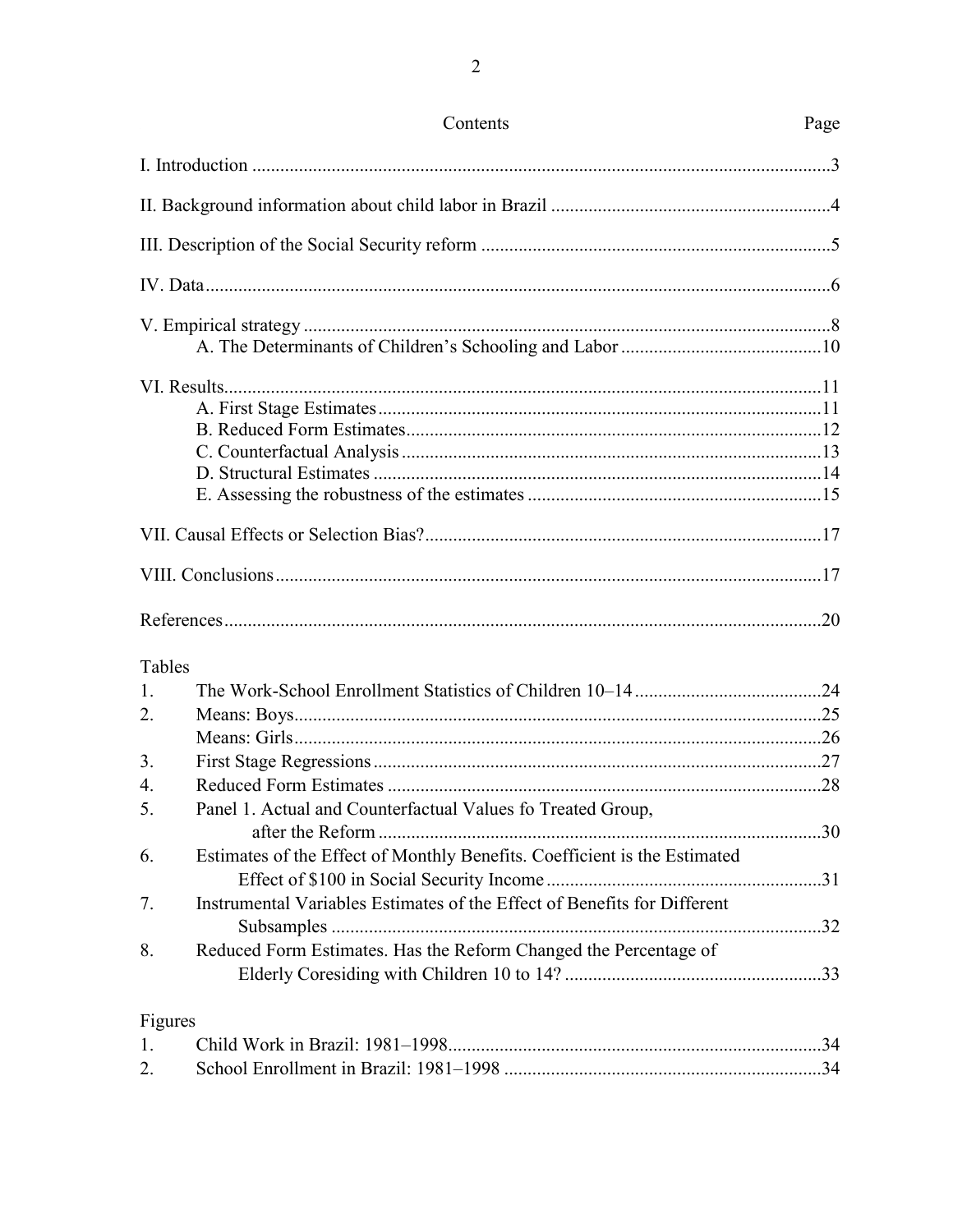#### **I. INTRODUCTION**

How strong are income effects on school enrollment and child labor participation in developing countries? That is an important question for the design of policies to enhance the human capital of poor children and reduce inequality in developing countries. If children outcomes improve significantly as incomes rise, targeted transfers to the poor may have long-lasting effects, instead of only boosting the consumption of the poor. On the other hand, if children outcomes are insensitive to rising incomes, efforts to improve the human capital of the poor should focus on other interventions, such as enrollment subsidies, improvements in school quality and teacher pay or construction of new schools.

There is a large (and still expanding) literature on the determinants of child labor and school enrollment decisions in developing countries.<sup>1</sup> Much of this literature has inquired about the effects of increased incomes on child labor, typically finding that poverty or negative economic shocks are important factors driving children to work. Among other works, Edmonds (2001) finds that seemingly permanent increases in income in Vietnam explain most of the observed decline in child labor; Yang (2007) finds that increases in remittances received from overseas due to favorable exchange rate movements lead to enhanced human capital investment in the Philippines; Duryea, Lam and Levison (2007) find that child labor helps urban Brazilian families to smooth income during temporary unemployment spells of their adult male household head; and Bourguignon et al (2003) and Schultz (2004) find that conditional cash transfer programs such as Bolsa Escola in Brazil and Progresa in Mexico have a positive effect on school enrollment, and the latter also finds a significant reduction in market work. $2$ 

The unique contribution of this paper is to estimate a pure income effect. It explores exogenous variation in social security income at the household level caused by a reform of Social Security for rural workers in Brazil to estimate the impact of an exogenous increase in income on children's labor participation and school enrollment. This social security reform brought about a reduction in the minimum eligibility age for old-age benefits for rural workers from 65 to 60 for males and 55 for females, the end of a rule that determined that no more than one person per household would be eligible to receive old-age benefits for rural workers, and an increase in the size of benefits from half a minimum wage to one minimum wage. $3$ 

The paper identifies the effect of benefits on the schooling and labor outcomes of children of ages 10 to 14 by comparing the changes in the outcomes for children living with or without an elderly benefiting from the reform, while controlling for observable variables. Because the eligibility to the old-age program in question is based on age and occupation, the estimates control for, among other things, all interactions between age and occupation of the coresiding adults and survey year (i.e. interactions between age of the coresiding adults and rural occupation; age of the coresiding adults and year; and year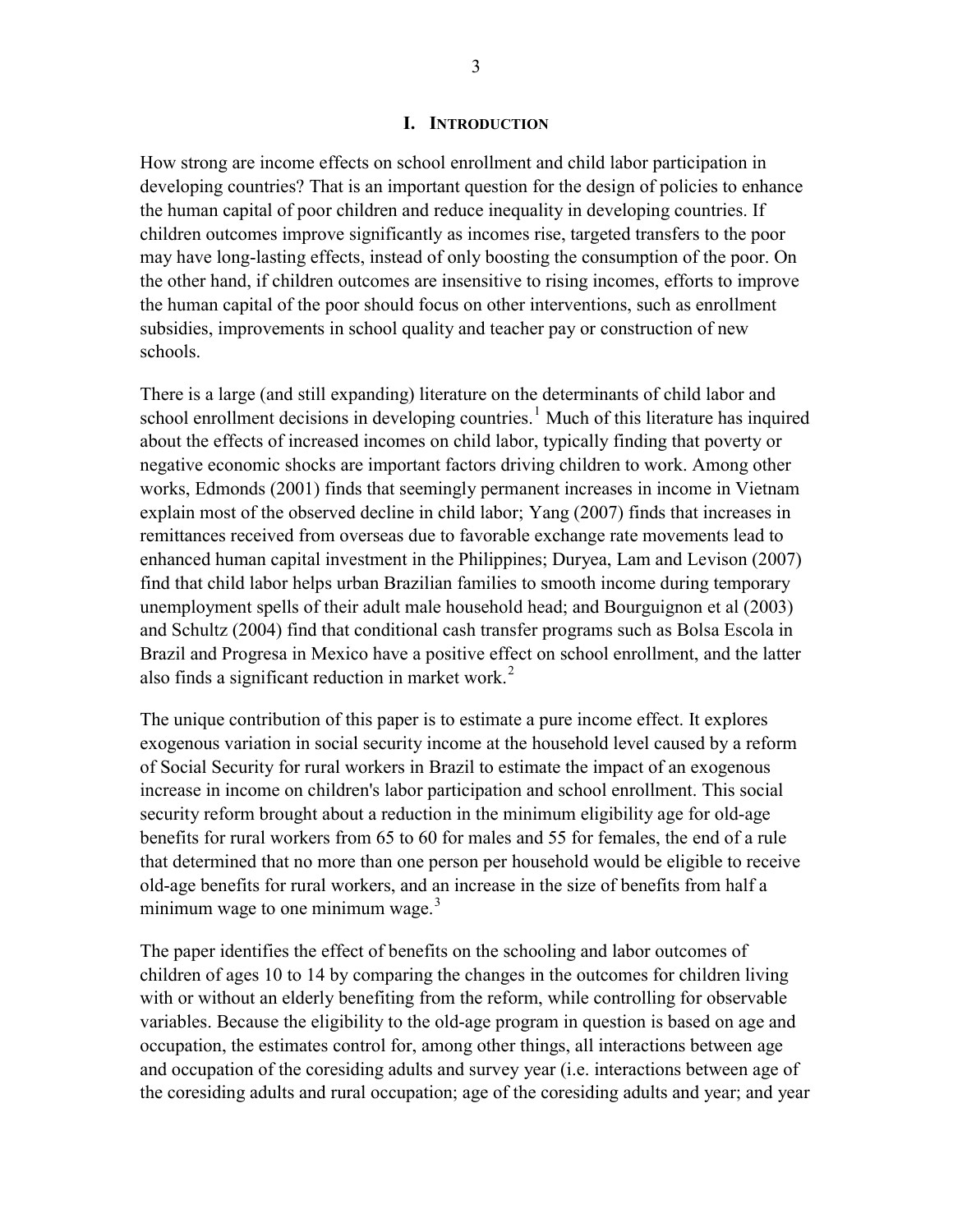and rural occupation.) To the extent that trends in the outcomes, controlling for observables, would not differ in the absence of the reform, the effect of the reform on child labor and schooling decisions can be estimated consistently and have a causal interpretation in the sense of Angrist, Imbens and Rubin  $(1996)$ .<sup>4</sup> Please note that since the estimates are based on comparing changes over time between groups affected or not by the reform, they are not affected by unobserved factors such as tastes for human capital investments) that might be correlated with occupational choice.

The empirical strategy of this paper overcomes problems common to the previous literature: omitted variable bias and measurement error in income variables. Crosssectional studies relating child labor and household income are not able to identify the pure effect of income from the effects of unobserved characteristics that may be correlated with income. For instance, child labor and school enrollment may be correlated with household income because dynasties with more patience, greater ability or a stronger taste for education will have adults with higher education levels and also higher income. In that case, the cross-sectional relationship between household income and child labor is not informative of the likely effect of policies that transfer income to families with children, because it overestimates the effects of income transfers to poor families on children' labor participation and school enrollment decisions. On the other hand, classical measurement error problems may generate downward bias in the estimated effect of income on children outcomes - this problem may be particularly relevant when variables correlated with income, such as family background and community characteristics, are included in the regression.

This paper also explores the possibility that income received by females generates different outcomes as income received by males. In agreement with Thomas, Schoeni and Strauss (1996) and Duflo (1999), I find that girls' outcomes are more sensitive to benefits received by other females than by males living in the same household. Point estimates suggest that male benefits play a similar role for boys, but standard errors were typically large in the regressions for boys outcomes.

Section I presents background information about child labor in Brazil. Section II presents the empirical strategy. Section III describes the data used in the empirical sections. Section IV presents the regression results. Section V examines the possibility that selection biases are driving the results instead of causal effects, finding reassuring evidence in favor of a causal interpretation. Section VI concludes.

# **II. BACKGROUND INFORMATION ABOUT CHILD LABOR IN BRAZIL**

Brazil has one of Latin America's highest rates of child labor force participation. In 1995, when participation rates for children 10-14 in Latin America and Caribbean (LAC) were 9.8 percent, the figures for Brazil were as high as 16 percent.<sup>5</sup> This backwardness relative to LAC averages has persisted over decades: in 1950, when the participation rate was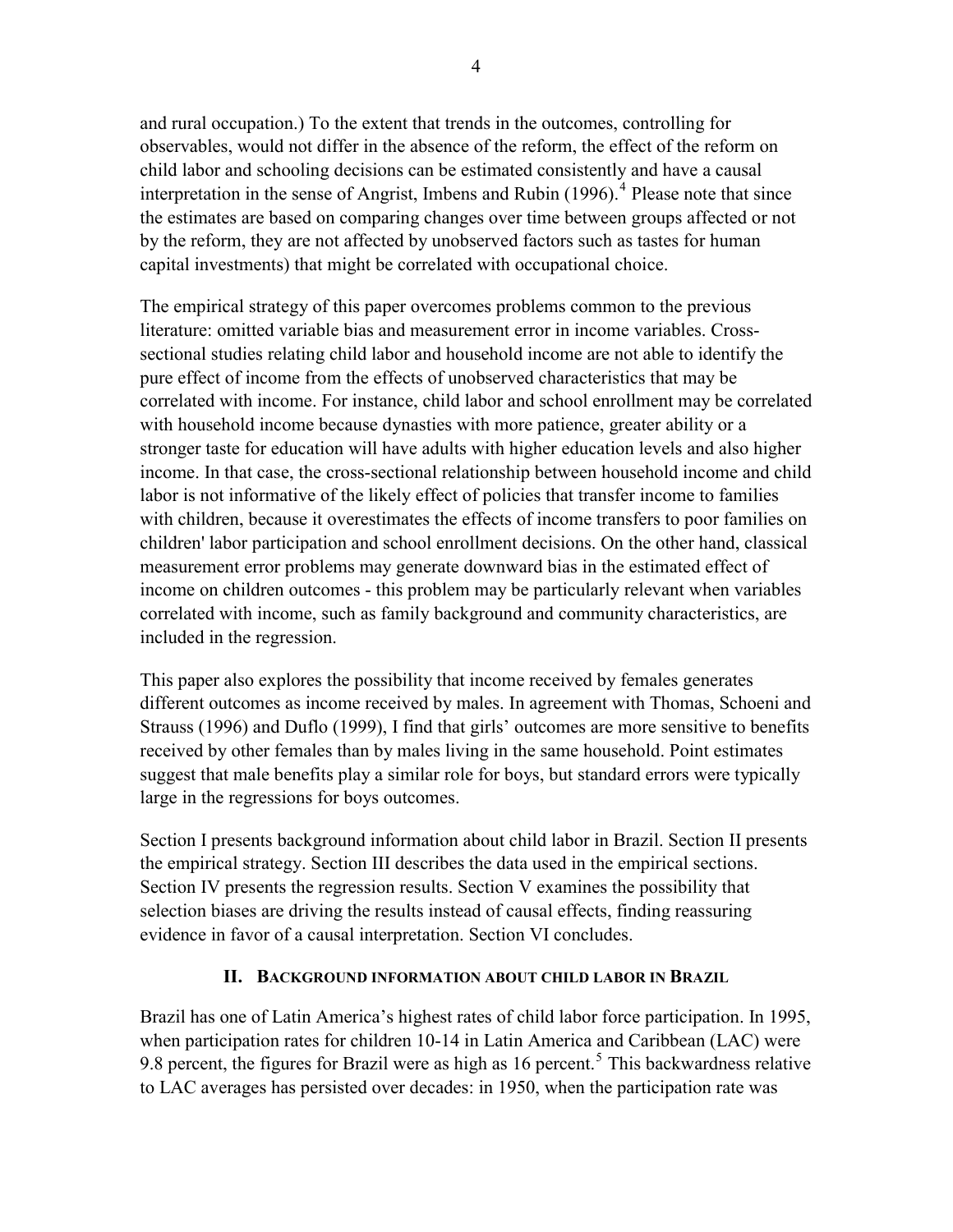19.4 percent for the LAC average, Brazil lagged behind with a 23.5 percent participation rate. However, since the early nineties, there has been a slow downward trend in labor force participation for boys and girls aged 12 to 14, and an apparently flat profile over time for children aged 10 and 11 (Figure 1).

The majority of Brazilian child laborers work in agriculture activities.<sup>6</sup> While only 24 percent of youths 10-24 are employed in agriculture, 69 percent of the work force aged 10-11 and 55 percent of the work force aged 12-14 are in that sector (IBGE, 1997). Therefore, effective policies to reduce child labor ought to change the incentives and constraints faced by rural families.

The mirror image of Brazil's high child labor rates of children is a dismal educational record (for a collection of papers on education and income inequality in Brazil, see Birdsall and Sabot, 1996). For instance, Behrman and Schneider (1996) find that secondary school enrollment rates in Brazil are respectively 7.7 percent and 16.4 percent below their "expected values" for females and males after conditioning on income levels and measures of schooling cost. Figure 2 shows the time series of school enrollment rates for children 10 to 14. Enrollment rates for girls are in general higher than for boys; enrollment rates increased for all ages during the nineties, but more sharply during the nineties for the older children (12 to 14 year olds); the opposing trends in child work and school enrollment for those age groups illustrate how those two activities compete for children's time.

Table 1 shows there was an increase of 2.1 percentage points in the proportion of children 10-14 going to school and not working between 1989 and 1993. There was also an increase of 3.4 percentage points in the proportion of children going to school and also working, for a total increase of 5.5 percentage points in the proportion of children going to school. During that period, while the proportion of children working remained constant, there was an increase in the enrollment rates of working children from 28 percent in 1989 to 46 percent in 1993.

Finally, the institutional environment is somewhat at odds with the observed outcomes.<sup>7</sup> Schooling is compulsory in Brazil up to age 14 or completion of the eighth grade. Public schools are free. Moreover, they provide free meals. Work is only allowed for children 14 and older, with apprenticeship available at age 12. Hazardous activities are only available for youths older than 18, and for some activities, older than 21. Starting in 1996, the federal government instituted the Child Labor Eradication Program (PETI) with a pilot program in the charcoal producing region of the state of Mato Grosso do Sul. By 1999, this program was expanded to eight other states. $8$ 

# **III. DESCRIPTION OF THE SOCIAL SECURITY REFORM**

The Brazilian social security reform of 1991 provides a unique opportunity to study the effect of exogenous changes in income on household economic choices, such as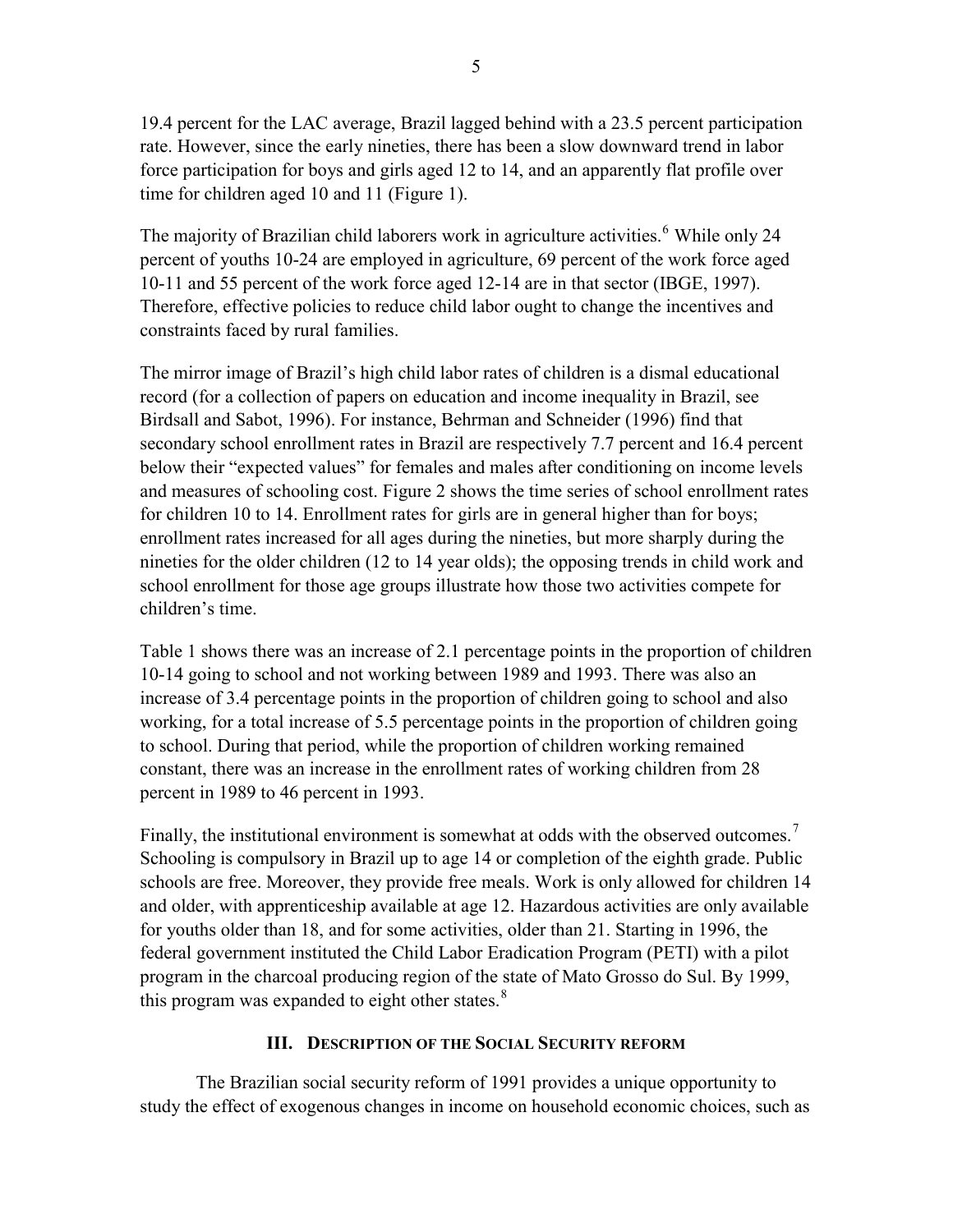elderly labor participation, human capital investments on children or marriage and living arrangements of the elderly. Because this reform provides a source of exogenous variation in benefits that is not correlated with a family's demand for human capital investments or disutility from child work, it can be used to identify the effect of exogenous pure income transfers on children outcomes, such as school enrollment and labor participations measures.

This reform reduced the minimum eligibility age for rural old-age benefits for men from 65 to 60, increased the minimum benefit paid to rural old-age beneficiaries from 50 percent to 100 percent of the minimum wage, extended old-age benefits to female rural workers who were not heads of households (thereby extending the benefits to the elderly wives of rural workers previously uncovered), and reduced the age at which women qualified for benefits from 65 to 55. Because old-age benefits for rural workers are not subject to either an earnings test or retirement requirement, once a rural worker reaches the minimum eligibility age, there is no gain in delaying filing the application for old-age benefits. The only requirement is to provide the documental evidence for his or her claim to eligibility (for a more detailed discussion, see de Carvalho Filho, 2000A or 2007).

The timing of the reform can be summarized as follows: In 1988, the Constitutional change was passed and more informed workers became aware of the future changes yet to be implemented. Immediately after July 1991, when the ordinary law (Lei #8212/8213) was passed, benefit payments to rural beneficiaries of old-age pensions increased automatically in general from 50 to 100 percent of the minimum wage, and newly eligible rural workers (e.g. 60 to 64 year old males) began to apply for benefits. By September 1992, the month of reference of the 1992 household survey used in this paper, take-up of new benefits was still incomplete, either for bureaucratic reasons or because of delays in the spread of information. Finally, by September 1993, the month of reference of the 1993 survey, almost all of the take-up process had been completed and newly eligible workers were already receiving their benefits.

### **IV.** DATA

I use the *Pesquisa Nacional por Amostra de Domicílios*, or PNAD, to make inferences about the labor participation and school enrollment outcomes of 10 to 14 year old children. The PNAD is an annual household survey, with sample size equal to 1/500 of the Brazilian population (about 100,000 households), designed to produce a picture of the living conditions and economic life of the Brazilian population, rural and urban. For every individual, I observe characteristics such as age, race, education, school enrollment, income from different sources, housing and living arrangements, family structure, work, fertility, migration and other topics. I observe various measures of labor supply, including hours of work, labor force non-participation and earnings.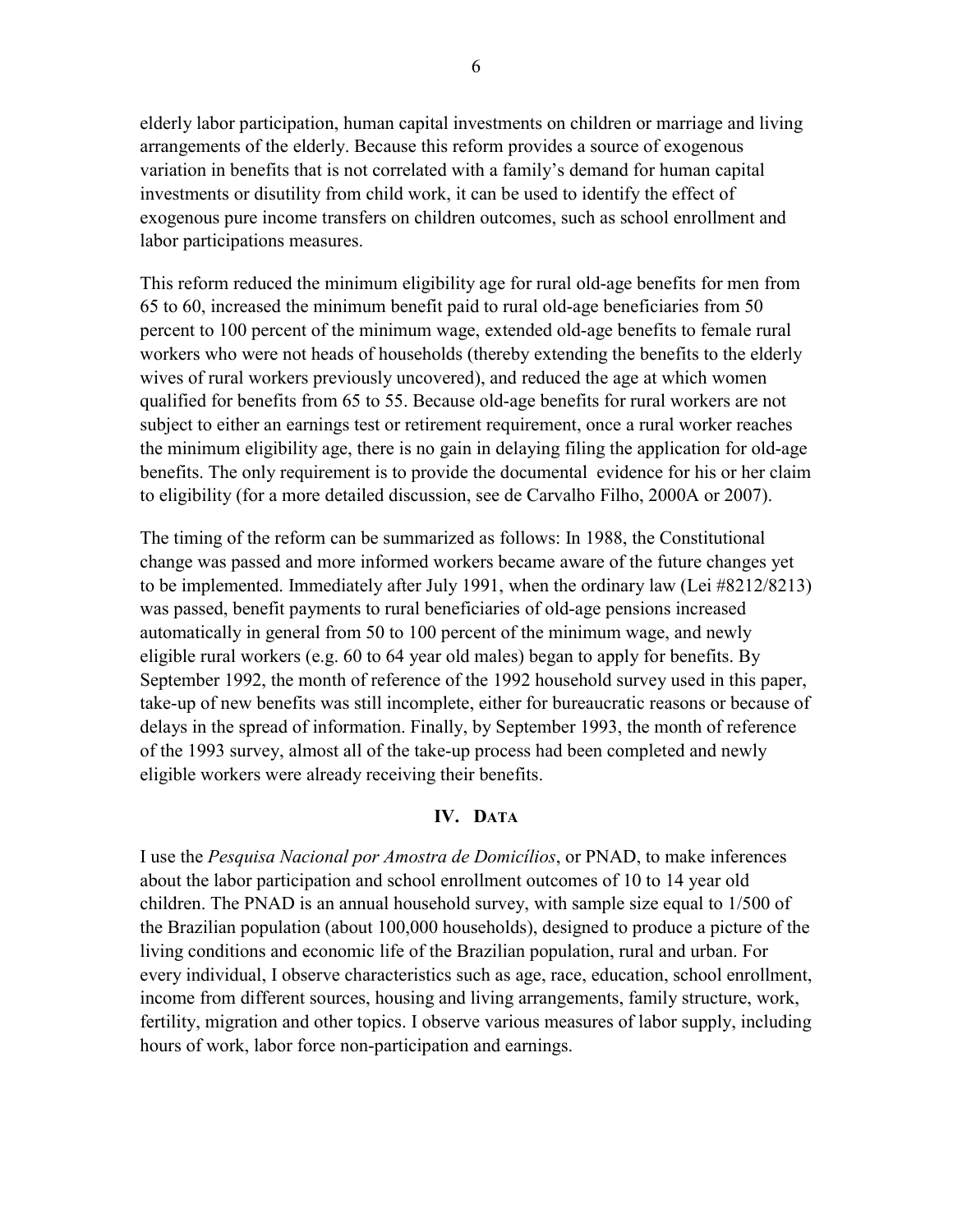Work related questions are asked about all individuals over 10 years old. Hence the definition of child labor in this paper is restricted to children 10 or older. For the upper limit, I use 14 - in concordance with the ILO definition of child labor. Age 14 is also the minimum age for legal work in Brazil.

The empirical exercise will use data for the years 1989, 1990, 1992 and 1993. The PNAD survey was not carried out in 1991. The reform was in effect during the two latest years, 1992 and 1993. Data for years previous to 1989 may bring confounding factors because 1988 was a year of major changes in labor regulations due to the promulgation of the Constitution of 1988. The PNAD survey was not carried out in 1994. From 1995 on, there may have been changes in the institutional background (e.g. introduction of the PETI program in 1996), therefore I focus on the data up to 1993.

For the survey years 1989, 1990, 1992 and 1993 there are 133,385 observations for children 10 to 14 years old. Of those, I exclude 804 or 0.6 percent of the observations – those are the children who are head of household or spouse of a head of household, boarders, domestic employees or children of domestic employees. The remaining 132,581 observations are the children who are siblings or related to the head of the household or are "aggregated" to the head's family, and will constitute the sample used in the empirical analysis of this paper.

The PNAD classifies social security benefits into two broad categories: *aposentadorias,* which comprise disability, old age and length of service benefits, and *pensões,* which comprise military and survivors' income maintenance benefits. In this paper benefits denote the category *aposentadoria* in the PNAD survey.

The outcomes analyzed in this paper were chosen in order to capture different dimensions of children's work and schooling choices. "Enrolled in school" measures school enrollment. "Worked in reference week?" and "Worked in reference week for pay?" are binary variables capturing children's labor force participation and also whether children are working for pay - rather than working without pay in a family farm or small business.<sup>9</sup> The concept of work used at the PNAD comprises work for pay, unpaid work such as supporting another member of the household at his job and production for one's own consumption, but does not include household chores or taking care of younger children. "Total hours per week, all jobs" measures the time intensity of children's labor. In the 1989 and 1990 surveys, hours worked by unpaid workers were less than 15 per week were coded as zero. To ensure consistency, hours of unpaid workers below 15 per week are recoded to zero in the 1992 and 1993 surveys.<sup>10</sup> All the benefits values are measured in Reais of 1997 (in 1997, R\$0.96=US\$1.00), using the deflator derived by Ferreira and Paes de Barros, 1999.

Table 2 presents the means of some of the variables used in this paper, by gender. The sample is divided into treatment and not-treatment groups, where the former denotes the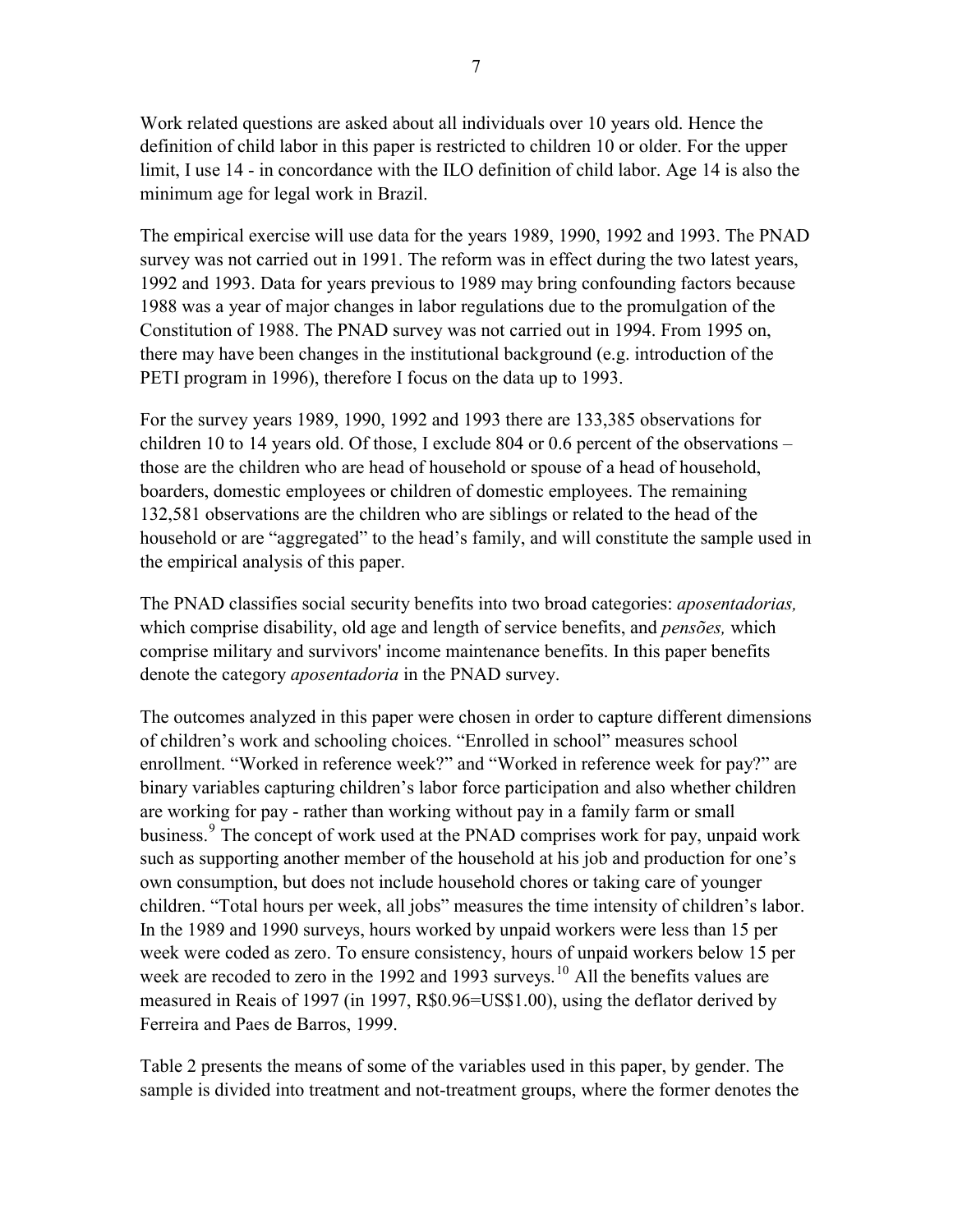households with at least one elderly who potentially benefited from the reform, based on his or her age, gender and rural location or occupation (i.e. males over 60 years old with a rural occupation; females over 55 years old with a rural occupation or location), and the latter are all other children.

A cursory look at the group means confirms that the reform increased the benefits accruing to the treatment households. For treatment boys, i.e. those boys living with an elderly potentially benefiting from the reform, the average total benefits increased from R\$75.4 before to R\$209.6 after the reform. On the other hand, total benefits accruing to the not-treatment households remained roughly constant, with a small increase from R\$53.1 before to R\$62.0 after the reform. The difference between the change in total benefits for treatment and not-treatment boys, i.e. the difference in differences for total benefits, was R\$125.3 and highly significant (likewise for girls). In terms of relative magnitudes, the share of benefits in total household income remained constant at about 5 percent for the not treatment households, but it increased from about 20 percent to 37 percent for the treatment households.

Table 2 also provides a first look at the effects of the reform on children outcomes. The difference-in-differences for boys enrollment rates and labor outcomes are all insignificant, suggesting that boys outcomes are not sensitive to increases in benefits or any sensitivity is conditional on other characteristics not controlled for in this simple comparison of means. On the other hand, the difference-in-differences for girls' school enrollment is large (5.4 percentage points) and statistically significant; and the effect on their labor variables is ambiguous – there was a small relative increase in work, but a small relative decrease in work for pay.

For both boys and girls, however, there were significant differences in the changes over time of some variables across the treatment and not-treatment group (among them, the number of children 0 to 4 and 5 to 9). Hence the not-treatment group is not suitable as a control group for the treatment group. To overcome this hurdle, the empirical strategy delineated in the following section is based on conditioning in the first and second level interactions between household composition variables, rural location or occupation measures, and time. Finally, I address the issues that arise from the possibility of changes in household composition due to the reform on section VI.

### **V. EMPIRICAL STRATEGY**

The use of variation in household social security income to identify the effect of exogenous income on child work and school enrollment requires adequate control for the effects of living with an elderly person unrelated to old-age benefits. Children who coreside with an elderly person are likely to differ from other children for several reasons. Presence of an elderly person may be correlated with unobservable characteristics (e.g. elderly people testify for the importance of patience and investment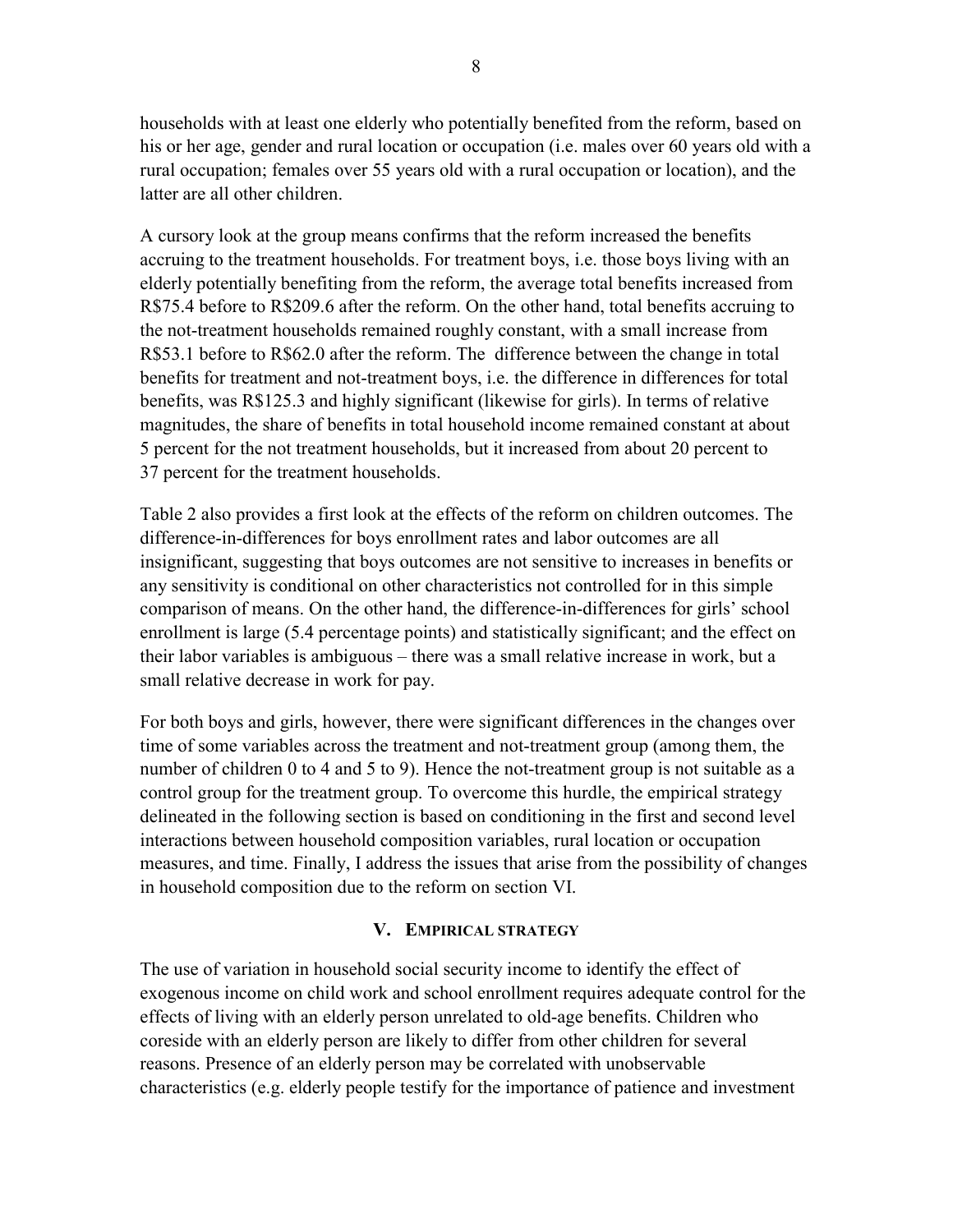in human capital, or children from older parents are raised in a different manner than other children). Therefore, from one single cross-section, one cannot identify the effects of non-labor income coming from old-age benefits from the effects of the presence of an elderly person that are not related to the benefits elderly receive.

An exogenous reform in social security, however, allows us to separate the effects of benefits from the effects related to the presence of an elderly person.<sup>11</sup> Because the reform affects some children but not others, I identify the effects of the reform from the time difference in the outcomes of children potentially affected or not by the reform. The cross-sectional pattern of children's labor participation and school enrollment before the reform identifies the effect of coresidence with an elderly person.<sup>12</sup> The comparison between the cross-sectional patterns of children's outcomes before and after the reform identifies the effect of changes in social security income due to the reform.

In short, I explore the differences between children who coreside with elderly people who are eligible to benefit from the reform and children who do not, before and after the reform, while controlling for other determinants.

The reduced form first-stage equation below sheds light on the empirical strategy I pursue.

$$
Z = (X_E \times after)\beta_E + X_E \gamma_E + X_H \gamma_H + (year_j \times rural)\theta_{jr} + (state_i \times rural)\theta_{ir} + u \tag{1}
$$

In the equation above,  $Z$  is total household receipt of social security benefits,  $X_H$  is a vector of household and personal characteristics such as number of children aged 0-4, education attainment of the head of household, number of household members at different age groups, dummies for race, only son/daughter and others;  $X_E$  are household characteristics capturing the household exposure to the effects of the social security reform. It includes the counts of males and females by age in each household; dummy for rural location, dummy for year (main effects) and interactions between the counts of males by age and rural occupation, between the count of males by age and year, between the counts of females by age and rural location, and between the counts of females by age and year (first-level interactions). The subset of  $X<sub>E</sub>$  that characterizes the groups affected by the reform enters the equation also interacted with a post-reform dummy. Year dummies interacted with rural area dummies control for time trends in children outcomes that are not due to increases in incomes for households where an elderly is present. State dummies interacted with rural area dummies control for fixed effects reflecting the historical differences in child labor within states across rural and urban areas.

The variables in the first term of the right hand side of equation (1), i.e., the interactions between variables  $X_E$  and *after* are the excluded variables from the structural form equations, where Y is an outcome of interest, such as school enrollment or labor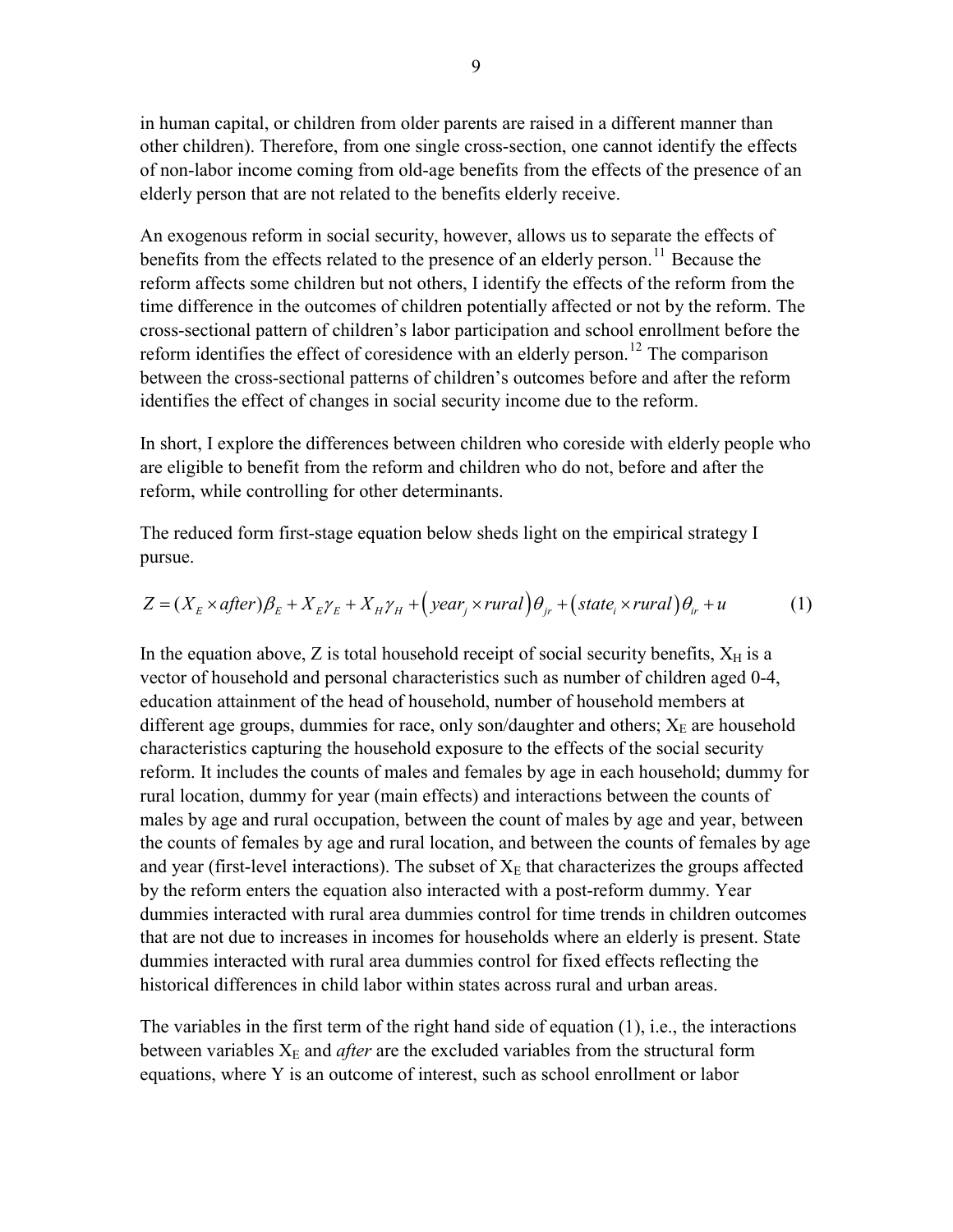participation and the parameter of interest is the sensitivity of that outcome to social security income  $(Z)$ :

$$
Y = Z\beta + \frac{1}{E}\hat{Y}_E + X_H\hat{Y}_H + \left(\text{year}_j \times \text{rural}\right)\hat{\theta}_{jr} + \left(\text{state}_i \times \text{rural}\right)\hat{\theta}_{ir} + u \tag{2}
$$

In other words, I identify β, the effect of social security income on the outcome variable Y, using interactions between post-reform dummies with variables measuring a household exposure to the effects of the reform. Therefore, the key to our identification strategy is constancy in the effects of household structure and personal characteristics across the time period under study.

The reduced form equation (1) can also be used for counterfactual analysis. Under the assumptions used for IV estimation, counterfactual outcomes can be constructed from the reduced form equation for the outcome variables, disregarding the term with the variables that are excluded from the structural form equation:

$$
\hat{Y}_{counterfactual} = X_E \hat{\gamma}_E^Y + X_H \hat{\gamma}_H^Y + \left( \text{year}_j \times \text{rural} \right) \hat{\theta}_{jr}^Y + \left( \text{state}_i \times \text{rural} \right) \hat{\theta}_{ir}^Y \tag{3}
$$

The strategy of using exogenous changes in old-age benefits to make inferences about child labor depends on absence of children self-selection into living with the elderly as a function of elderly eligibility to benefits. Concerns about self-selection are addressed in section VI below.

# A. The Determinants of Children's Schooling and Labor

The determinants of child work and school enrollment are own child's characteristics, siblings' availability and their characteristics, parent characteristics, and household characteristics.

Children's age and gender are expected to affect their work and schooling. Beyond a certain age, the older the child, the more likely he or she works. Girls often substitute for their mothers in household chores and child care activities, particularly when the mother supplies work in the market (Connelly, DeGraff and Levison, 1996). To the extent that benefits reduce the market activities of older women in the household, girls might substitute time at school for time doing household chores or child care activities. Please note, childcare and household chores are not counted as work for the PNAD survey. As a consequence, one would expect only a minor effect of the reform on girls labor market activities.

Several variables control for the effects of family composition.<sup>13</sup> The number of children in the household in the age groups 0 to 4 and 5 to 9 proxies for the demand for childcare services. The presence of younger siblings increases the demand for childcare services, probably imposing a burden on girls' school attainment and enrollment.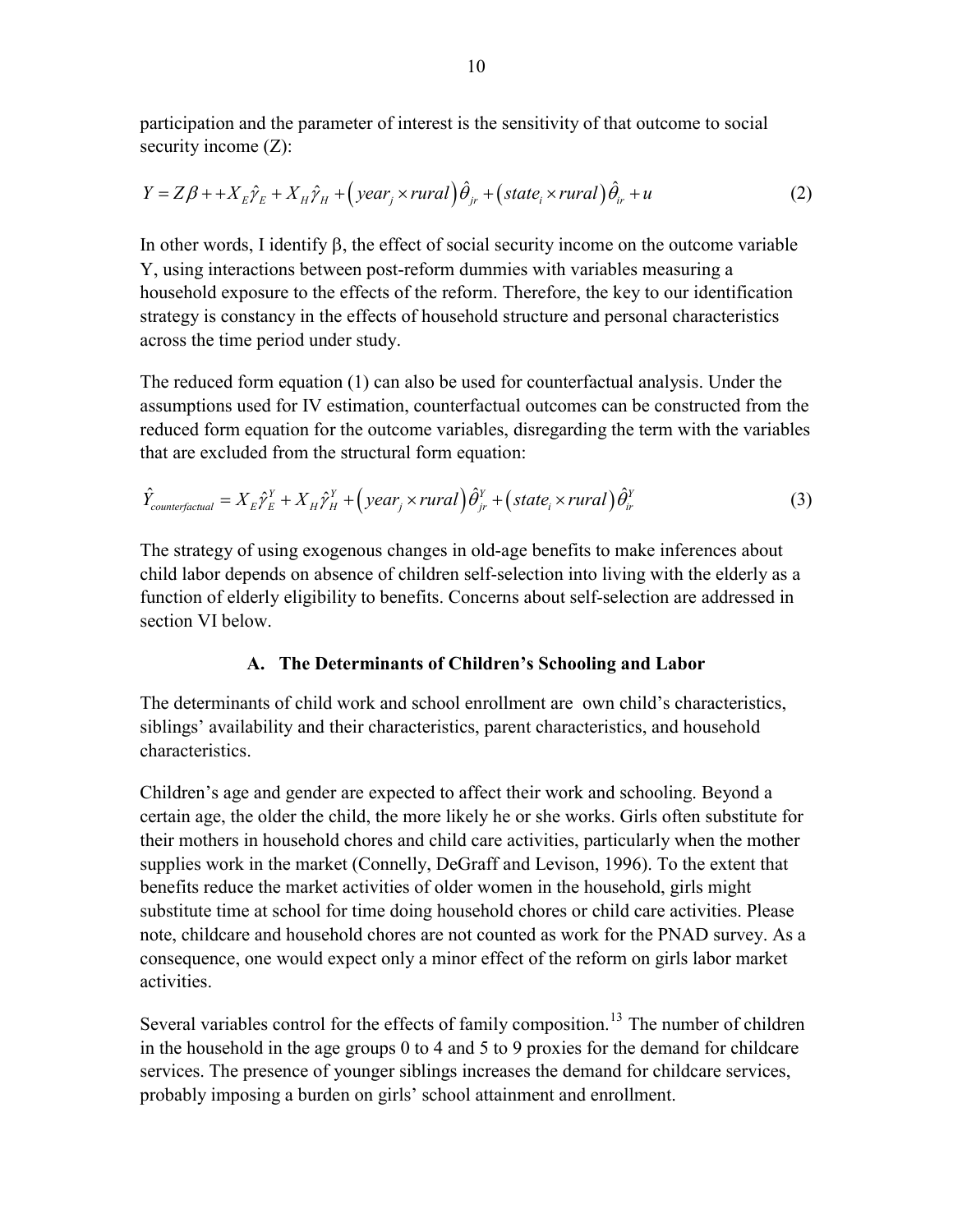Dummies for oldest child overall, oldest daughter and oldest son capture older child effects – oldest daughters may carry a disproportionately large burden in household chores, and oldest sons may be picked by fathers to follow their tracks by learning their jobs as apprentices. Other family and birth order effects are captured by dummies for second and third oldest children, for the youngest child, and for only children, and the number of children in the family.

Parents' education also affects child labor and school enrollment through several channels. The education of parents affects their wage rates positively, proxies for their attitudes towards education, and also may be an input complementary to schooling on their children's human capital production function. All those factors suggest that higher parent education increases school enrollment and reduces child labor.

The number of adults (defined as those aged 20 years or older) in the household is a measure of a household potential income. The number of adults working at rural jobs is a measure of the household's engagement in rural activities, which seem to be the main occupation for child workers.

Cost and quality of schooling also affect children's time use. Direct pecuniary costs of schooling are likely to be negligible since public education up to the high school level is for free in Brazil. However, indirect costs such as foregone income and non-pecuniary costs such as travel time from home to school are likely to be important factors. Because primary education is mostly funded at the state level, and because non-pecuniary costs, indirect costs of schooling and school quality are likely to vary within each state (Behrman and Birdsall, 1983) along a rural-urban dimension, I use interactions of state and rural location to control for those effects.

Other controls are dummies for the different racial categories in the Brazilian survey instrument, female-headed household, presence of the head's spouse and metropolitan area.

# **VI. RESULTS**

# **A.** First Stage Estimates

The first stage regression relates the endogenous variable, benefits in the household, to all variables that belong to the structural equation **Error! Reference source not found.**) plus the variables that will be excluded from that equation and used as instruments for the benefits variable.

The coefficients reported in the top four rows in Table 3 confirm that the excluded variables based on characteristics of the reform in social security benefits are strong predictors of benefits and jointly significant at any significance level.<sup>14</sup> For instance, the results reported in column (1) show that rural households with one female aged 55-64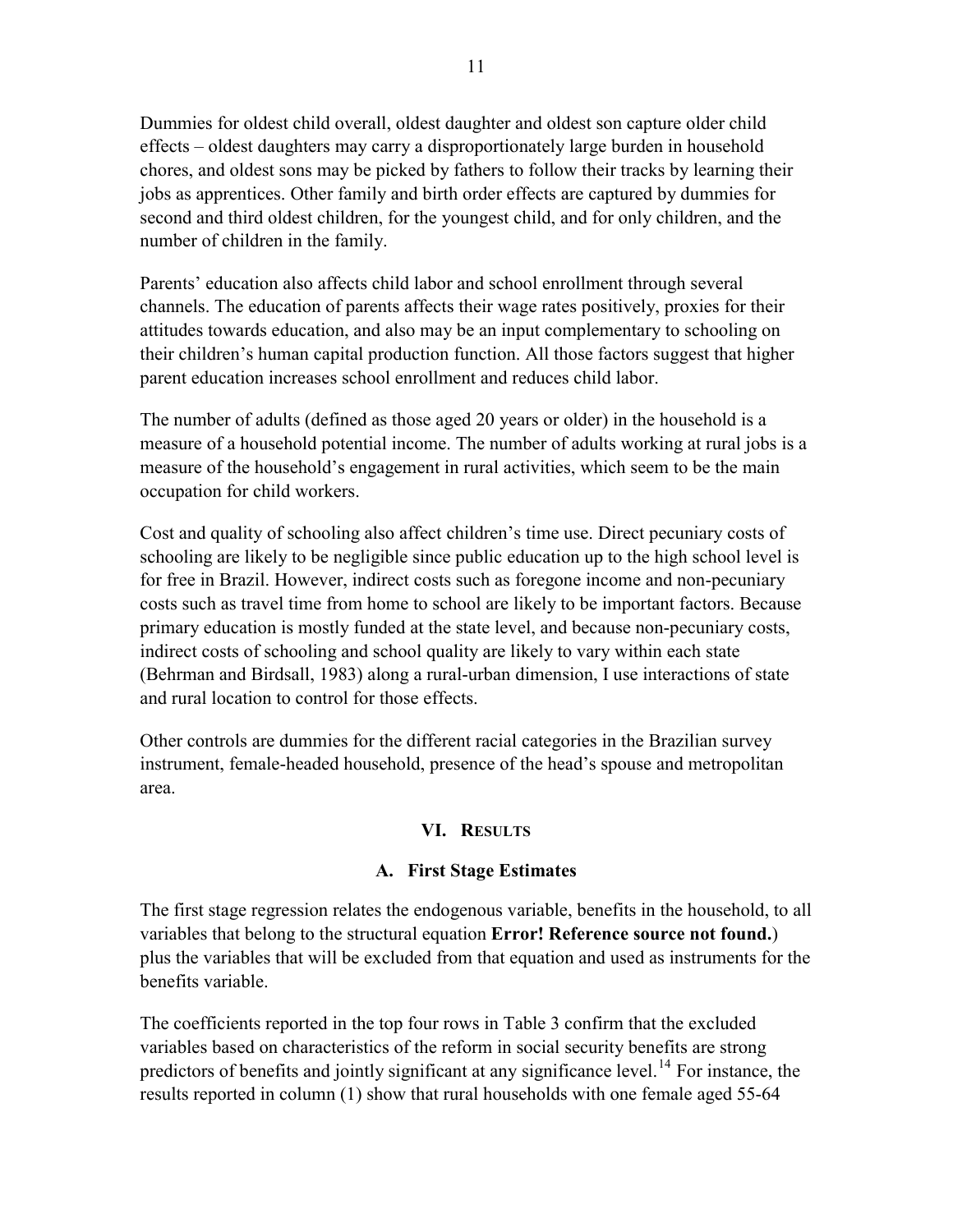received monthly benefits about R\$41 higher in 1992-93 than they did in 1989-90.<sup>15</sup> Conversely, households with one male rural worker aged 60-64 receive monthly benefits R\$54 higher in 1992-93 than they did in 1989-90. Those increases in benefits correspond to the effect of reductions in the minimum eligibility age for rural old-age benefits for workers of both genders. The reform also increased the benefits from 50 percent to 100 percent of the minimum wage for those already eligible, benefits increased R\$46 for rural households with one unmarried female aged 65 or older saw an increase of benefits; and R\$52 for households with a male 65 or older with a rural occupation. The patterns of the coefficients on columns (2)-(3) also reproduce the expected effect of the reform on male and female benefits, but the excluded instruments are more strongly significant in the regression for female benefits. Table 3 also shows that benefits increase with education levels of the head and his or her spouse.

#### **B.** Reduced Form Estimates

In the reduced form equations, the excluded instruments, which are interactions between time after the reform and indicators for belonging to groups affected by the reform, substitute for the benefits variables.

Reduced form estimates are reported in Table 4. The top four explanatory variables correspond to the excluded instruments, i.e. they are indicators of exposure to the reform interacted with the period after the reform. For each of the equations estimated, I calculate F-tests for joint significance of the excluded instruments, and report their pvalues in bold. The set of excluded instruments was found to be statistically significant at the 5 percent level in the equations for girls' work in the reference week; and at the 10 percent level in the equations for boys' work in the reference week and girls' school enrollment.

Estimates for school enrollment are reported in columns (1)-(2). As expected, living in a rural location has a large negative effect on school enrollment for both boys and girls. Being the son or daughter of the head, or even being related to the head of the household, as compared to being "aggregated" to the household has a large positive effect on school enrollment for both boys and girls. The presence of children aged 0-4 reduces boys' and girls' school enrollment by 4.3 percent and 4.7 percent respectively. Being the oldest child in the family increases, ceteris paribus, girls school enrollment by 2.7 percent but there is no such effect for boys. The number of children in the family has a small but statistically significant positive effect for girls. There is a large positive effect of a female head on the probability of school enrollment for both boys and girls (2.6 and 2.9 percentage points, respectively). And last but not least, the education of the head and the head's spouse have a large and significant effect: the effect on school enrollment: living in a household whose head has more than 4 years of schooling (instead of no schooling) is 12.3 and 8.3 percentage points for boys and girls respectively. A similar gradient is found for the education level of the head's spouse.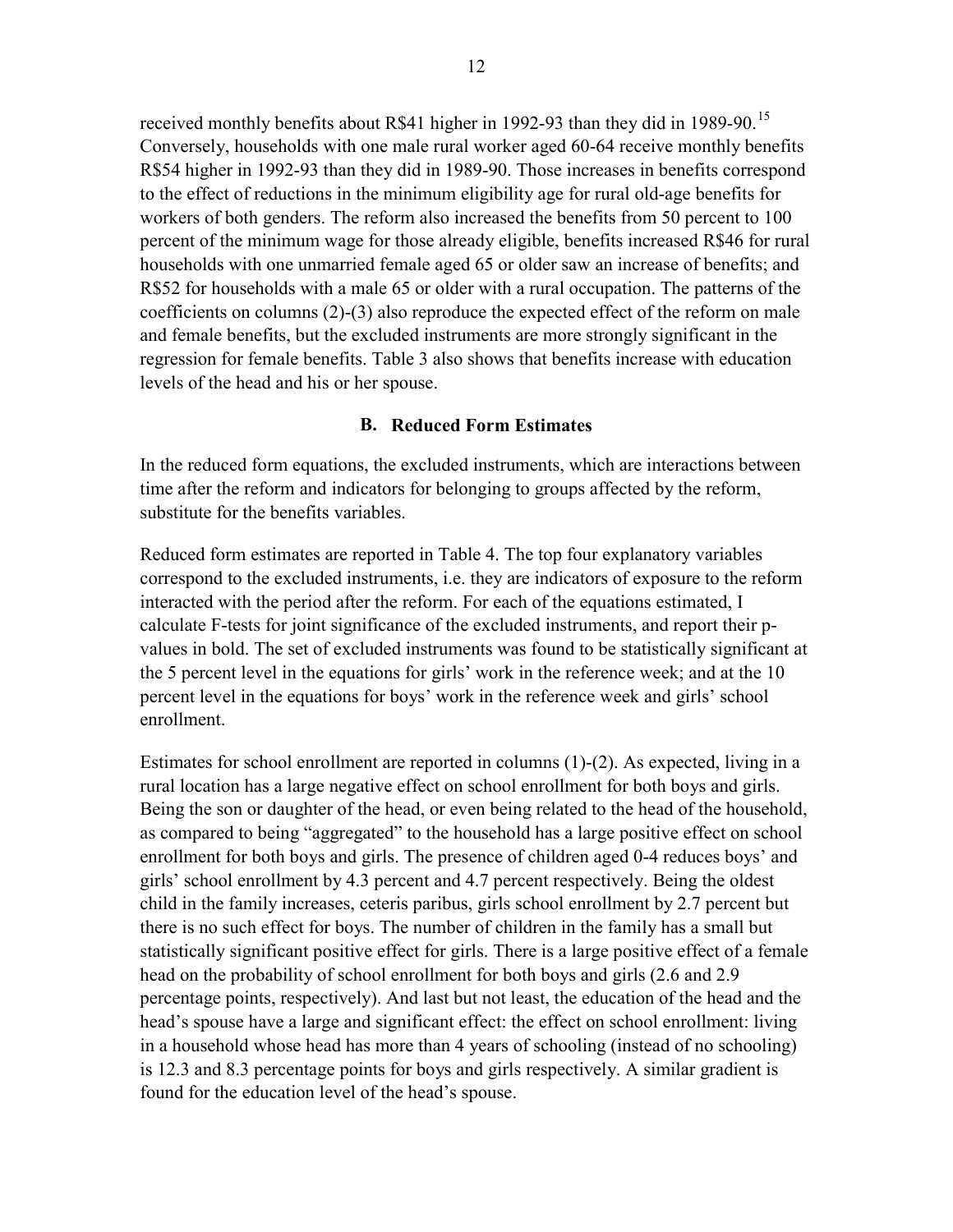Estimates for "worked in the week of reference" are reported in columns (3)-(4). The presence of one child aged 0-4 and 5-9 increases boys' participation by 1.9 and 1.4 percentage points respectively, but has no effect on the work of girls. Boys and girls' labor participation are higher when they are the oldest child in the household by 5.2 and 2.9 percentage points respectively. As a mirror image of the results for school enrollment, the more educated are the head and the spouse of head, the smaller is the labor force participation of boys and girls. As referred above, the only equation where the excluded instruments were jointly significant at the 5 percent level was girls' "worked in the week of reference". The reduced form estimates show a 5.9 percentage points reduction in that variable for each coresiding female aged 55-64 in a rural location after the reform; and a 5.6 percentage points increase for each coresiding male aged 65 or older with a rural occupation. On the other hand, the presence of a rural male over 65 after the reform is associated with a 8.4 percent drop in boys' work.

The results for work for pay (columns 5-6) and hours of work (columns 7-8) show the similar patterns as the results for "worked in the week of reference?" reported above.

### **C.** Counterfactual Analysis

From the reduced form estimates, one can construct a counterfactual in order to evaluate the impact of the reform on the outcomes of interest for the sub-population that was affected by the reform. The effect of the reform can be evaluated from the difference between the actual outcomes for the sub-population of interest and the predicted outcome if no reform had occurred. This counterfactual can be obtained by subtracting the effect of the excluded variables (interactions between post-reform dummies and characteristics of the elderly in the household) from the fitted values from the reduced form equation.

The counterfactual analysis finds that the reform had significant effects on school enrollment for boys and girls, with a particularly large effect for girls. For girls, the difference between counterfactual and actual values is 5.1 percentage points (73.9 to 79.0 percentage points) - a little less than one-fifth of the difference between counterfactual and 100 percent enrollments. The effect of the reform for boys was more modest: an increase of 3.2 percentage points, corresponding to a smaller fraction of the gap between counterfactual and full enrollment rates, and only marginally significant (based on bootstrapped standard errors). While the estimated increase in school enrollment, for girls in particular, is sizeable, it highlights the limitations of pure transfer programs as means to increase enrollment rates. The bottom panel of Table 5 shows that the combined increase in girls and boys enrollment was about 73,000 children girls out of about 1.75 million children living with an elderly benefiting from the reform. The increase in benefits accruing to the households with children was about R\$40.1 Millions per month. The combination of those two figures yields a suggestive cost per additionally enrolled child of R\$548 per month (compare it to the average total benefit accruing to households with children of R\$ 62, Table 2).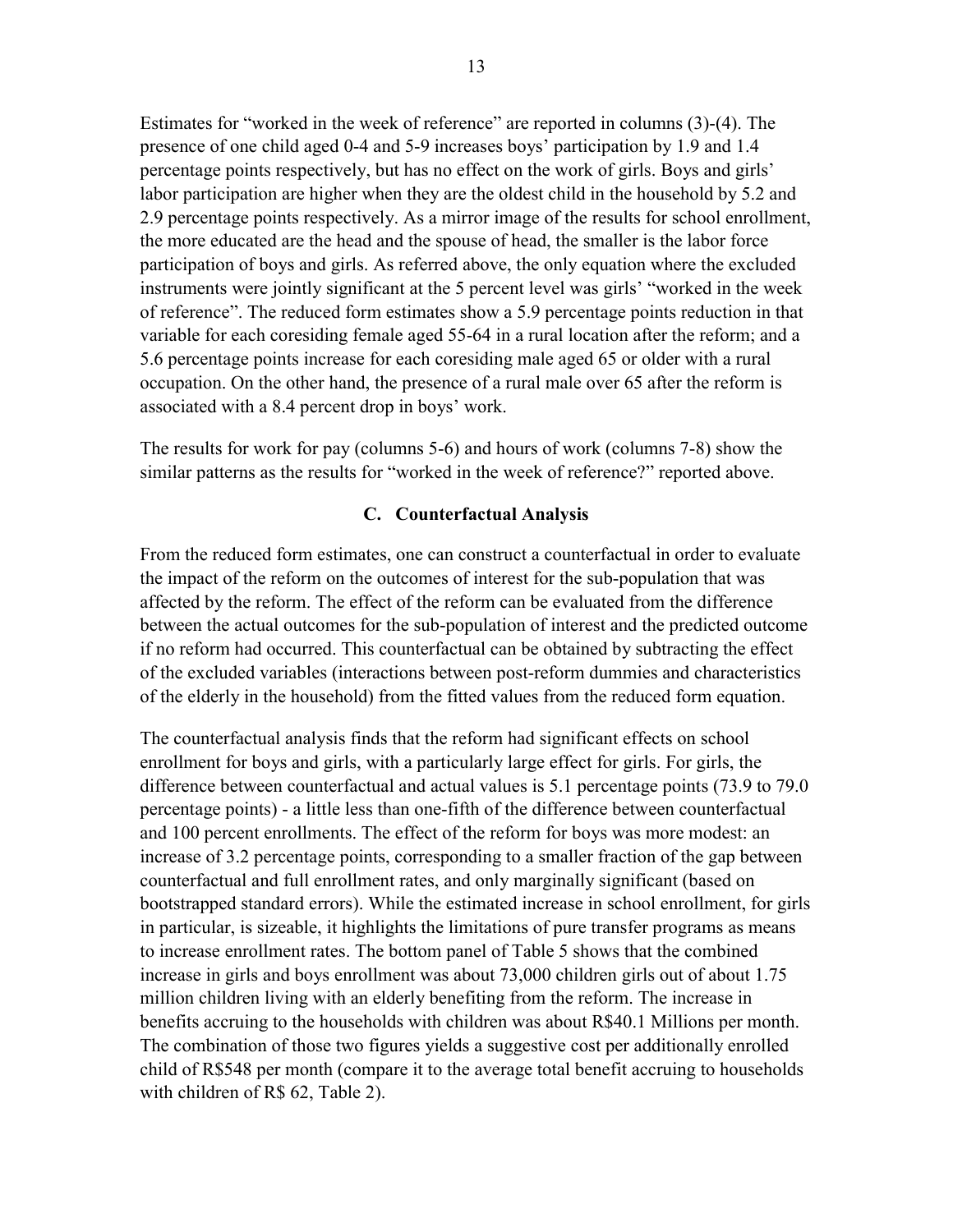For the variable measuring work in the reference week, the counterfactual exercise estimates a decrease of 4.4 percentage points, from 54.7 to 50.4 percentage points, for boys, and no change for girls. The reduction in work for boys, however, is not evident as regards market work for pay – for both boys and girls, there is no significant change. These results suggest that any effects on boys work was through a reduction in unpaid work, usually performed at a family own farm or establishment. It is noteworthy that the point estimate for girls of 1.5 percentage point reduction in work for pay represents a drop of about 20 percent in their rate of market work relative to the counterfactual. The results for hours of work show no significant reduction relative to the counterfactual for both boys and girls.

### **D.** Structural Estimates

Table 6 presents the OLS and the IV estimates for the parameter  $\beta$  of the structural form equation (2) in a sample of children 10 to 14 year old. Because I divided the benefit amounts by 100, the coefficients are to be interpreted as the effect of an increase in benefits of R\$100 in Reais of 1997.

Firstly, for all outcomes, IV estimates are much larger than OLS estimates in absolute values. For instance, OLS estimates suggest that the effect of R\$100 of female benefits on girls' school enrollment is 0.02 percent - against 6.3 percent implied by IV estimates. As in Angrist and Imbens (1995) and Kling (2000), IV estimates based on the reform rules should be interpreted as the weighted average of causal effects for the subgroup affected by the reform. Because the group affected by the reform – children living in households with a rural elderly - is particularly interesting due to high coincidence of rural activities and poverty, the IV estimates are informative of the likely effects of income transfers policies on the outcomes of a relevant group.

Estimates for the effects on school enrollment show differential responses for boys and girls. An increase in benefits of R\$100 increases girls' school enrollment by 6.3 percentage points (significant at the 5 percent level) but has a smaller effect, 2.9 percentage points, and wider confidence intervals for boys. There are some suggestive results on gender differences, in line with previous literature on violations of the unitary model of the household found in Brazilian data (Thomas, 1990, Thomas, Schoeni and Strauss, 1996): for a given benefit receiver gender, there is a more positive effect on the school enrollment of children of the same gender as the receiver; whereas for each child gender, benefits also have a more positive effect when received by an adult of the same gender. However, as regards school enrollment, those differences are not statistically significant.

For labor participation variables, estimates imply that an increase of R\$100 in total benefits in the household reduces the probability of having "worked in the reference week" by 6.3 percentage points for boys and about zero for girls, but standard errors are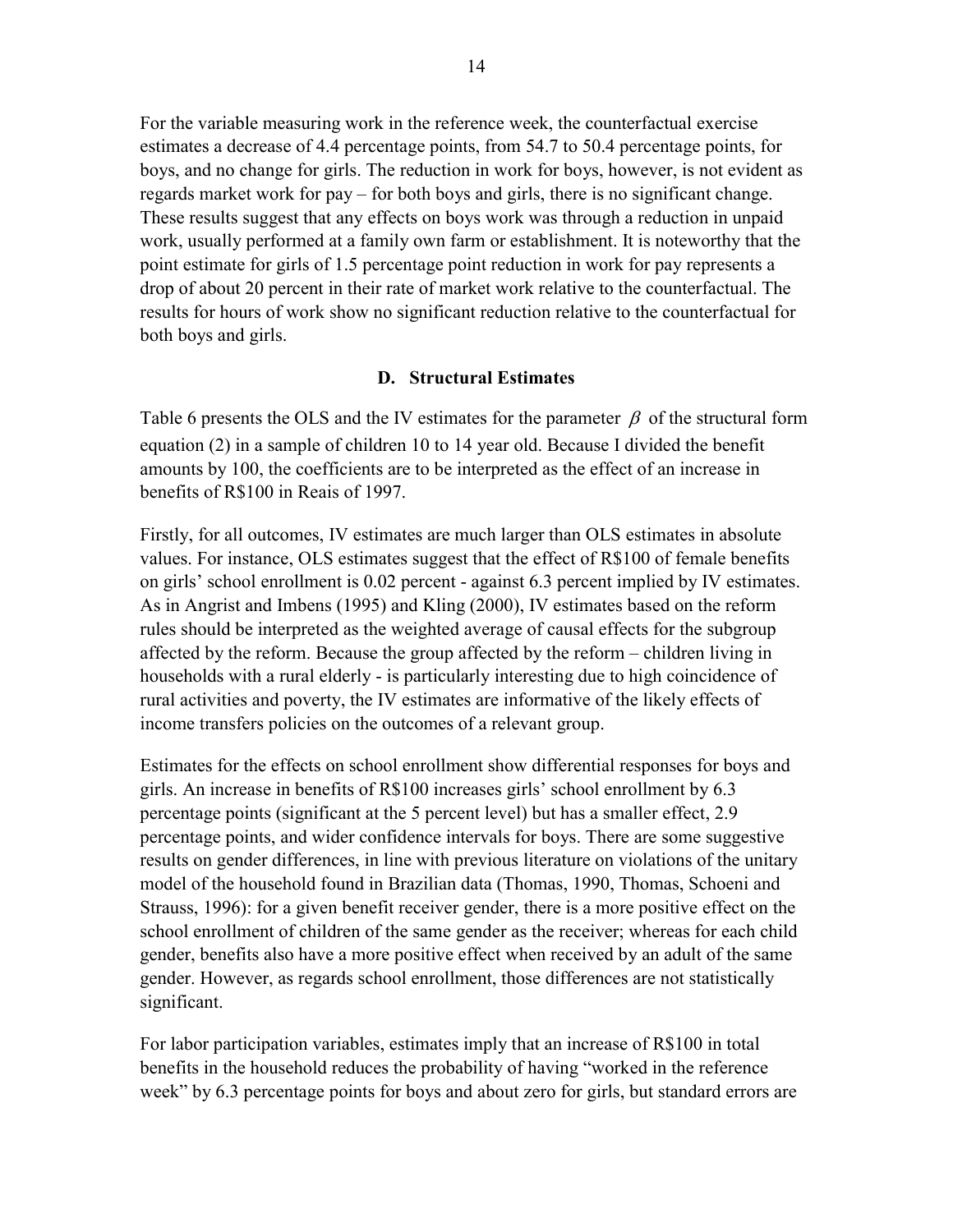very wide. However, when one compares the effect of male and female benefits on girls, one can find large differences in the effects. The gender of the benefit recipient matters for girls: the coefficient for female benefits is -11.7 percentage points and for male benefits is 4.6 percentage points, and the p-value for a F-test that those effects are equal is 0.0634.

When one considers only market work ("worked in reference week for pay"), the IV estimates have wide standard errors, and only the -10.2 percentage points effect of female benefits on girls is significant at the 10 percent level. Estimates for the effect on work for pay imply that a large part of the reduction of girls' participation due to benefits earned by females is made up of a decrease in girls' participation in the remunerated labor force. Again, the test for equality in the effect of male and female benefits on girls' market work has a p-value of 0.0594, suggestive that the gender of the benefit receiver matters.

The estimates for hours of work again display gender differentials with boys and girls reducing hours only in response to benefits received by elderly of the same gender. However, one can only reject the equality in the effect of male and female benefits at the 10 percent level (p-value of 0.1037) as standard errors are wide.

# E. Assessing the robustness of the estimates

Table 7 reports IV estimates of the effect of benefits on school enrollment for different subsamples. In this table, columns (1) and (3) report the coefficient on total benefits for respectively boys and girls. Columns (2a)-(2b) and (4a)-(4b) report the coefficients on male and female benefits for respectively boys and girls. Row (1) reproduces the results for the full sample, which is as reported in Table 6.

In row (2), it is clear that benefits have no effect on school enrollment of the younger children, aged 10-11. On the other hand, row (3) shows there are larger effects of benefits on outcomes of the older children, aged 12-14. It is noteworthy that the effect of female benefits on girls school enrollment is as large as 0.198 (the mean of the dependent variable is 0.689).

To address the concern that younger households might be different in ways not accounted by the observable variables, I create a mature subsample composed by all the households with at least one person older than 50, which represents 30.6 percent of the full sample. The results reported on row (4) are not significantly different from the full sample.

Concerns that the presence of urban children - in many ways exposed to different circumstances than rural children living in rural locations - in the control group motivate the estimates reported in row (5). When the sample is restricted to children living in a rural location (28.1 percent of the full sample), the standard errors on the boys' regression turn wider, and the results for girls are attenuated and lose statistical significance.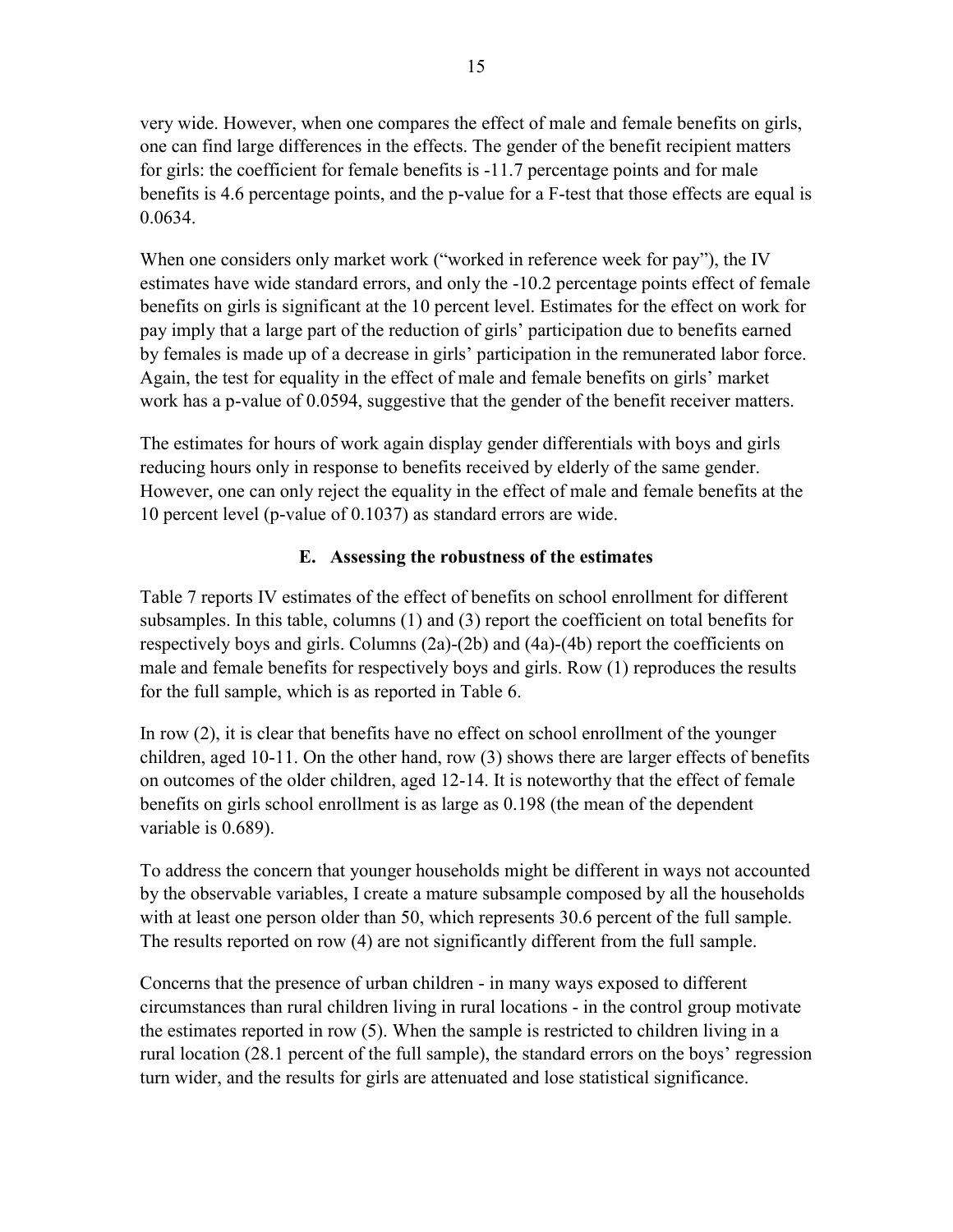Row (6) presents results based on a different definition of the post-reform period, substituting 1995 and 1997 for 1992 and 1993 as the relevant post-reform period. By using a later period as post-reform, the estimates are likely affected by changes in the institutional background, such as the PETI program. The results show significant effects of total benefits: enrollment rates for boys increased 4.1 percentage points for boys and 3.4 percentage points for girls. Those estimates are statistically equal to the baseline estimates in this paper. The coefficients for male and female benefits on boys' enrollment rates are smaller and estimated more precisely.

The poor northeastern region of Brazil is home for 35 percent of Brazilian children aged 10 to 14. Large marginal effects might be found in that region, because elderly benefits represent a larger share of average household earnings than elsewhere. On the other hand, public schools of poor quality are prevalent in that region (see Behrman and Birdsall (1983)). The estimates based on the northeastern sub-sample, reported in row (7), have wide standard errors, but the effect of total, male and female benefits on girls' enrollment is positive and large in absolute terms.

Parents' education is a well-known determinant of school attainment: more educated parents allegedly value education more highly than parents with no schooling. A pessimist would argue that income transfers to the poor might not increase school enrollment by itself because the demand for education of the least educated poor is income inelastic. Estimates based on the subsample of households whose head had less than 4 years of schooling, reported in row (8), show that both male and female benefits increase school enrollment for girls, with point estimates not different than for the full sample, albeit estimates are not statistically significant. For boys, the coefficient on total benefits is larger than the one for the full sample, but again not significant.

Previous work has shown that Brazilian teenage girls often spend time caring for younger siblings (e.g. Connelly, DeGraff and Levison, 1996, Kruger and Berthelon, 2007), possibly in detriment of their human capital accumulation. Estimates based on the subsample with presence of children younger than 5 in the household, reported in row (9), confirm that finding: the effect of benefits on girls' school enrollment shrinks or even reverts to negative when young children are present in the household. The results suggest that for Brazilian rural girls, when taking care of younger siblings is the alternative to schooling, increases in income caused by the social security reform did not have an effect on school enrollment. Puzzlingly, female benefits are found to decrease the school enrollment of boys with younger siblings. Finally, in row (10), estimates based on the sub-sample with presence of children in the 5 to 9 age group are found to differ little from estimates based on the full sample, which suggests that the bulk of the call on girls to support the care of younger siblings happens when those are younger than 5.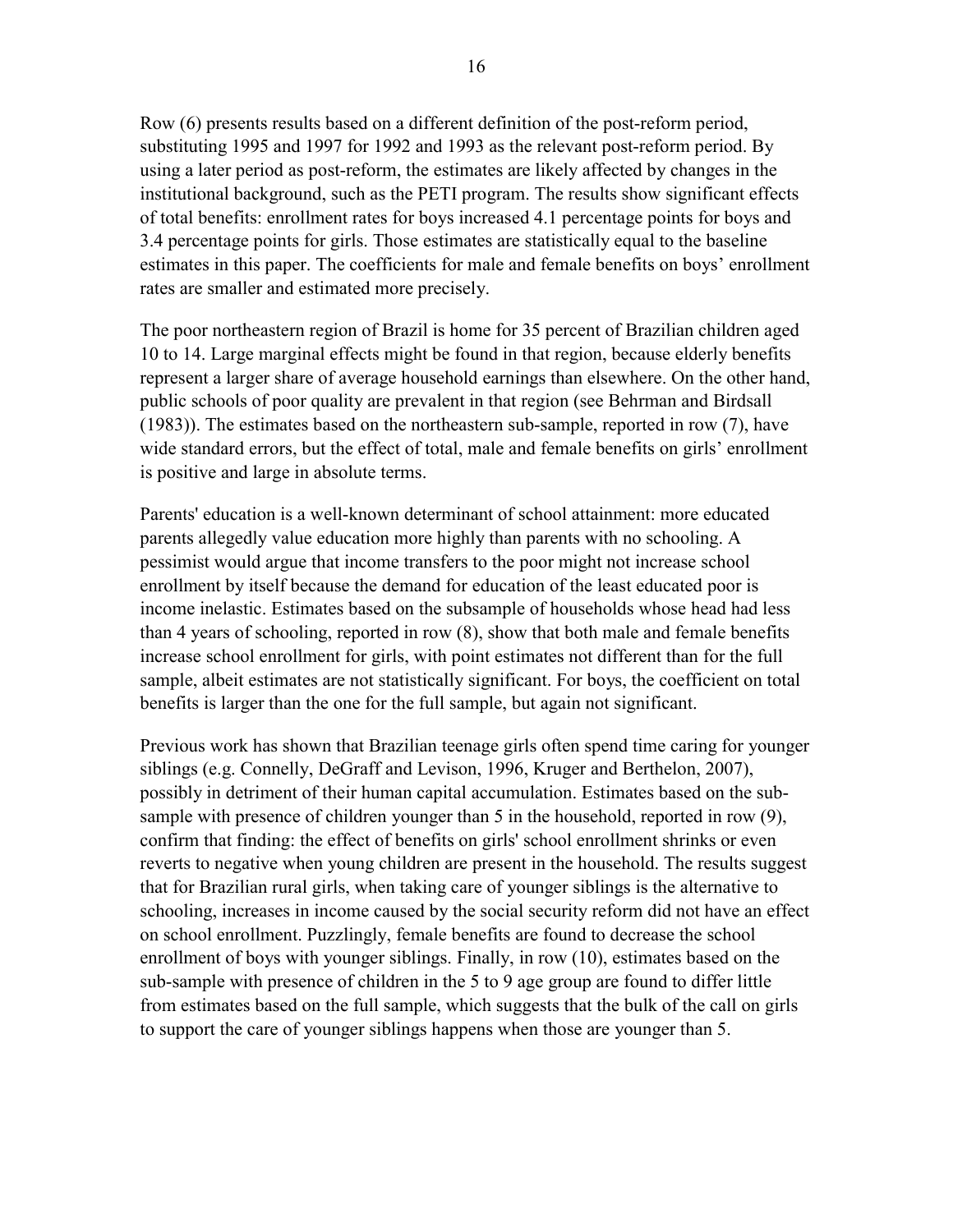#### **VII. CAUSAL EFFECTS OR SELECTION BIAS?**

The identification strategy of this paper depends on children not moving into (or away from) households receiving the new social security benefits, because children moving due to the reform may be systematically different from other children - therefore causing the estimates to be biased due to selection problems. For example, it is plausible that the decision to send a child to live with a grandparent after the increase in benefits might be correlated with unobserved characteristics such as preference for schooling.<sup>16</sup>

In the absence of panel data, as in Ardington, Case and Hosegood (2007), it is hard to tell how much our estimates of the effect of benefits might be due to selection of children into and out of households. However, the data permits testing the hypothesis that there were changes in the household demographic composition of the elderly as if in response to the increase in benefits. In particular, we can test whether there were changes in the number of children 10 to 14 years old living in the same household as the elderly affected by the reform. In the regressions reported in Table 8, I control for all interactions between age, year and rural location as in the previous regressions, and calculate the effect of becoming eligible to receive benefits or to have benefits doubled on the number of children living with elderly men or women. The results show that there was no significant changes in the number of boys and girls aged 10 to 14 with elderly benefiting from the reform.<sup>17</sup> This finding provides some reassurance that selection bias plays only a small role in driving the results of this paper, if any. However, the data does not allow us to identify changes in the quality of children coresiding with the elderly.

#### **VIII. CONCLUSIONS**

This paper used variation in old-age benefits received by rural workers due to a reform in social security benefits to identify the effect of income on labor outcomes and school enrollment of children of ages 10-14 in Brazil. This empirical strategy based on exogenous variation in old-age benefits is adopted because cross-sectional comparisons between income levels and children's outcomes are not able to identify the effect of nonlabor income from the effect of other characteristics that are correlated with income.

The results in this paper imply that old-age benefits have the effect of increasing school enrollment of girls coresiding with old-age beneficiaries, particularly girls ages 12-14 - IV estimates imply that R\$100 of old-age benefits received by household members increases school enrollment rates of girls by 6.2 percent, with smaller and less precisely estimated effects for boys.

The effects on labor participation show important differences between boys and girls. Point estimates of the effects of benefits on boys' labor participation suggest there were reductions, but standard errors were very wide. On the other hand, girls labor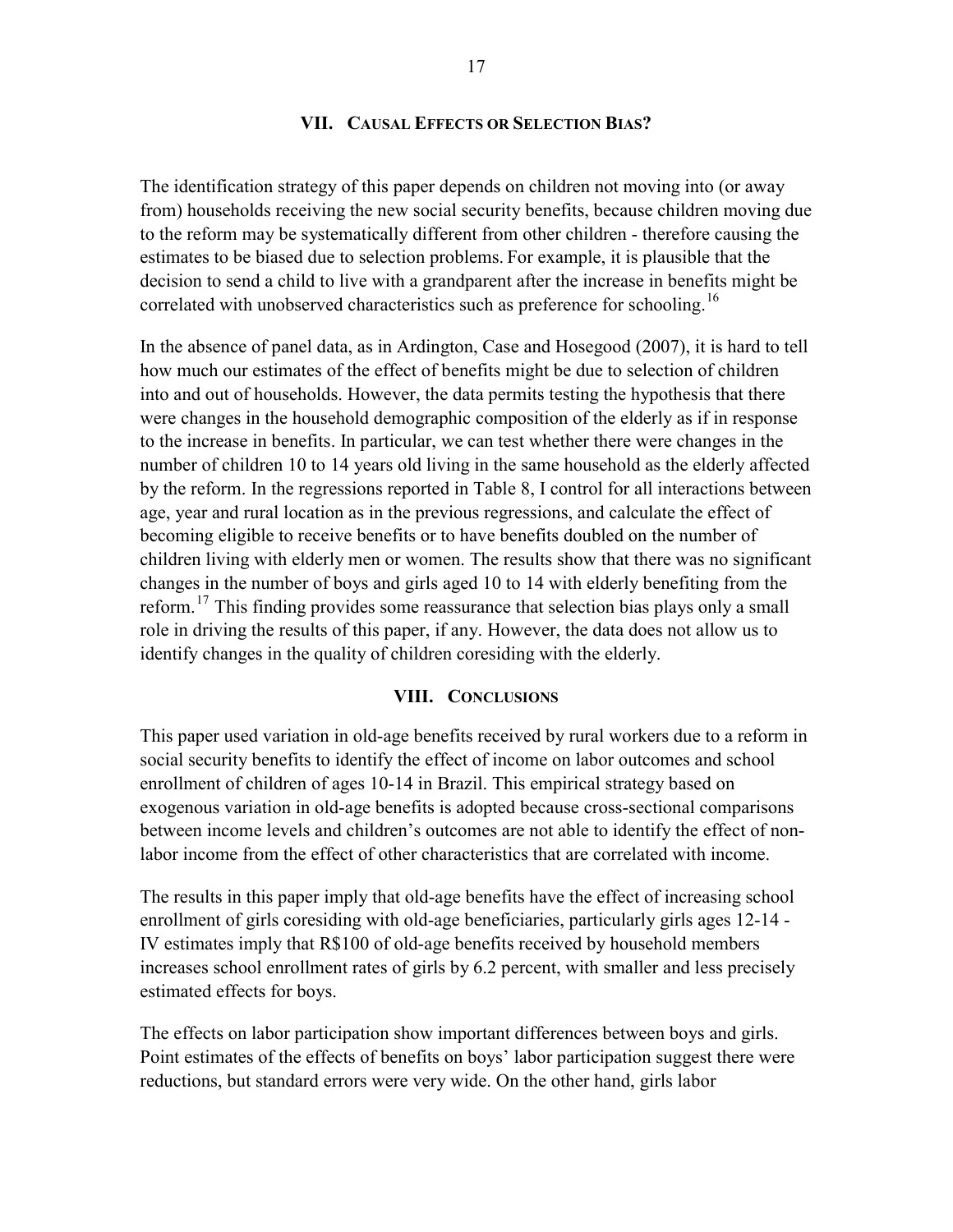participation, particularly on market activities, dropped sharply, but only in response to benefits received by elderly females.

The magnitude of the effect can be interpreted by means of a counterfactual exercise based on reduced form estimates. This counterfactual analysis implies that slightly less than 20 percent of the gap between 100 percent enrollment and counterfactual enrollment rates was closed for girls living with at least an elderly person who benefited from the reform. Labor force participation of boys ("worked in reference week") also seems to have been affected by the reform, with participation rate reducing 8 percent due to the reform, based on the same counterfactual exercise.

Because IV estimates in this paper are based on exogenous variation in benefits, they are informative of the likely effect of policies that redistribute cash to families with children in Brazil. The estimates in this paper imply that cash benefits alone are not a costeffective policy to increase school enrollment or reduce child labor. For instance, R\$100 monthly only boosted girls' enrollment rates by 6.2 percentage points and the cost per additional enrolled child was over \$500 monthly (were such income transfer targeted to increase school enrollment). The same remark is valid for child labor reduction. Therefore, measures such as conditioning the receipt of cash benefits to school attendance, or improvements in enforcement of labor standards are called for as complements to any pure cash transfer program. One example of a program that conditioned the receipt of cash benefits to school attendance is the Progresa program in Mexico (Gomez de Léon, Parker and Hernandez, 1999).<sup>18</sup>

The empirical exercise also uncovered interesting patterns suggestive of tensions between male and female adults over girls' use of time, with consequences for the design of transfer policies. Male benefits reduce boys' labor supply and increase boys' school enrollment more than they do girls' outcomes. Female benefits exhibit the opposite pattern, reducing girls' labor supply and increasing girls' school enrollment by more than they do boys' outcomes. If one considers school enrollment a "good" and labor participation a "bad", then male benefits are "less of a good" for girls.<sup>19</sup> Also female benefits are "less of a good" for boys. These results are similar to the findings by Duflo (1999) that in South Africa social pensions received by grandmothers benefits granddaughters relatively more than if received by grandfathers, and also highlight the importance of developing a collective view of the household (Browning and Chiappori, 1998).

It is noteworthy that results in this paper differ from the U.S. evidence on the effect of income on children's outcomes, particularly Mayer (1997), which forcefully argues that at the margin money can't buy better outcomes for children, once their basic material needs are met. This is not surprising: many children in Brazil do not have their basic material needs met.<sup>20</sup>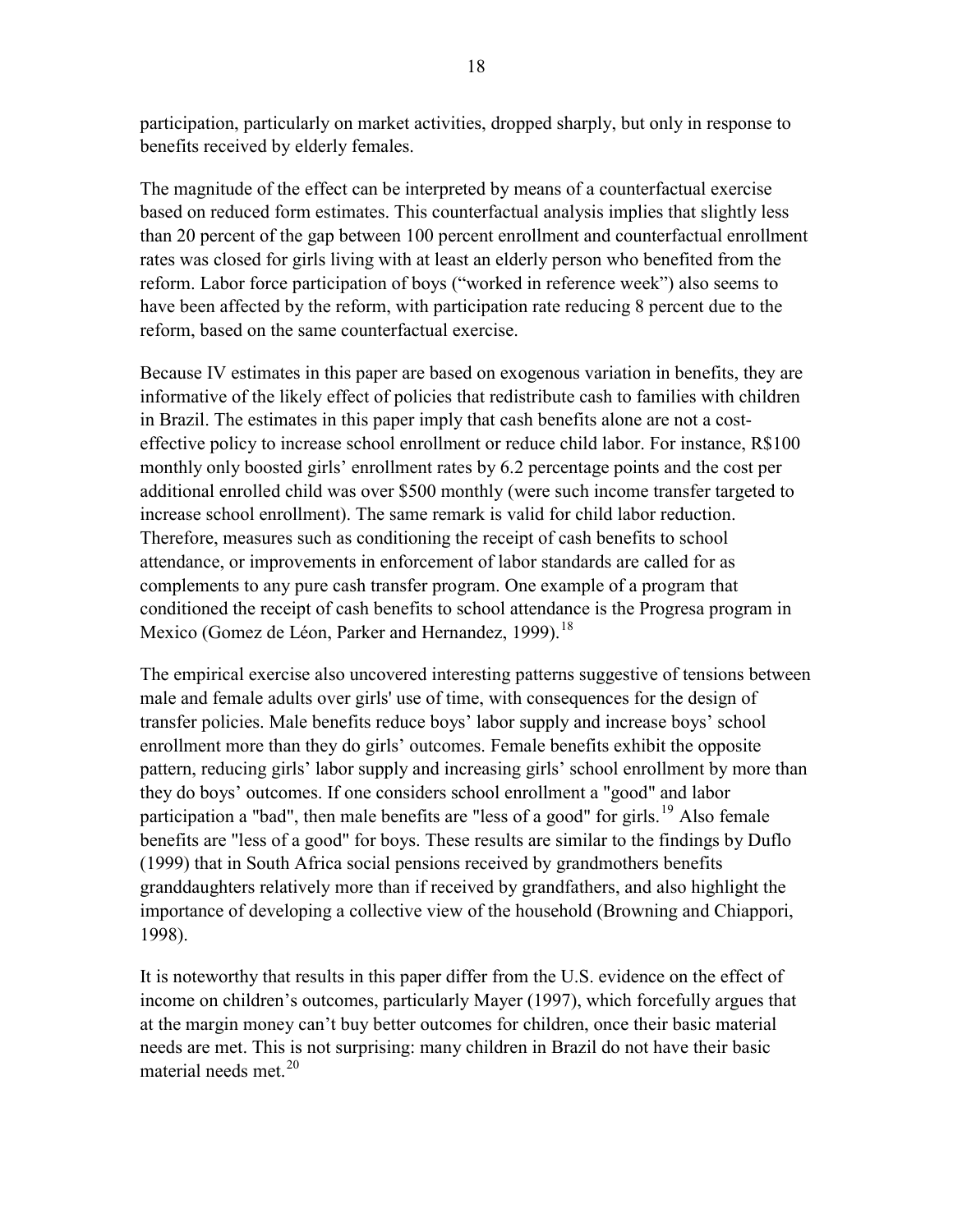Last but not the least, one additional remark about the interpretation of these estimates: the variation in income used in this paper is not correlated with economy-wide income variation. Therefore, the effects of income I estimate do not take into account any change in attitudes or social norms towards schooling and child labor due to rising income levels across the board. As a consequence, the effects I find are likely to be underestimates of the changes in child labor and school enrollment that occur as the overall incomes of LDC countries rise.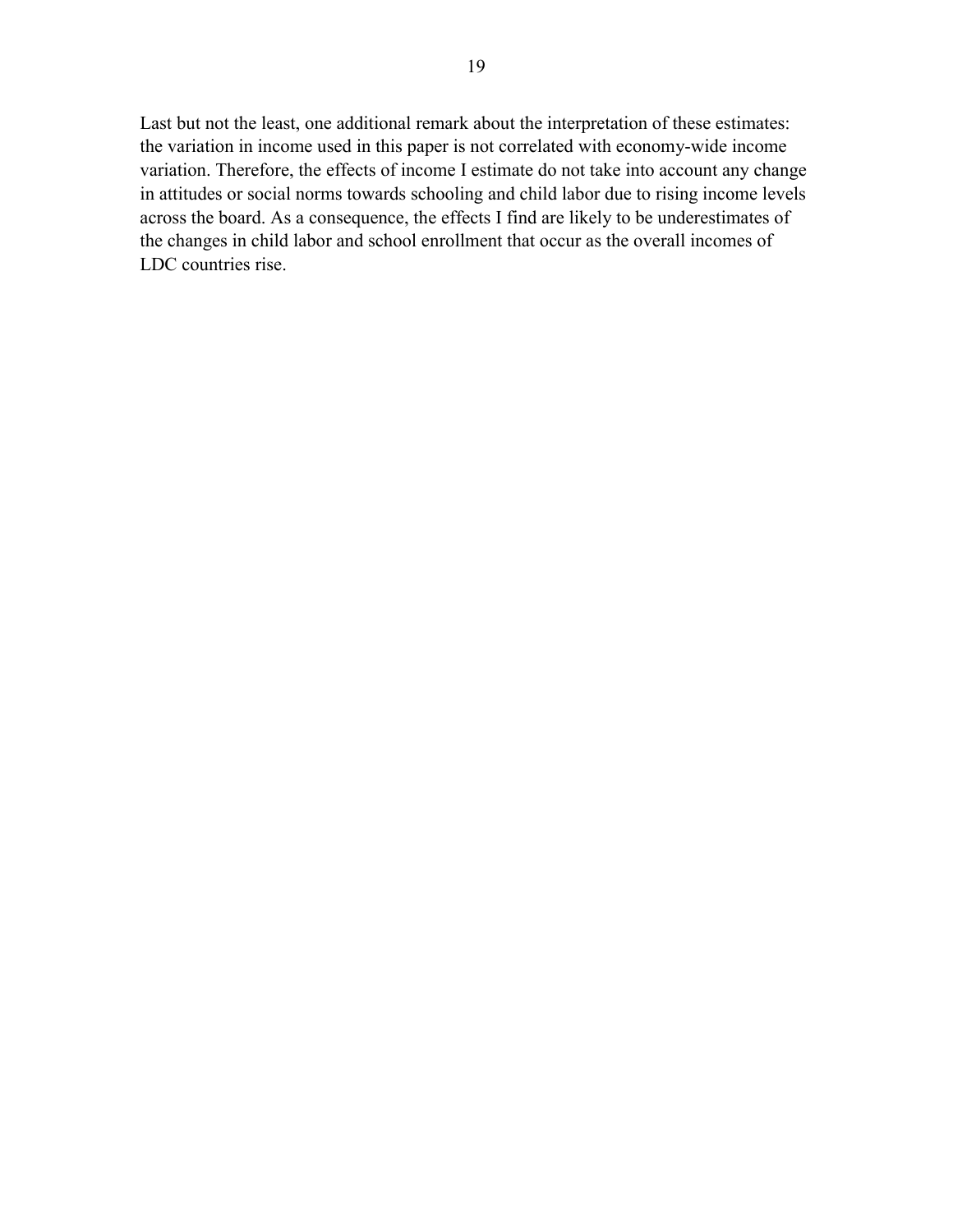#### **REFERENCES**

- Angrist, Joshua, and Guido Imbens, 1995. "Two-Stage Least Squares Estimation of Average Causal Effects in Models with Variable Treatment Intensity, *Journal of the American Statistical Association*, Vol. 90, pp. 431–42.
- Angrist, Joshua, Guido Imbens, and Donald Rubin, 1996, "Identification of Causal Effects Using Instrumental Variables, *Journal of the American Statistical Association*, Vol. 91, pp. 444–55.
- Ardington, Cally, Anne Case, and Victoria Hosegood, 2007, "abor Supply Responses to Large Social Transfers: Longitudinal Evidence from South Africa," NBER Working Paper No. 13442.
- Ashagrie, Kebebew, 1993, "Statistics on Child Labor," Bulletin of Labor Statistics, No. 3.
- Baland, Jean Marie, and James A. Robinson, 2000, "Is Child Labor Inefficient? *Journal of Political Economy,* No. 108, pp. 663–679.
- Behrman, Jere and Nancy Birdsall, 1983, "The Quality of Schooling: Quantity Alone is Misleading," *American Economic Review,* No. 73, pp. 928–46.
- Behrman, Jere and Ryan Schneider, 1996, "Where Does Brazil Fit? Schooling Investments in An International Perspective," in Birdsall and Sabot (org.), Opportunity foregone: Education in Brazil.
- Bertrand, M., Mullainathan, S., and Miller, D, 2003, "Public Policy and Extended Families: Evidence from Pensions in South Africa," *The World Bank Economic Review,* No. 17 (1), pp. 27–50.
- Bhalotra, Sonia and C. Heady, 2003, "Child Farm Labor: The Wealth Paradox," *The World Bank Economic Review,* No. 17, pp. 197–227.
- Birdsall, Nancy and Richard H. Sabot, 1996, "Opportunity Foregone: Education in Brazil," (Washington, D.C.: Inter-American Development Bank), Johns Hopkins University Press.
- Bourguignon, Francois, Francisco H.G. Ferreira, and Philippe G. Leite, 2003, "Conditional Cash Transfers, Schooling, and Child Labor: Micro-Simulating Brazil's Bolsa Escola Program," *The World Bank Economic Review,* Vol. 17, (2), pp. 229–54.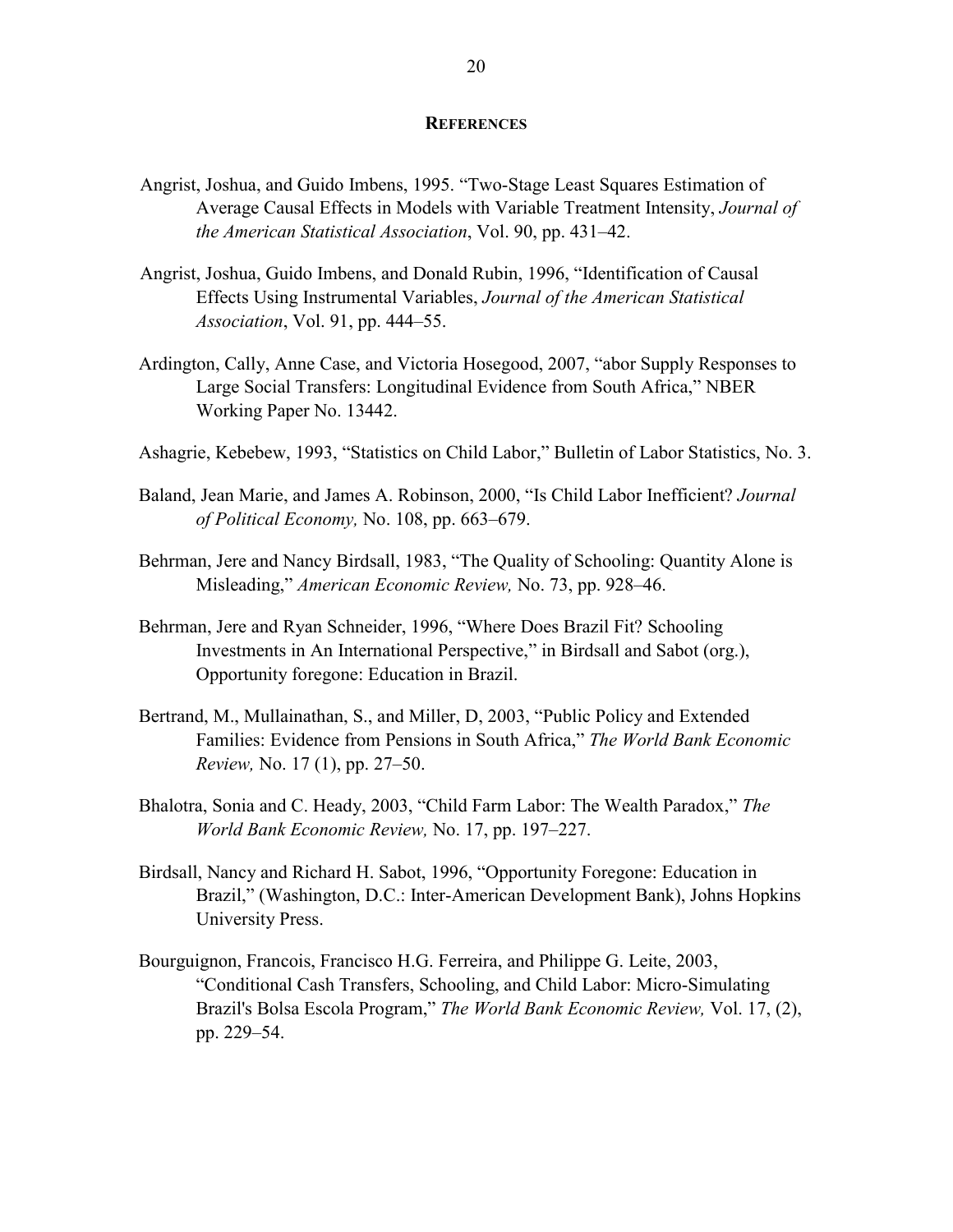- Browning, M., and P.A. Chiappori, 1998, "Efficient Intra-Household Allocations: A General Characterization and Empirical Tests, *Econometrica,* Vol. 66, No. 6, pp. 1241–78.
- Cardoso, Eliana and André Portela Souza, 2004, "The Impact of Cash Transfers on Child Labor and School Attendance in Brazil," Department of Economics, Vanderbilt University, Working Paper No. 04-W07.
- de Carvalho Filho, Irineu, 2000A, "Old-Age Benefits and The Labor Supply of Rural Elderly in Brazil," Essays in Development Economics, Dissertation, (Cambridge: MIT).
	- ———, 2000B, Elderly Women and Their Living Arrangements in Brazil," Essays in Development Economics, Dissertation, (Cambridge: MIT).

———, 2007, Old-Age Benefits and Retirement Decisions of Rural Elderly in Brazil, *Journal of Development Economics,* Vol. 86, pp. 129-146.

- Connelly, Rachel, Deborah S. DeGraff, and Deborah Levison, 1996, "Women's Employment and Child Care in Brazil," *Economic Development and Cultural Change*, Vol. 44, pp. 619-656.
- Duflo, Esther, 1999, "Grandmothers and Granddaughters: The Effects of Old Age Pension on Child Health in South Africa," mimeo.
- Duryea, Suzanne and M.P. Arends-Kuenning, 2003, "School Attendance, Child Labor, and Local Labor Markets in Urban Brazil," World Development, Vol. 31, pp. 1165–78.
- Duryea, Suzanne, David Lam, and Deborah Levison, 2007, "Effects of Economic Shocks on Children's Employment and Schooling in Brazil, *Journal of Development Economics*, Vol. 84 (1), pp. 188–214.
- Edmonds, Eric, 2001, "Will Child Labor Decline with Improvements in Living Standards? mimeo.
- Edmonds, Eric, 2007. Child Labor, in Handbook of Development Economics, Vol. 4. .
- Edmonds, Eric, Kristin Mammen, and Douglas Miller, 2005, "Rearranging the Family? Household Composition Responses to Large Pension Receipts," *The Journal of Human Resources*, Vol. 40, pp. 186–207.
- Emerson, Patrick M., and André Portela de Souza, 2000, "Is There A Child Labor Trap? Intergenerational Persistence of Child Labor in Brazil," *Economic Development and Cultural Change*, (January 2003), Vol. 51, No. 2, pp. 375–98.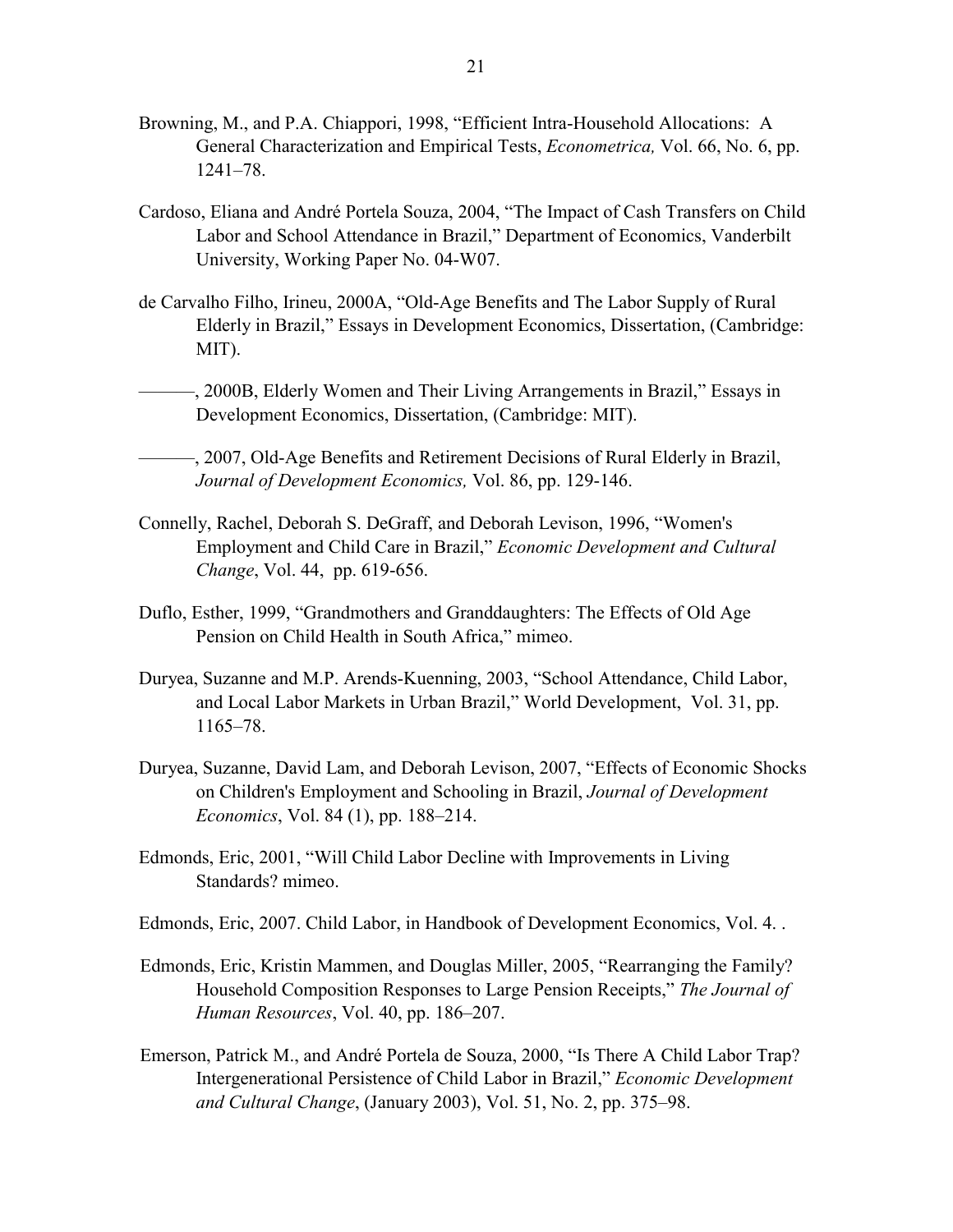-, 2007, "Is Child Labor Harmful? The Impact of Starting to Work as a Child on Adult Earnings," mimeo.

- Ferreira, Francisco and Ricardo Paes de Barros, 1999, "The Slippery Slope: Explaining the Increase in Extreme Poverty in Urban Brazil, 1976–1996," Departamento de Economia, PUC-Rio Texto para Discussão No. 404.
- Gomez de León, José, Susan Parker, and Daniel Hernandez, 1999, "PROGRESA: A New Strategy to Alleviate Poverty in Mexico," Document prepared for Social Policy Conference, The World Bank (June 1999).
- IBGE, 1997, "Criancas e Adolescentes: Indicadores Sociais 1997," Rio de Janeiro, Brazil: IBGE.
- International Labour Office, 1998. "Child Labour: Targeting the Intolerable," Geneva, Switzerland: ILO.
- Kling, Jeffrey, 2000, "Interpreting Instrumental Variables Estimates of the Returns to Schooling," NBER Working Paper 7989.
- Krueger, Alan, 1996, "Observations On International Labor Standards and Trade, NBER Working Paper No. 5632.
- Kruger, Diana, 2007, "Coffee Production Effects on Child Labor and Schooling in Rural Brazil," *Journal of Development Economics*, No. 82, pp. 448–63.
- Kruger, Diana and Matias Berthelon, 2007, "Work and Schooling: The Role of Household Activities Among Girls in Brazil," mimeo.
- Mayer, Susan E., 1997, "What Money Can't Buy: Family Income and Children's Life Changes, (Cambridge, MA: Harvard University Press).
- Ministério da Previdência Social, 1997, Anuário Estatístico da Previdência.
- Pianto, Donald M. and Sergei Soares, 2003, "Use of Survey Design for The Evaluation of Social Programs: The PNAD and The Program for the Eradication of Child Labor in Brazil," mimeo.
- Schultz, T. Paul, 2004, School Subsidies for The Poor: Evaluating the Mexican Progresa Poverty Program," *Journal of Development Economics*, Vol. 74, pp. 199–250.
- Shea, John, 2000, "Does Parents' Money Matter? *Journal of Public Economics*, Vol. 77, pp. 155–84.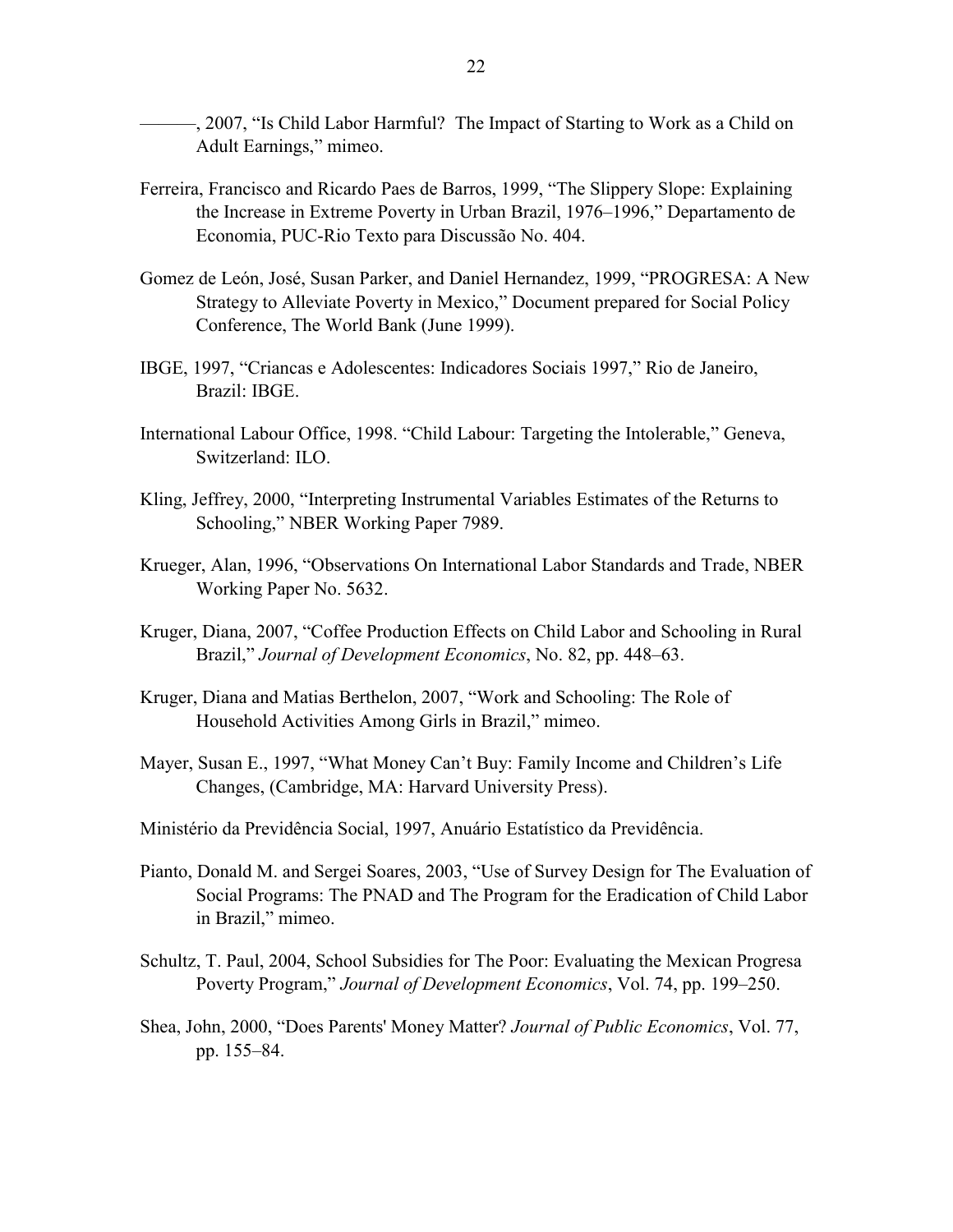- Thomas, Duncan, 1990, "Intra-Household Resource Allocation: An Inferential Approach," *Journal of Human Resources*, Vol. 25, pp. 635–64.
- Thomas, Duncan, Robert F. Schoeni, and John Strauss, 1996, "Parental Investments in Schooling: The Roles of Gender and Resources in Urban Brazil," Working Paper No. 96-02, RAND, Labor and Population Program.
- United States Department of Labor, 1998, "By the Sweat & Toil of Children," Volume V: Efforts to Eliminate Child Labor.

World Bank, 2001, "Brazil: Eradicating Child Labor in Brazil," Report No. 21858-BR.

Yang, Dean, 2007, "International Migration, Remittances, and Household Investment: Evidence from Philippine Migrants' Exchange Rate Shocks," *Economic Journal,*  forthcoming.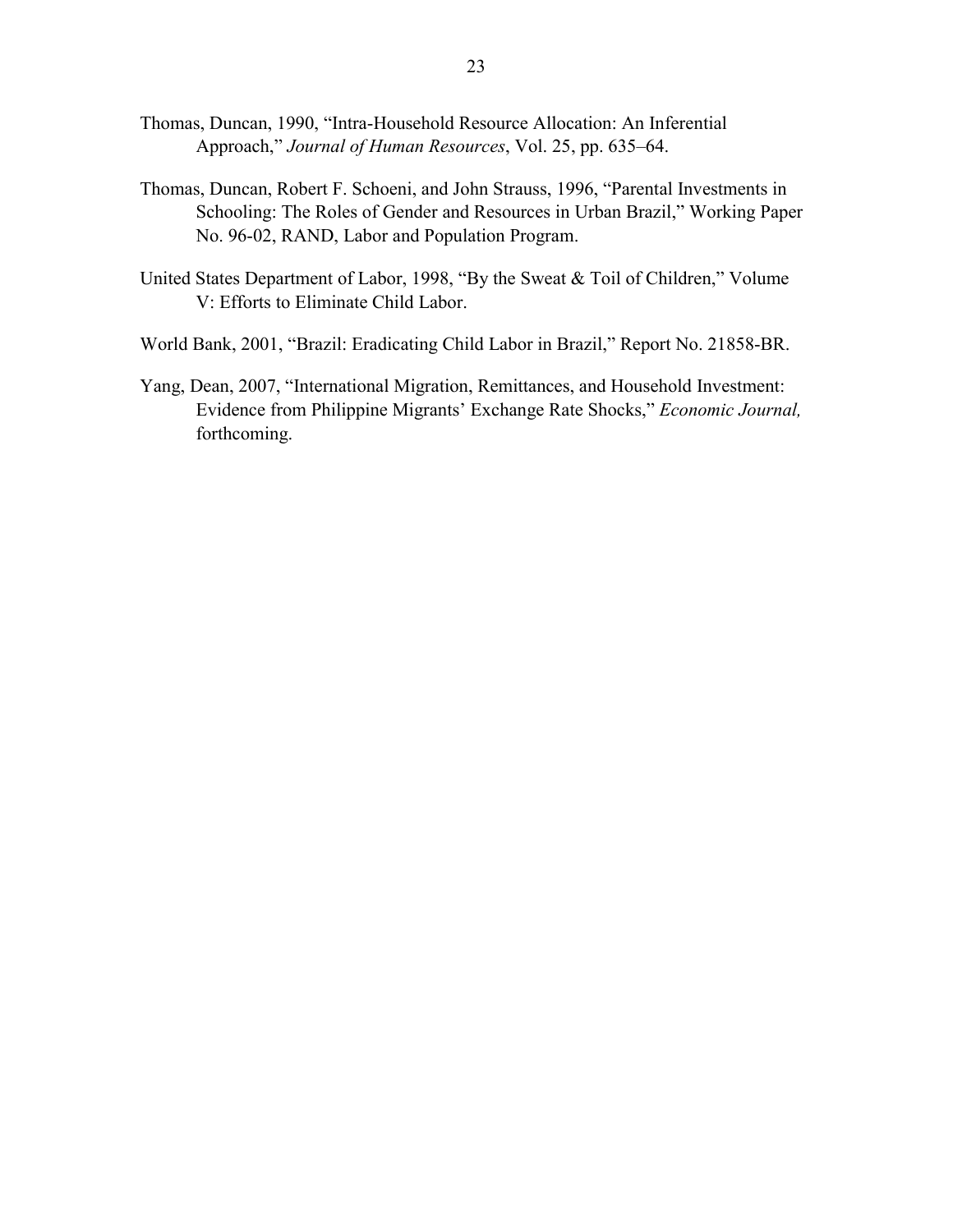| Tavit 1. The Work – School Embiliarie Statistics of Children To-14 | Year  |       |       |       |              |
|--------------------------------------------------------------------|-------|-------|-------|-------|--------------|
|                                                                    | 1989  | 1990  | 1992  | 1993  | Change 93-89 |
| All children 10-14                                                 |       |       |       |       |              |
| Not Working, Not in school                                         | 8.97  | 8.78  | 8.02  | 6.75  | $-2.22$      |
| Only Working                                                       | 8.36  | 7.53  | 6.12  | 5.05  | $-3.31$      |
| Working and Going to School                                        | 9.76  | 9.83  | 12.78 | 13.18 | 3.42         |
| Only School                                                        | 72.91 | 73.86 | 73.09 | 75.02 | 2.11         |
| <b>Boys 10-14</b>                                                  |       |       |       |       |              |
| Not Working, Not in school                                         | 7.24  | 6.72  | 7.18  | 6.15  | $-1.09$      |
| Only Working                                                       | 11.17 | 10.61 | 8.10  | 6.52  | $-4.64$      |
| Working and Going to School                                        | 13.53 | 13.45 | 17.14 | 17.67 | 4.14         |
| Only School                                                        | 68.06 | 69.22 | 67.59 | 69.65 | 1.59         |
| <b>Girls 10-14</b>                                                 |       |       |       |       |              |
| Not Working, Not in school                                         | 10.67 | 10.86 | 8.88  | 7.35  | $-3.32$      |
| Only Working                                                       | 5.58  | 4.42  | 4.08  | 3.55  | $-2.03$      |
| Working and Going to School                                        | 6.02  | 6.18  | 8.29  | 8.60  | 2.57         |
| Only School                                                        | 77.72 | 78.54 | 78.75 | 80.50 | 2.78         |

**Table 1. The Work – School Enrollment Statistics of Children 10-14** 

Notes: Source of data is the PNAD household survey.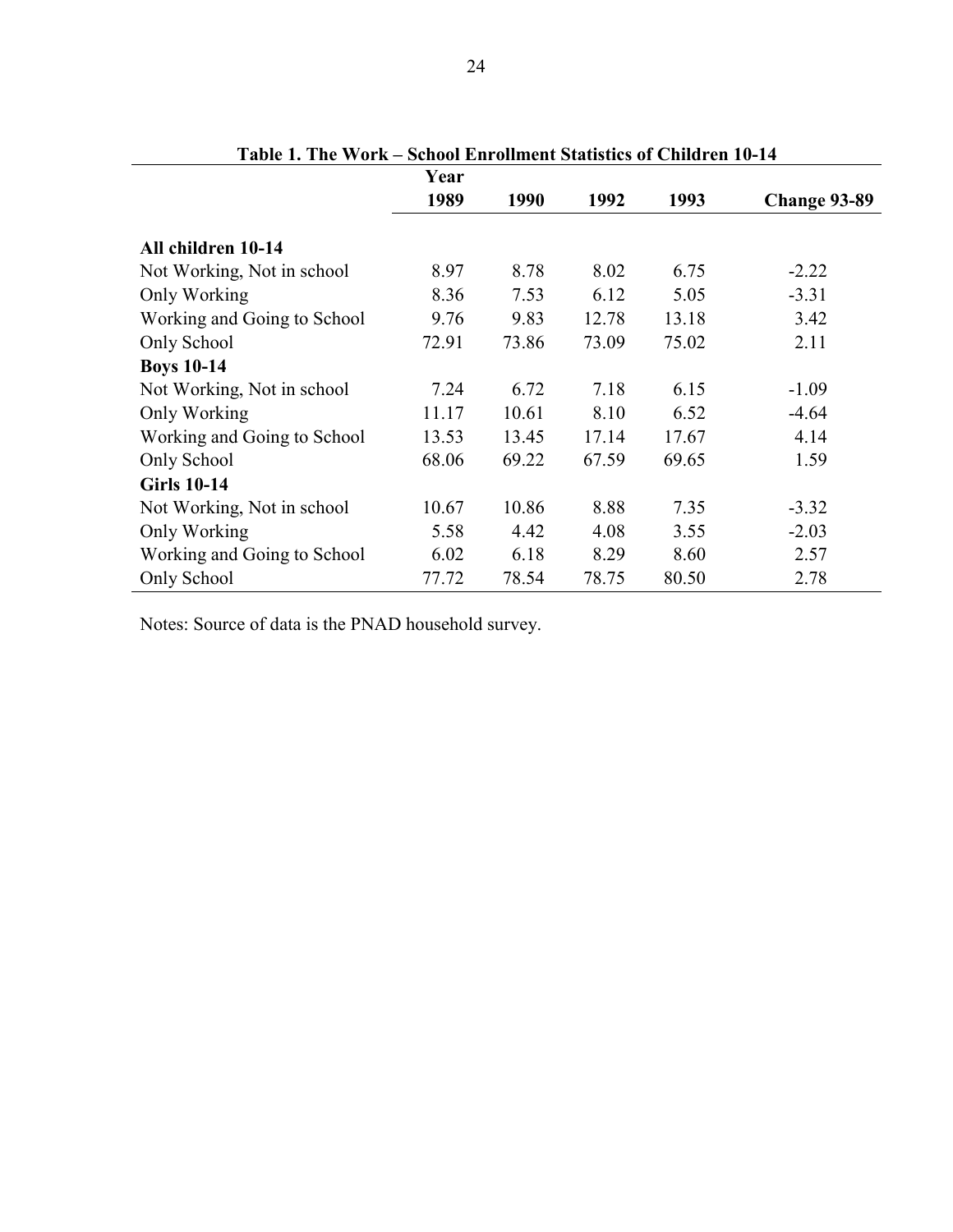|                                               | <b>ALL</b>       | <b>BEFORE,</b>   | AFTER,           | <b>BEFORE,</b>   | <b>AFTER, TREAT</b> | <b>DIFF-DIFF</b>  |
|-----------------------------------------------|------------------|------------------|------------------|------------------|---------------------|-------------------|
|                                               |                  | <b>NOT TREAT</b> | <b>NOT TREAT</b> | <b>TREAT</b>     |                     |                   |
| Total benefits (in hundreds of Reais of 1997) | $0.623$ [0.0128] | 0.531 [0.0194]   | $0.62$ [0.0184]  | $0.754$ [0.0261] | 2.096 [0.0653]      | 1.253 [0.0741]    |
| Ratio of benefits to total income             | $0.062$ [0.0007] | $0.045$ [0.0009] | $0.053$ [0.001]  | $0.199$ [0.0069] | 0.369 [0.0088]      | $0.161$ [0.0112]  |
| Female benefits in household                  | $0.164$ [0.0055] | $0.117$ [0.0075] | $0.163$ [0.0084] | $0.323$ [0.016]  | 0.808 [0.0383]      | 0.438 [0.0425]    |
| Male benefits in household                    | $0.459$ [0.0114] | 0.414 [0.0177]   | 0.456 [0.016]    | $0.43$ [0.0212]  | 1.288 [0.0527]      | $0.815$ [0.0605]  |
| # Benefit receivers in household              | 0.154 [0.0016]   | 0.125 [0.0021]   | 0.118 [0.0019]   | $0.649$ [0.0166] | $0.79$ [0.0171]     | 0.148 [0.0239]    |
| # Female beneficiaries in household           | 0.059 [0.0009]   | $0.045$ [0.0012] | $0.045$ [0.0012] | 0.291 [0.012]    | $0.322$ [0.012]     | $0.032$ [0.0171]  |
| # Male beneficiaries in household             | $0.095$ [0.0012] | $0.08$ [0.0016]  | $0.074$ [0.0015] | 0.358 [0.0124]   | $0.468$ [0.0126]    | $0.117$ [0.0178]  |
| Enrolled in school                            | $0.842$ [0.0014] | $0.831$ [0.0022] | $0.87$ [0.0018]  | $0.657$ [0.0121] | $0.71$ [0.0111]     | $0.013$ [0.0166]  |
| Worked in reference week                      | 0.245 [0.0017]   | $0.231$ [0.0024] | 0.233 [0.0023]   | $0.468$ [0.0127] | 0.496 [0.0122]      | $0.027$ [0.0179]  |
| Worked in reference week for pay              | $0.104$ [0.0012] | $0.119$ [0.0019] | $0.087$ [0.0015] | $0.15$ [0.0091]  | $0.104$ [0.0075]    | $-0.013$ [0.012]  |
| Total hours per week                          | 7.917 [0.0598]   | 8.029 [0.0916]   | 6.974 [0.0787]   | 16.097 [0.4882]  | 14.824 [0.4354]     | $-0.218$ [0.6632] |
| Rural location                                | $0.288$ [0.0018] | $0.29$ [0.0026]  | $0.226$ [0.0023] | $0.867$ [0.0087] | $0.79$ [0.0099]     | $-0.012$ [0.0136] |
| # Elderly in household (males>60, females>55) | $0.195$ [0.0019] | 0.129 [0.0023]   | $0.132$ [0.0022] | 1.316 [0.0123]   | 1.349 [0.0127]      | $0.031$ [0.0179]  |
| $#$ Females 65 or older                       | $0.055$ [0.0009] | $0.039$ [0.0011] | $0.042$ [0.0011] | 0.323 [0.0122]   | $0.29$ [0.0114]     | $-0.036$ [0.0167] |
| # Males 65 or older                           | $0.049$ [0.0008] | $0.031$ [0.001]  | $0.03$ [0.0009]  | $0.374$ [0.0123] | 0.39 [0.0121]       | $0.017$ [0.0174]  |
| Metropolitan region                           | $0.287$ [0.0018] | $0.301$ [0.0026] | $0.302$ [0.0025] | $0.049$ [0.0055] | $0.034$ [0.0044]    | $-0.016$ [0.0077] |
| Number of adults in household                 | 2.349 [0.0037]   | 2.331 [0.0054]   | $2.3$ [0.0051]   | 2.941 [0.0306]   | 2.937 [0.0296]      | $0.026$ [0.0431]  |
| Female-headed household                       | $0.143$ [0.0014] | $0.137$ [0.002]  | $0.151$ [0.002]  | $0.121$ [0.0083] | 0.128 [0.0082]      | $-0.008$ [0.0119] |
| # Children aged 0-4                           | $0.42$ [0.0028]  | $0.468$ [0.0044] | 0.377 [0.0038]   | 0.4 [0.0189]     | $0.388$ [0.0191]    | $0.079$ [0.0274]  |
| # Children aged 5-9                           | $0.78$ [0.0034]  | 0.849 [0.0052]   | $0.726$ [0.0047] | 0.698 [0.0234]   | $0.669$ [0.0221]    | $0.094$ [0.0328]  |
| Only child in family                          | $0.057$ [0.0009] | $0.05$ [0.0012]  | $0.061$ [0.0013] | $0.077$ [0.0068] | $0.083$ [0.0067]    | $-0.005$ [0.0097] |
| # Children in family                          | 3.675 [0.0079]   | 3.875 [0.0122]   | 3.52 [0.0106]    | 3.509 [0.0621]   | 3.208 [0.0568]      | $0.054$ [0.0854]  |
| Head: 1-4 years of schooling                  | 0.414 [0.0019]   | 0.431 [0.0029]   | $0.41$ [0.0027]  | 0.298 [0.0116]   | $0.288$ [0.0111]    | $0.011$ [0.0164]  |
| Head: more than 4 years of schooling          | 0.295 [0.0018]   | $0.283$ [0.0026] | $0.333$ [0.0026] | $0.049$ [0.0055] | $0.048$ [0.0052]    | $-0.05$ [0.0082]  |
| Head's spouse: no schooling                   | 0.215 [0.0016]   | $0.211$ [0.0024] | $0.185$ [0.0021] | $0.51$ [0.0127]  | $0.5$ [0.0122]      | 0.016 [0.0179]    |
| Head's spouse: 1-4 years of schooling         | 0.368 [0.0019]   | 0.389 [0.0028]   | $0.359$ [0.0026] | $0.294$ [0.0116] | $0.271$ [0.0109]    | $0.006$ [0.0162]  |
| Head's spouse: more than 4 years              | $0.258$ [0.0017] | $0.247$ [0.0025] | $0.29$ [0.0025]  | $0.043$ [0.0051] | $0.059$ [0.0057]    | $-0.027$ [0.0083] |
| Head of household age                         | 44.477 [0.0394]  | 43.647 [0.0531]  | 43.487 [0.0511]  | 59.961 [0.2959]  | 61.002 [0.2882]     | 1.201 [0.4183]    |
| Son or daughter of head                       | $0.92$ [0.001]   | $0.937$ [0.0014] | 0.929 [0.0014]   | $0.733$ [0.0113] | $0.666$ [0.0115]    | $-0.059$ [0.0162] |
| Related to the head                           | $0.077$ [0.001]  | $0.061$ [0.0014] | $0.069$ [0.0014] | 0.26 [0.0112]    | 0.319 [0.0114]      | $0.052$ [0.016]   |
| Number of observations                        | 66805            | 30180            | 33406            | 1544             | 1675                |                   |

Notes: AFTER stands for observations for 1992 and 1993. BEFORE stands for 1989 and 1990. TREAT stands for presence of at least one male with a rural occupation over 60 or a female over 55 with rural location.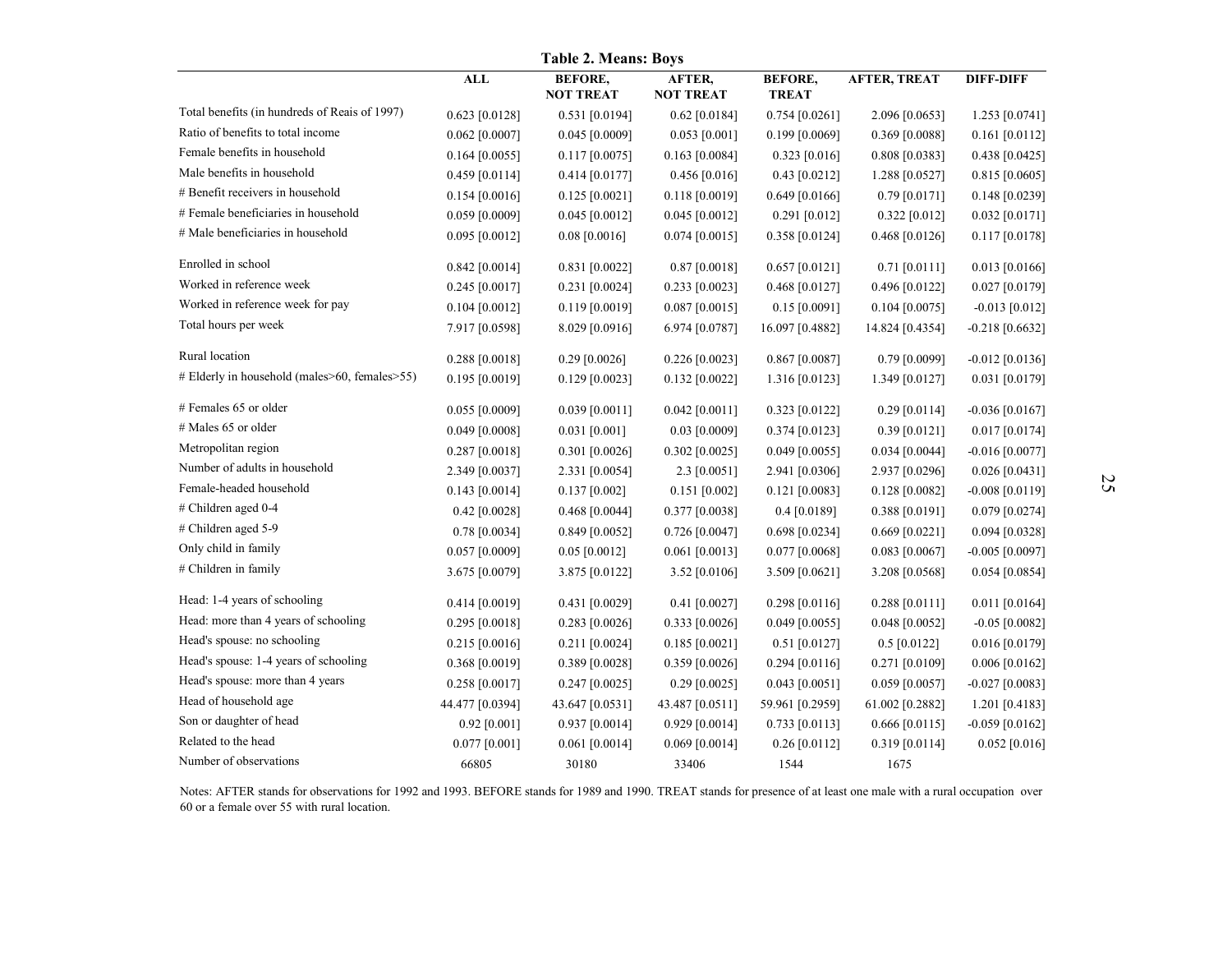| Table 2 (cont.). Mans: Girls                  | <b>ALL</b>       | <b>BEFORE,</b><br><b>NOT TREAT</b> | AFTER,<br><b>NOT TREAT</b> | <b>BEFORE, TREAT</b> | <b>AFTER, TREAT</b> | <b>DIFF-DIFF</b>  |
|-----------------------------------------------|------------------|------------------------------------|----------------------------|----------------------|---------------------|-------------------|
| Total benefits (in hundreds of Reais of 1997) | 0.632 [0.0139]   | $0.559$ [0.0214]                   | $0.619$ [0.0194]           | $0.847$ [0.0517]     | 1.95 [0.0578]       | 1.043 [0.0816]    |
| Female benefits in household                  | $0.163$ [0.0056] | $0.123$ [0.0077]                   | $0.16$ [0.0086]            | $0.328$ [0.0207]     | $0.754$ [0.0302]    | 0.389 [0.0379]    |
| Male benefits in household                    | $0.469$ [0.0121] | $0.436$ [0.0194]                   | 0.459 [0.0163]             | $0.519$ [0.0426]     | $1.196$ [0.0505]    | $0.654$ [0.0699]  |
| # Benefit receivers in household              | $0.152$ [0.0016] | 0.128 [0.0021]                     | $0.116$ [0.002]            | 0.654 [0.0169]       | 0.751 [0.0174]      | $0.109$ [0.0244]  |
| # Female beneficiaries in household           | $0.058$ [0.0009] | $0.046$ [0.0012]                   | $0.043$ [0.0012]           | $0.29$ [0.0123]      | 0.316 [0.0123]      | $0.029$ [0.0174]  |
| # Male beneficiaries in household             | $0.094$ [0.0012] | 0.082 [0.0016]                     | $0.073$ [0.0015]           | $0.364$ [0.0127]     | $0.435$ [0.0128]    | $0.08$ [0.0182]   |
| Enrolled in school                            | $0.867$ [0.0013] | $0.856$ [0.002]                    | $0.89$ [0.0017]            | $0.699$ [0.012]      | 0.787 [0.0102]      | 0.054 [0.0159]    |
| Worked in reference week                      | $0.111$ [0.0012] | $0.099$ [0.0017]                   | $0.111$ [0.0017]           | $0.19$ [0.0102]      | $0.235$ [0.0106]    | $0.033$ [0.0149]  |
| Worked in reference week for pay              | $0.055$ [0.0009] | $0.062$ [0.0014]                   | 0.048 [0.0012]             | $0.085$ [0.0073]     | $0.053$ [0.0056]    | $-0.019$ [0.0093] |
| Total hours per week                          | 3.567 [0.0444]   | 3.553 [0.0669]                     | 3.274 [0.0599]             | 6.415 [0.3788]       | 6.386 [0.3324]      | $0.25$ [0.5103]   |
| Rural location                                | $0.274$ [0.0017] | 0.274 [0.0026]                     | 0.216 [0.0023]             | 0.843 [0.0095]       | 0.791 [0.0102]      | $0.006$ [0.0142]  |
| # Elderly in household (males>60, females>55) | 0.198 [0.0019]   | $0.137$ [0.0024]                   | $0.133$ [0.0023]           | 1.33 [0.0129]        | 1.351 [0.0129]      | $0.025$ [0.0185]  |
| # Females 65 or older                         | $0.056$ [0.0009] | $0.041$ [0.0012]                   | $0.041$ [0.0011]           | $0.333$ [0.0126]     | $0.311$ [0.0118]    | $-0.021$ [0.0173] |
| # Males 65 or older                           | $0.048$ [0.0008] | $0.031$ [0.001]                    | 0.029 [0.0009]             | $0.364$ [0.0127]     | $0.38$ [0.0125]     | 0.019 [0.0179]    |
| Metropolitan region                           | $0.291$ [0.0018] | $0.305$ [0.0027]                   | $0.306$ [0.0026]           | $0.041$ [0.0052]     | 0.039 [0.0049]      | $-0.003$ [0.0078] |
| Number of adults in household                 | 2.352 [0.0038]   | 2.345 [0.0055]                     | 2.29 [0.0051]              | 2.996 [0.0323]       | 2.973 [0.0315]      | $0.032$ [0.0456]  |
| Female-headed household                       | $0.148$ [0.0014] | $0.139$ [0.002]                    | $0.157$ [0.002]            | 0.135 [0.0089]       | $0.138$ [0.0086]    | $-0.015$ [0.0126] |
| # Children aged 0-4                           | 0.429 [0.0029]   | $0.47$ [0.0044]                    | 0.39 [0.0039]              | $0.424$ [0.0202]     | $0.4$ [0.0185]      | 0.056 [0.0279]    |
| # Children aged 5-9                           | $0.786$ [0.0035] | $0.853$ [0.0053]                   | $0.73$ [0.0048]            | $0.725$ [0.0251]     | $0.673$ [0.0223]    | $0.071$ [0.0342]  |
| Only child in family                          | $0.055$ [0.0009] | $0.048$ [0.0012]                   | $0.06$ [0.0013]            | $0.083$ [0.0072]     | $0.075$ [0.0066]    | $-0.019$ [0.0099] |
| # Children in family                          | 3.667 [0.008]    | 3.858 [0.0122]                     | 3.514 [0.0108]             | 3.556 [0.0669]       | 3.206 [0.0576]      | $-0.006$ [0.0895] |
| Head: 1-4 years of schooling                  | $0.415$ [0.0019] | $0.434$ [0.0029]                   | $0.408$ [0.0027]           | $0.312$ [0.0121]     | $0.303$ [0.0115]    | $0.017$ [0.017]   |
| Head: more than 4 years of schooling          | $0.302$ [0.0018] | $0.289$ [0.0026]                   | $0.344$ [0.0026]           | $0.045$ [0.0054]     | $0.049$ [0.0054]    | $-0.052$ [0.0083] |
| Head's spouse: no schooling                   | $0.209$ [0.0016] | 0.206 [0.0023]                     | $0.181$ [0.0021]           | $0.502$ [0.013]      | 0.482 [0.0125]      | $0.005$ [0.0183]  |
| Head's spouse: 1-4 years of schooling         | $0.365$ [0.0019] | $0.385$ [0.0028]                   | $0.355$ [0.0027]           | 0.284 [0.0118]       | 0.281 [0.0112]      | $0.026$ [0.0166]  |
| Head's spouse: more than 4 years              | $0.264$ [0.0017] | $0.256$ [0.0025]                   | $0.295$ [0.0025]           | $0.047$ [0.0055]     | 0.056 [0.0058]      | $-0.03$ [0.0085]  |
| Head of household age                         | 44.351 [0.0398]  | 43.694 [0.0536]                    | 43.276 [0.052]             | 59.737 [0.3253]      | 60.532 [0.2976]     | 1.213 [0.4459]    |
| Son or daughter of head                       | $0.911$ [0.0011] | $0.923$ [0.0015]                   | $0.922$ [0.0015]           | $0.725$ [0.0116]     | $0.697$ [0.0115]    | $-0.026$ [0.0165] |
| Related to the head                           | $0.082$ [0.0011] | $0.071$ [0.0015]                   | $0.072$ [0.0014]           | 0.26 [0.0114]        | $0.29$ [0.0113]     | $0.029$ [0.0162]  |
| Number of observations                        | 65597            | 30161                              | 32362                      | 1472                 | 1602                |                   |

Notes: AFTER stands for observations for 1992 and 1993. BEFORE stands for 1989 and 1990. TREAT stands for presence of at least one male with a rural occupation over 60 or a female over 55 with rural location.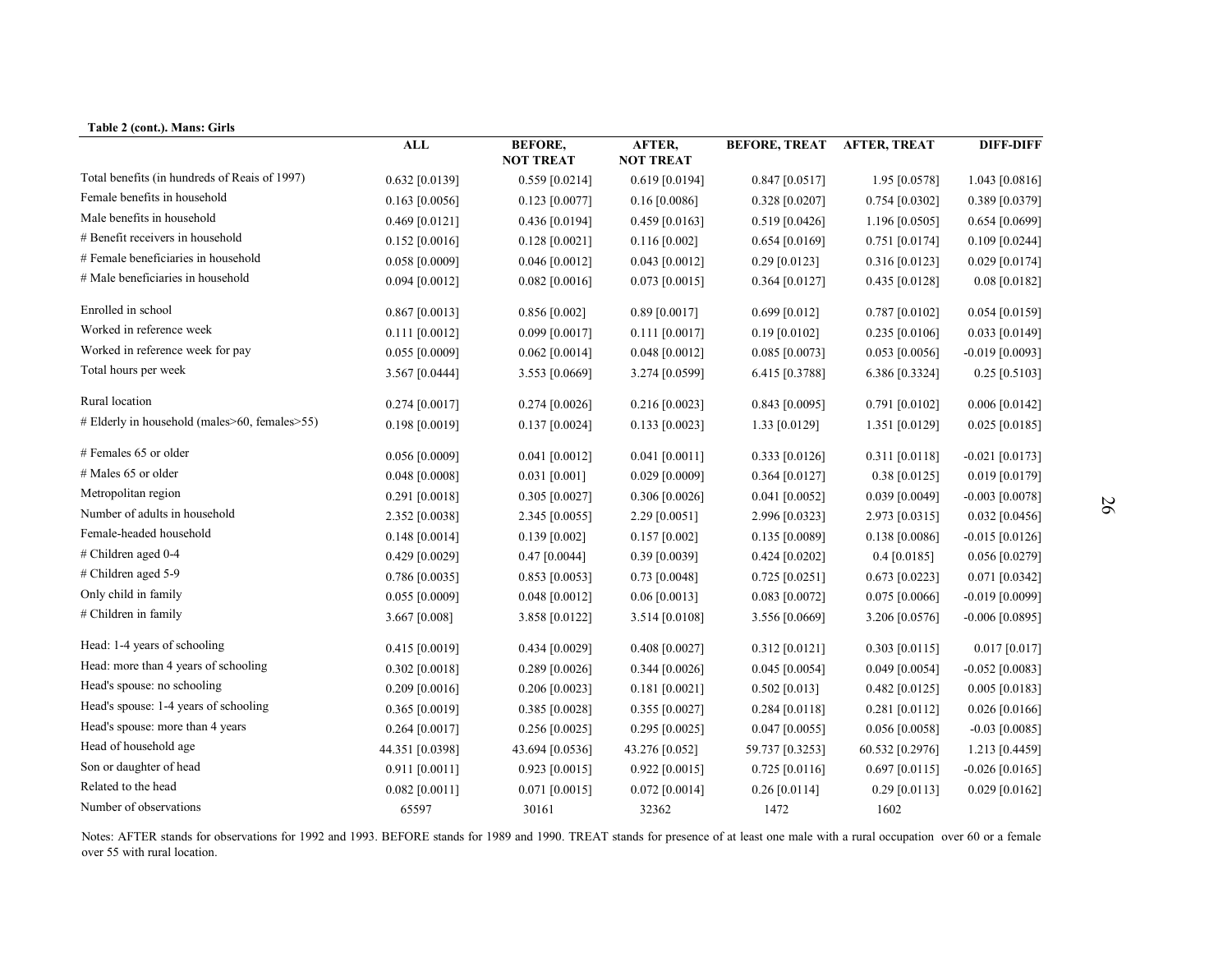|                                              | (1)                      | (2)                     | (3)                       |
|----------------------------------------------|--------------------------|-------------------------|---------------------------|
| Dependent variable                           | <b>TOTAL BENEFITS IN</b> | <b>MALE BENEFITS IN</b> | <b>FEMALE BENEFITS IN</b> |
|                                              | HOUSEHOLD / 100          | HOUSEHOLD / 100         | HOUSEHOLD / 100           |
| # Females, rural, aged 55-64 x AFTER         | 0.4079                   | 0.1878                  | 0.2201                    |
|                                              | $[0.1622]$ *             | [0.1207]                | $[0.1020]*$               |
| # Males, rural, aged 60-64 x AFTER           | 0.5403                   | 0.5969                  | $-0.0566$                 |
|                                              | [0.3616]                 | [0.3378]                | [0.0941]                  |
| # Females, rural, unmar., aged 65 up x AFTER | 0.4636                   | 0.0559                  | 0.4077                    |
|                                              | $[0.1997]$ *             | [0.1354]                | $[0.1397]$ **             |
| # Males, rural, aged 65 up x AFTER           | 0.5215                   | 0.4052                  | 0.1163                    |
|                                              | $[0.2593]*$              | [0.2415]                | [0.0795]                  |
| # Females, rural, aged 55-64                 | $-1.2449$                | $-1.5549$               | 0.31                      |
|                                              | $[0.1921]$ **            | $[0.6979]*$             | [0.7046]                  |
| $#$ Males, rural, aged 60-64                 | $-2.2502$                | $-2.249$                | $-0.0012$                 |
|                                              | $[0.2689]$ **            | $[0.2603]**$            | [0.0577]                  |
| # Females, rural, unmarried, aged 65 up      | $-0.3896$                | $-0.815$                | 0.4254                    |
|                                              | [0.2118]                 | [0.7019]                | [0.7059]                  |
| # Males, rural, aged 65 up                   | $-1.606$                 | $-1.573$                | $-0.033$                  |
|                                              | $[0.1864]$ **            | $[0.1719]$ **           | [0.0602]                  |
| # Females 65 or older                        | 0.4805                   | 0.0932                  | 0.3874                    |
|                                              | [0.2735]                 | [0.2576]                | $[0.0976]$ **             |
| # Males 65 or older                          | 2.2229                   | 2.9143                  | $-0.6913$                 |
|                                              | $[0.3423]$ **            | $[0.3134]$ **           | $[0.1311]$ **             |
| Number of adults in the household            | 1.0874                   | 0.3979                  | 0.6894                    |
|                                              | $[0.2006]$ **            | $[0.1914]*$             | $[0.0678]$ **             |
| Female-headed household                      | $-0.163$                 | $-0.2711$               | 0.1081                    |
|                                              | [0.0947]                 | $[0.0709]**$            | $[0.0511]*$               |
| Household with head's spouse                 | $-0.1236$                | $-0.1681$               | 0.0445                    |

**Table 3. First Stage Regressions** 

Observations 132402 132402 132402 132402 132402 132402 132402 132402 132402 132402 132402 132402 132402 132402 R-squared 0.1174 0.105 0.0771 Notes: The PNAD data sets for 1989, 1990, 1992 and 1993 were used for the regressions above. AFTER denotes the years of 1992 and 1993. RURAL denotes rural household for females and rural occupation in the last 4 years for males. The sample consists of all children aged 10-14, with the exception of the ones from the Northern states. Regressors omitted from this table are racial dummies, number of adults in the household, dummies for second and third child in the household,

 $[0.1072]$   $[0.0919]$   $[0.0439]$ Head: 1-4 years of schooling 0.0319 0.1787 0.1468 0.0319  $[0.0125]^{**}$   $[0.0107]^{**}$   $[0.0059]^{**}$ Head: more than 4 years of schooling 0.7723 0.626 0.1463  $[0.0335]^{**}$   $[0.0294]^{**}$   $[0.0157]^{**}$ Head's spouse: no schooling  $-0.1798$  -0.1138  $-0.1138$  -0.0661  $[0.0619]$ <sup>\*\*</sup>  $[0.0544]$ <sup>\*</sup> [0.0222]<sup>\*\*</sup> Head's spouse: 1-4 years of schooling 0.0717 0.0717 0.1085 -0.0368 -0.0368  $[0.0612]$   $[0.0537]$ \*  $[0.0217]$ Head's spouse: more than 4 years 0.0832 0.0832 0.0832 0.0832  $[0.0647]^{**}$   $[0.0668]^{**}$   $[0.0235]^{**}$ 

and dummies for interactions between rural location and year; rural location and state of residence; state of residence and year; age of head of household and year; age of household head and rural location; age of the head spouse and year; age of head spouse and rural location. Single asterisk (\*) stands for significant at 5 percent level; Double asterisk (\*\*) stands for significant at 1 percent level.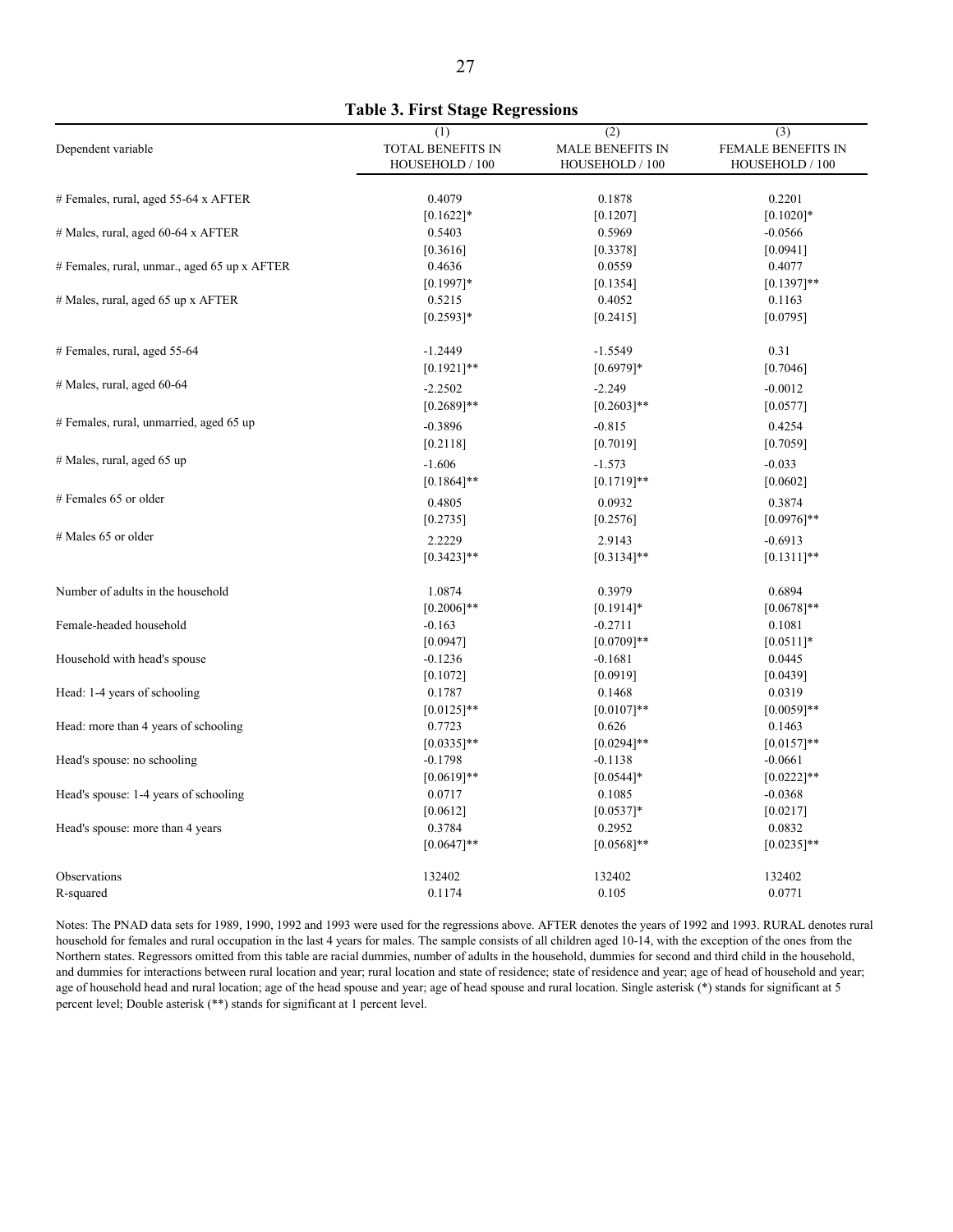|                                              |                                         |              | <b>Table 4.Reduced Form Estimates</b>      |              |                                                     |              |                                                        |              |
|----------------------------------------------|-----------------------------------------|--------------|--------------------------------------------|--------------|-----------------------------------------------------|--------------|--------------------------------------------------------|--------------|
|                                              | (1)<br>(2)<br><b>ENROLLED IN SCHOOL</b> |              | (3)<br><b>WORKED IN REFERENCE</b><br>WEEK? | (4)          | (5)<br><b>WORKED IN REF WEEK</b><br><b>FOR PAY?</b> | (6)          | (7)<br>(8)<br>TOTAL HOURS PER WEEK,<br><b>ALL JOBS</b> |              |
|                                              | <b>BOYS</b>                             | <b>GIRLS</b> | <b>BOYS</b>                                | <b>GIRLS</b> | <b>BOYS</b>                                         | <b>GIRLS</b> | <b>BOYS</b>                                            | <b>GIRLS</b> |
| <b>Elderly variables X AFTER</b>             |                                         |              |                                            |              |                                                     |              |                                                        |              |
| # Females, rural, aged 55-64 x AFTER         | 0.006                                   | 0.035        | 0.015                                      | $-0.059$     | 0.038                                               | $-0.020$     | 1.290                                                  | $-1.354$     |
|                                              | [0.030]                                 | [0.029]      | [0.030]                                    | $[0.026]$ *  | [0.022]                                             | [0.018]      | [1.140]                                                | [0.910]      |
| $#$ Males, rural, aged 60-64 x AFTER         | 0.050                                   | 0.028        | $-0.046$                                   | 0.015        | $-0.052$                                            | 0.018        | $-2.484$                                               | 0.328        |
|                                              | [0.039]                                 | [0.036]      | [0.041]                                    | [0.031]      | [0.031]                                             | [0.023]      | [1.532]                                                | [1.099]      |
| # Females, rural, unmar., aged 65 up x AFTER | $-0.018$                                | 0.070        | $-0.041$                                   | $-0.050$     | $-0.028$                                            | $-0.059$     | $-0.757$                                               | $-2.076$     |
|                                              | [0.040]                                 | [0.037]      | [0.041]                                    | [0.036]      | [0.030]                                             | $[0.025]*$   | [1.601]                                                | [1.313]      |
| # Males, rural, aged 65 up x AFTER           | 0.054                                   | 0.053        | $-0.084$                                   | 0.056        | $-0.001$                                            | $-0.003$     | $-2.146$                                               | 0.998        |
|                                              | [0.034]                                 | [0.033]      | $[0.034]$ *                                | [0.030]      | [0.026]                                             | [0.022]      | [1.247]                                                | [1.054]      |
| <b>F-STAT</b> (p-value):                     | 0.3235                                  | 0.0576       | 0.0914                                     | 0.0477       | 0.2015                                              | 0.1388       | 0.1980                                                 | 0.2936       |
| <b>Elderly Variables, main effects</b>       |                                         |              |                                            |              |                                                     |              |                                                        |              |
| # Females, rural, aged 55-64                 | 0.120                                   | 0.067        | 0.014                                      | 0.022        | $-0.083$                                            | 0.048        | $-3.853$                                               | 1.883        |
|                                              | $[0.039]$ **                            | $[0.033]*$   | [0.295]                                    | [0.030]      | [0.078]                                             | $[0.020]*$   | [6.329]                                                | [1.030]      |
| # Males, rural, aged 60-64                   | $-0.018$                                | 0.032        | 0.067                                      | $-0.012$     | 0.012                                               | $-0.019$     | 1.962                                                  | $-0.520$     |
|                                              | [0.030]                                 | [0.029]      | $[0.032]*$                                 | [0.022]      | [0.026]                                             | $[0.018]$    | [1.253]                                                | [0.814]      |
| $#$ Males, rural, aged 65 up                 | $-0.052$                                | 0.036        | 0.095                                      | 0.011        | 0.013                                               | 0.017        | 1.789                                                  | $-0.157$     |
|                                              | [0.040]                                 | [0.037]      | $[0.041]$ *                                | [0.034]      | [0.031]                                             | [0.025]      | [1.503]                                                | [1.191]      |
| # Females, rural, unmarried, aged 65 up      | 0.047                                   | 0.115        | 0.151                                      | 0.053        | $-0.012$                                            | 0.058        | 1.732                                                  | 3.213        |
|                                              | [0.050]                                 | $[0.046]$ *  | [0.297]                                    | [0.041]      | [0.082]                                             | [0.030]      | [6.483]                                                | $[1.509]*$   |
| # Females 65 or older                        | 0.037                                   | 0.018        | $-0.020$                                   | 0.028        | $-0.058$                                            | 0.021        | $-0.797$                                               | 1.503        |
|                                              | [0.035]                                 | [0.028]      | [0.036]                                    | [0.022]      | [0.032]                                             | [0.020]      | [1.093]                                                | [0.877]      |
| # Males 65 or older                          | 0.024                                   | 0.021        | $-0.006$                                   | $-0.001$     | $-0.008$                                            | 0.003        | $-0.064$                                               | 0.643        |
|                                              | [0.030]                                 | [0.032]      | [0.032]                                    | [0.026]      | [0.029]                                             | [0.024]      | [1.195]                                                | [1.078]      |
| Household location and occupation            |                                         |              |                                            |              |                                                     |              |                                                        |              |
| # Rural female workers older than 15         | $-0.035$                                | $-0.047$     | 0.122                                      | 0.117        | 0.009                                               | 0.010        | 3.698                                                  | 3.354        |
|                                              | $[0.004]$ **                            | $[0.004]$ ** | $[0.005]$ **                               | $[0.004]$ ** | $[0.003]$ **                                        | $[0.003]**$  | $[0.171]$ **                                           | $[0.153]$ ** |
| # Rural male workers older than 15           | $-0.032$                                | $-0.031$     | 0.048                                      | $-0.005$     | 0.001                                               | $-0.007$     | 1.895                                                  | $-0.176$     |
|                                              | $[0.005]$ **                            | $[0.005]**$  | $[0.006]$ **                               | [0.005]      | [0.004]                                             | $[0.003]*$   | $[0.211]$ **                                           | [0.170]      |
| Rural location                               | $-0.106$                                | $-0.069$     | 0.166                                      | 0.026        | $-0.021$                                            | $-0.046$     | 5.298                                                  | $-0.345$     |
|                                              | $[0.016]$ **                            | $[0.016]$ ** | $[0.017]**$                                | [0.013]      | [0.013]                                             | $[0.009]**$  | $[0.643]**$                                            | [0.471]      |
| Metropolitan area?                           | 0.014                                   | 0.008        | $-0.052$                                   | $-0.028$     | $-0.045$                                            | $-0.029$     | $-1.639$                                               | $-0.952$     |
|                                              | $[0.003]$ **                            | $[0.003]$ ** | $[0.003]$ **                               | $[0.002]**$  | $[0.003]$ **                                        | $[0.002]**$  | $[0.115]$ **                                           | $[0.094]$ ** |
| <b>Children's personal characteristics</b>   |                                         |              |                                            |              |                                                     |              |                                                        |              |
| $AGE==11$                                    | $-0.008$                                | $-0.016$     | 0.043                                      | 0.019        | 0.020                                               | 0.012        | 1.477                                                  | 0.600        |
|                                              | $[0.004]*$                              | $[0.004]$ ** | $[0.004]$ **                               | $[0.003]**$  | $[0.003]**$                                         | $[0.002]**$  | $[0.133]$ **                                           | $[0.091]**$  |
| $AGE==12$                                    | $-0.033$                                | $-0.045$     | 0.104                                      | 0.050        | 0.056                                               | 0.030        | 3.638                                                  | 1.805        |
|                                              | $[0.004]$ **                            | $[0.004]$ ** | $[0.005]$ **                               | $[0.003]**$  | $[0.003]$ **                                        | $[0.002]**$  | $[0.148]$ **                                           | $[0.112]$ ** |
| $AGE==13$                                    | $-0.091$                                | $-0.096$     | 0.177                                      | 0.098        | 0.112                                               | 0.067        | 6.882                                                  | 3.727        |
|                                              | $[0.005]$ **                            | $[0.004]$ ** | $[0.005]$ **                               | $[0.004]$ ** | $[0.004]$ **                                        | $[0.003]**$  | $[0.176]$ **                                           | $[0.142]$ ** |
| $AGE = 14$                                   | $-0.155$                                | $-0.149$     | 0.266                                      | 0.149        | 0.191                                               | 0.116        | 11.313                                                 | 5.972        |
|                                              | $[0.005]$ **                            | $[0.005]$ ** | $[0.005]$ **                               | $[0.004]$ ** | $[0.004]$ **                                        | $[0.004]$ ** | $[0.206]$ **                                           | $[0.168]$ ** |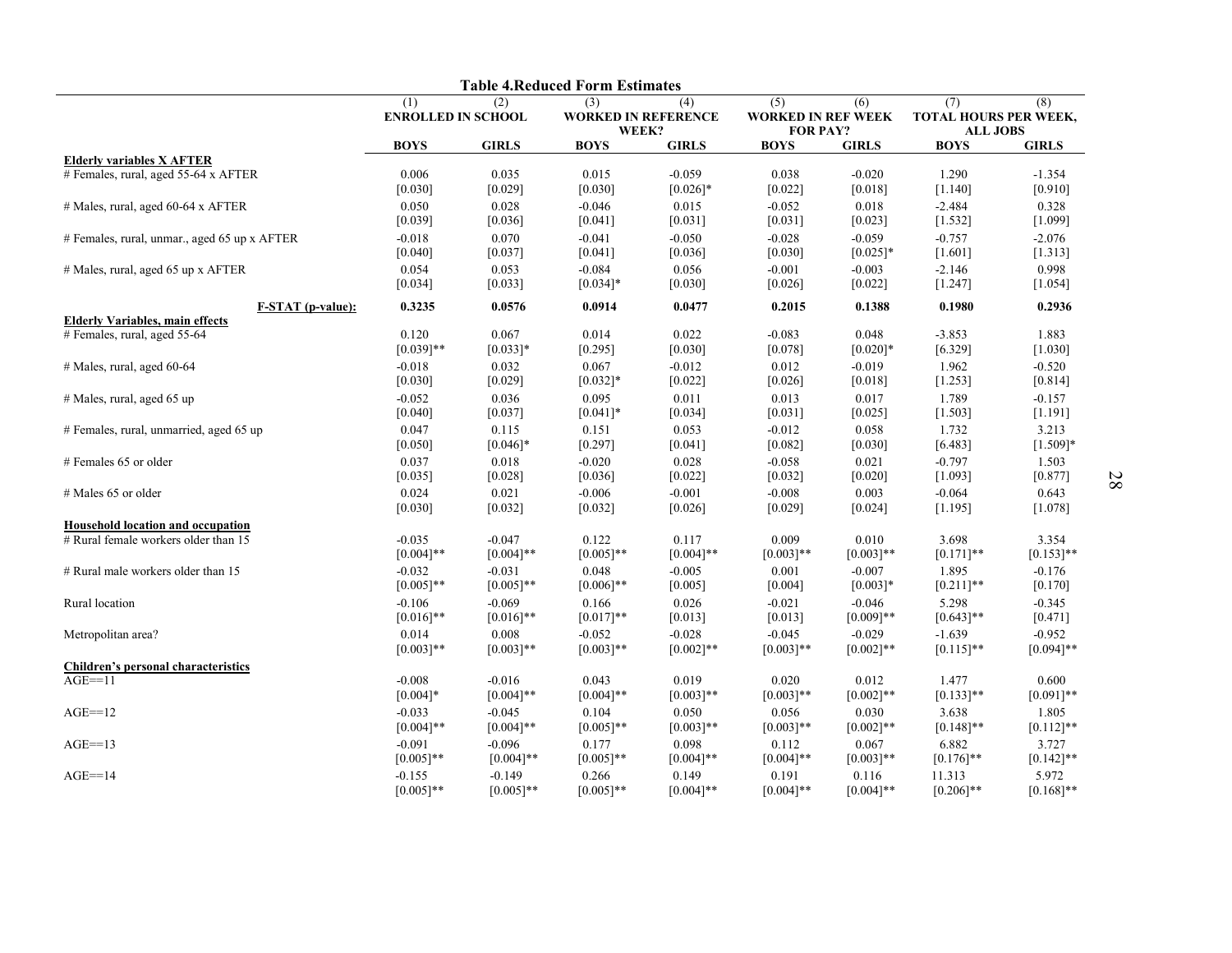|                                         | <b>ENROLLED IN SCHOOL</b> |              |              | <b>WORKED IN REF WEEK?</b> |              | <b>WORKED IN REF</b><br><b>WEEK FOR PAY</b> |              | <b>TOTAL HOURS PER WEEK,</b><br><b>ALL JOBS</b> |
|-----------------------------------------|---------------------------|--------------|--------------|----------------------------|--------------|---------------------------------------------|--------------|-------------------------------------------------|
|                                         | <b>BOYS</b>               | <b>GIRLS</b> | <b>BOYS</b>  | <b>GIRLS</b>               | <b>BOYS</b>  | <b>GIRLS</b>                                | <b>BOYS</b>  | <b>GIRLS</b>                                    |
| Sibling presence and family composition | 0.169                     | 0.152        | $-0.202$     | 0.019                      | $-0.091$     | 0.017                                       | $-8.766$     | 0.247                                           |
| Son or daughter of the head             | $[0.034]$ **              | $[0.024]$ ** | $[0.032]$ ** | [0.013]                    | $[0.029]$ ** | [0.010]                                     | $[1.228]$ ** | $[0.505]$                                       |
| Other relative to the head              | 0.146                     | 0.124        | $-0.178$     | 0.033                      | $-0.067$     | 0.028                                       | $-7.543$     | 0.946                                           |
|                                         | $[0.034]$ **              | $[0.023]$ ** | $[0.032]$ ** | $[0.013]$ **               | $[0.029]*$   | $[0.009]**$                                 | $[1.217]**$  | $[0.477]*$                                      |
| # Children 0-4 in household             | $-0.043$                  | $-0.047$     | 0.019        | 0.003                      | 0.015        | 0.002                                       | 0.790        | 0.266                                           |
|                                         | $[0.003]**$               | $[0.003]**$  | $[0.003]**$  | [0.002]                    | $[0.002]**$  | [0.002]                                     | $[0.106]$ ** | $[0.092]**$                                     |
| # Children 5-9 in household             | $-0.012$                  | $-0.013$     | 0.014        | 0.003                      | 0.003        | 0.000                                       | 0.403        | 0.095                                           |
|                                         | $[0.003]**$               | $[0.002]**$  | $[0.003]**$  | [0.002]                    | [0.002]      | [0.002]                                     | $[0.103]$ ** | [0.085]                                         |
| Oldest child in family                  | $-0.010$                  | 0.027        | 0.052        | 0.029                      | 0.018        | 0.010                                       | 1.936        | 1.069                                           |
|                                         | [0.008]                   | $[0.008]**$  | $[0.009]**$  | $[0.007]**$                | $[0.007]*$   | [0.005]                                     | $[0.327]$ ** | $[0.260]$ **                                    |
| Youngest child in family                | $-0.004$                  | 0.003        | $-0.011$     | $-0.003$                   | $-0.010$     | $-0.009$                                    | $-0.294$     | $-0.096$                                        |
|                                         | [0.004]                   | [0.004]      | $[0.005]*$   | [0.004]                    | $[0.004]*$   | $[0.003]**$                                 | [0.179]      | $[0.149]$                                       |
| Only child in family                    | $-0.025$                  | $-0.016$     | 0.009        | 0.005                      | 0.004        | 0.009                                       | 0.362        | 0.262                                           |
|                                         | $[0.007]**$               | $[0.007]*$   | [0.008]      | [0.006]                    | [0.006]      | [0.005]                                     | $[0.294]$    | $[0.223]$                                       |
| # Children in family                    | $-0.001$                  | 0.005        | 0.004        | 0.009                      | 0.002        | 0.006                                       | 0.158        | 0.348                                           |
|                                         | [0.002]                   | $[0.002]$ ** | $[0.002]*$   | $[0.001]**$                | [0.001]      | $[0.001]**$                                 | $[0.067]*$   | $[0.056]$ **                                    |
| <b>Adults and household structure</b>   |                           |              |              |                            |              |                                             |              |                                                 |
| Female-headed household                 | 0.026                     | 0.029        | $-0.025$     | 0.001                      | 0.012        | 0.010                                       | $-0.863$     | $-0.248$                                        |
|                                         | $[0.012]*$                | $[0.011]$ ** | $[0.011]*$   | [0.009]                    | [0.010]      | [0.008]                                     | [0.454]      | [0.358]                                         |
| Household with head's spouse            | 0.138                     | 0.114        | $-0.024$     | $-0.029$                   | $-0.050$     | 0.016                                       | $-1.089$     | $-1.206$                                        |
|                                         | $[0.031]$ **              | $[0.026]$ ** | [0.045]      | $[0.031]$                  | [0.031]      | [0.031]                                     | [1.613]      | $[1.022]$                                       |
| Head: 1-4 years of schooling            | 0.078                     | 0.053        | $-0.030$     | $-0.017$                   | $-0.028$     | $-0.016$                                    | $-1.480$     | $-0.747$                                        |
|                                         | $[0.005]**$               | $[0.004]$ ** | $[0.005]$ ** | $[0.004]$ **               | $[0.004]$ ** | $[0.003]**$                                 | $[0.176]$ ** | $[0.147]$ **                                    |
| Head: more than 4 years of schooling    | 0.123                     | 0.083        | $-0.079$     | $-0.043$                   | $-0.066$     | $-0.044$                                    | $-3.199$     | $-1.900$                                        |
|                                         | $[0.005]**$               | $[0.005]$ ** | $[0.005]**$  | $[0.004]$ **               | $[0.004]$ ** | $[0.003]**$                                 | $[0.193]$ ** | $[0.153]$ **                                    |
| Head's spouse: no schooling             | $-0.143$                  | $-0.113$     | 0.024        | 0.029                      | 0.059        | $-0.005$                                    | 1.106        | 1.200                                           |
|                                         | $[0.030]$ **              | $[0.024]$ ** | [0.044]      | [0.030]                    | $[0.030]*$   | [0.031]                                     | $[1.571]$    | [0.981]                                         |
| Head's spouse: 1-4 years of schooling   | $-0.055$                  | $-0.054$     | 0.017        | 0.022                      | 0.033        | $-0.018$                                    | 0.413        | 0.588                                           |
|                                         | [0.029]                   | $[0.024]*$   | [0.044]      | [0.030]                    | [0.030]      | [0.031]                                     | [1.563]      | $[0.971]$                                       |
| Head's spouse: more than 4 years        | $-0.045$                  | $-0.031$     | $-0.016$     | 0.011                      | 0.011        | $-0.03$                                     | $-0.84$      | 0.137                                           |
|                                         | [0.029]                   | [0.024]      | [0.044]      | [0.030]                    | [0.030]      | [0.031]                                     | [1.561]      | [0.969]                                         |
| Observations                            | 66805                     | 65597        | 66805        | 65597                      | 66805        | 65597                                       | 66796        | 65591                                           |
| R-squared                               | 0.1590                    | 0.1397       | 0.2637       | 0.1448                     | 0.0886       | 0.0613                                      | 0.2445       | 0.1207                                          |

Notes:<br>The PNAD data sets for 1989, 1990, 1992 and 1993 were used for the regressions above. Sample consists of all children aged 10-14 not from the Northern region (where<br>rural households were not covered by the survey).<br>

Single asterisk (\*) stands for significant at 5 percent level; Double asterisk (\*\*) stands for significant at 1 percent level. Both are two-tailed tests.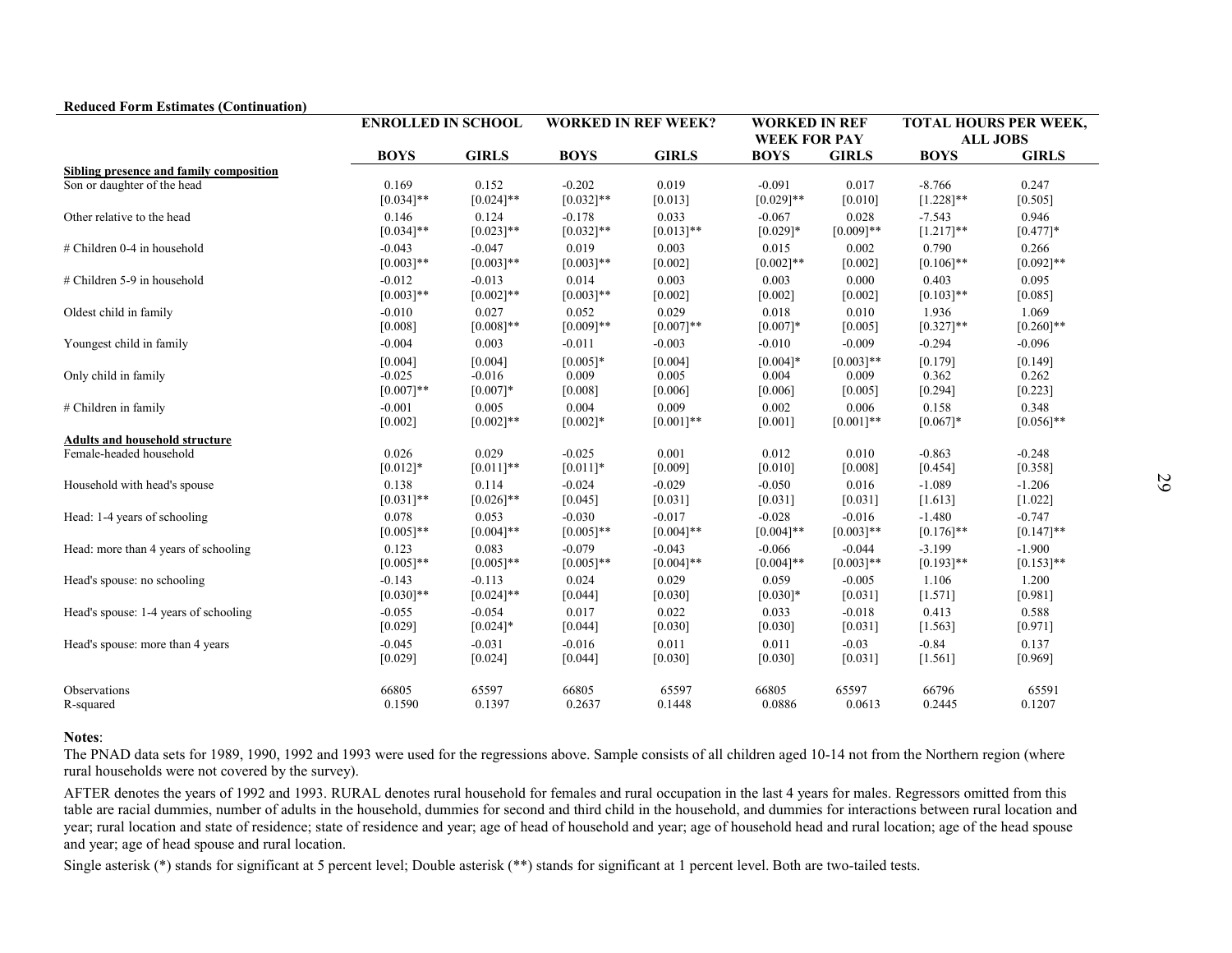|                                                                                 |                   | <b>BOYS</b>                                                    |                                   |                   | <b>GIRLS</b>                      |                                   |
|---------------------------------------------------------------------------------|-------------------|----------------------------------------------------------------|-----------------------------------|-------------------|-----------------------------------|-----------------------------------|
|                                                                                 | <b>ACTUAL</b>     | <b>COUNTER-</b><br><b>FACTUAL</b>                              | <b>EFFECT OF</b><br><b>REFORM</b> | <b>ACTUAL</b>     | <b>COUNTER-</b><br><b>FACTUAL</b> | <b>EFFECT OF</b><br><b>REFORM</b> |
| ENROLLED IN SCHOOL                                                              | 0.709<br>[0.0110] | 0.676<br>[0.0155]                                              | 0.0324<br>[0.0179]                | 0.790<br>[0.0093] | 0.739<br>[0.0163]                 | 0.0506<br>[0.0188]                |
| WORKED IN REFERENCE WEEK                                                        | 0.504<br>[0.0126] | 0.547<br>[0.0161]                                              | $-0.0436$<br>[0.0188]             | 0.240<br>[0.0105] | 0.249<br>[0.0133]                 | $-0.0089$<br>[0.0141]             |
| WORKED IN REF WEEK FOR PAY                                                      | 0.100<br>[0.0080] | 0.107<br>[0.0125]                                              | $-0.0074$<br>[0.0144]             | 0.055<br>[0.0062] | 0.070<br>[0.0101]                 | $-0.0148$<br>[0.0113]             |
| TOTAL HOURS PER WEEK, ALL JOBS                                                  | 15.06<br>[0.407]  | 16.23<br>[0.633]                                               | $-1.168$<br>[0.712]               | 6.64<br>[0.337]   | 7.08<br>[0.539]                   | $-0.435$<br>[0.568]               |
| Panel 2. Actual and Counterfactual Estimates of Aggregate Effects of the Reform |                   |                                                                |                                   |                   |                                   |                                   |
|                                                                                 |                   |                                                                | Male benefits                     |                   | Female benefits                   | Total benefits                    |
| Number of families affected by the reform<br>Additional benefit income, total   |                   | In Millions of households<br>In Millions of Reais of 1997, per | 0.37                              |                   | 0.45                              | 0.69                              |
|                                                                                 |                   | month                                                          |                                   |                   |                                   |                                   |
|                                                                                 |                   |                                                                | <b>Boys</b>                       |                   | Girls                             | All                               |
|                                                                                 |                   |                                                                |                                   |                   |                                   | 73.22                             |
| Increase in enrollment, total<br>Increase in enrollment                         |                   | In Thousands of children<br>In percent of 10-14 population     | 12.35<br>28.80<br>0.29            |                   | 27.79<br>44.41<br>0.45            | 40.14<br>0.37                     |

|                                                                               |                                                                | Male benefits | Female benefits | Total benefits |
|-------------------------------------------------------------------------------|----------------------------------------------------------------|---------------|-----------------|----------------|
| Number of families affected by the reform<br>Additional benefit income, total | In Millions of households<br>In Millions of Reais of 1997, per | 0.37          | 0.45            | 0.69           |
|                                                                               | month                                                          | 12.35         | 27.79           | 40.14          |
|                                                                               |                                                                | <b>Boys</b>   | Girls           | All            |
| Increase in enrollment, total                                                 | In Thousands of children                                       | 28.80         | 44.41           | 73.22          |
| Increase in enrollment                                                        | In percent of 10-14 population                                 | 0.29          | 0.45            | 0.37           |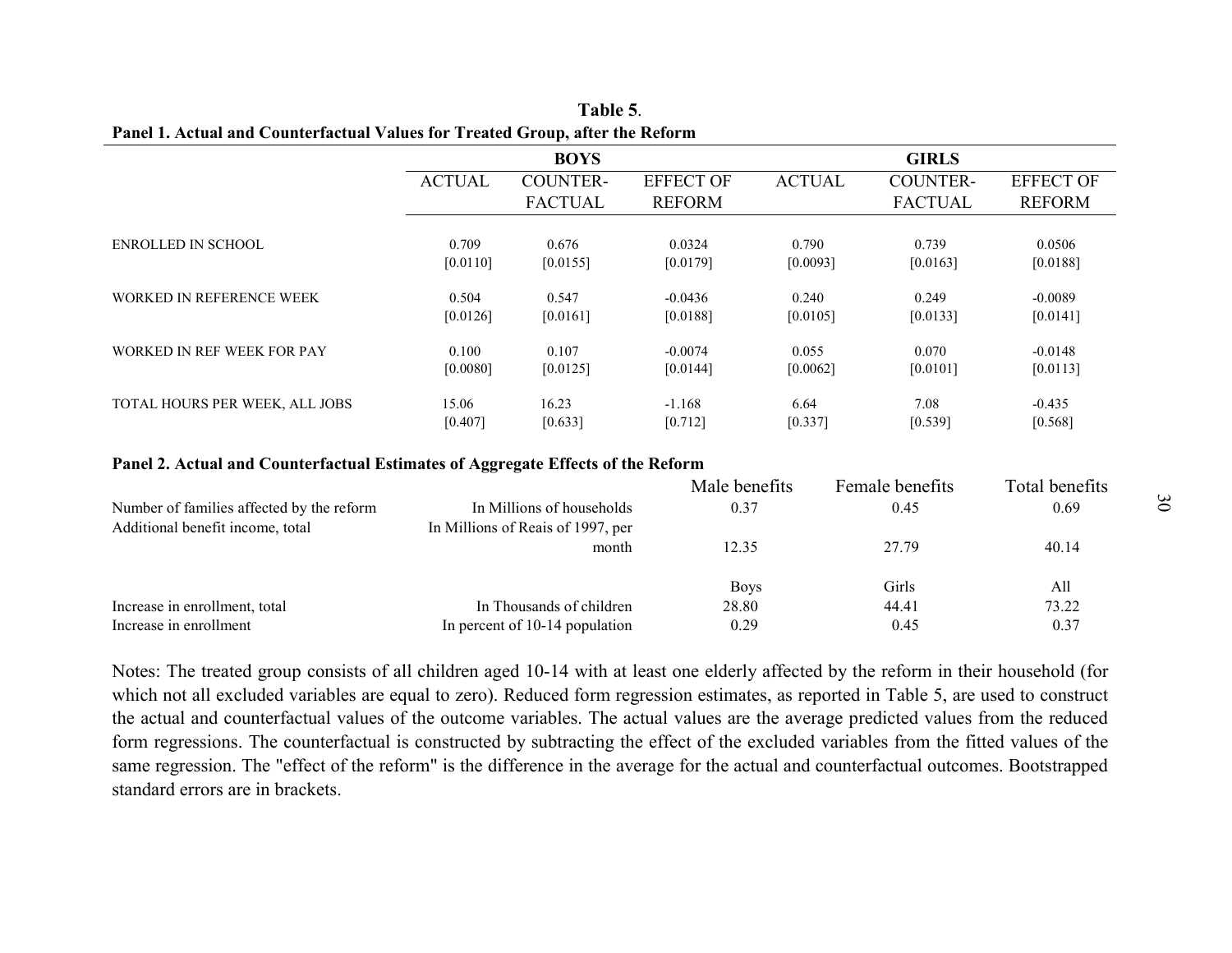|                                             | (1)<br><b>OLS</b>           | (2)<br>IV             | (3)<br>IV                 | (4)<br><b>OLS</b>                       | (5)<br>IV               | (6)<br>IV                |
|---------------------------------------------|-----------------------------|-----------------------|---------------------------|-----------------------------------------|-------------------------|--------------------------|
|                                             |                             | <b>BOYS</b>           | <b>ENROLLED IN SCHOOL</b> |                                         | <b>GIRLS</b>            |                          |
| Total benefits in household                 | 0.0008<br>$[0.0002]$ ***    | 0.029<br>[0.0450]     |                           | 0.0002<br>[0.0003]                      | 0.0625<br>$[0.0302]$ ** |                          |
| Female benefits in household                |                             |                       | $-0.0914$<br>[0.1549]     |                                         |                         | 0.1263<br>[0.0774]       |
| Male benefits in household                  |                             |                       | 0.1379<br>[0.1618]        |                                         |                         | 0.0389<br>[0.0383]       |
| $F-test$ : female = male benefits (P-value) |                             |                       | 0.4273                    |                                         |                         | 0.355                    |
|                                             |                             |                       |                           | <b>WORKED IN REFERENCE WEEK?</b>        |                         |                          |
|                                             |                             | <b>BOYS</b>           |                           |                                         | <b>GIRLS</b>            |                          |
| Total benefits in household                 | $-0.0015$<br>$[0.0003]$ *** | $-0.0629$<br>[0.0505] |                           | $-0.0011$<br>$[0.0002]$ ***             | 0.0019<br>[0.0217]      |                          |
| Female benefits in household                |                             |                       | $-0.0525$<br>[0.1217]     |                                         |                         | $-0.1169$<br>[0.0724]    |
| Male benefits in household                  |                             |                       | $-0.0723$<br>[0.1185]     |                                         |                         | 0.0459<br>[0.0357]       |
| $F-test$ : female = male benefits (P-value) |                             |                       | 0.9275                    |                                         |                         | 0.0634                   |
|                                             |                             |                       |                           | <b>WORKED IN REFERENCE WEEK FOR PAY</b> |                         |                          |
|                                             |                             | <b>BOYS</b>           |                           |                                         | <b>GIRLS</b>            |                          |
| Total benefits in household                 | $-0.0011$<br>$[0.0003]$ *** | $-0.0208$<br>[0.0335] |                           | $-0.0007$<br>$[0.0001]$ ***             | $-0.0133$<br>[0.0160]   |                          |
| Female benefits in household                |                             |                       | 0.0051<br>[0.0851]        |                                         |                         | $-0.1022$<br>$[0.0547]*$ |
| Male benefits in household                  |                             |                       | $-0.0441$<br>[0.0827]     |                                         |                         | 0.0197<br>[0.0248]       |
| $F-test$ : female = male benefits (P-value) |                             |                       | 0.7466                    |                                         |                         | 0.0594                   |
|                                             |                             | <b>BOYS</b>           |                           | <b>TOTAL HOURS PER WEEK, ALL JOBS</b>   | <b>GIRLS</b>            |                          |
|                                             |                             |                       |                           |                                         |                         |                          |
| Total benefits in household                 | $-0.0526$<br>$[0.0101]***$  | $-1.3758$<br>[1.7727] |                           | $-0.0353$<br>$[0.0066]$ ***             | $-0.2387$<br>[0.7629]   |                          |
| Female benefits in household                |                             |                       | 1.0605<br>[4.9559]        |                                         |                         | $-3.8236$<br>[2.5106]    |
| Male benefits in household                  |                             |                       | $-3.5878$<br>[5.0102]     |                                         |                         | 1.088<br>[1.1603]        |
| $F-test$ : female = male benefits (P-value) |                             |                       | 0.609                     |                                         |                         | 0.1037                   |

### **Table 6. Estimates Of The Effect Of Monthly Benefits Coefficient is The Estimated Effect of \$100 in Social Security Income**

Notes:

The PNAD data sets for 1989, 1990, 1992 and 1993 were used for the regressions above. Sample consists of all children aged 10-14 not from the Northern region (where rural households were not covered by the survey).

Instruments for the benefit amount variables are # Females, rural, aged 55-64 x AFTER; # Males, rural, aged 60-64 x AFTER; # Females, rural, unmarried, aged 65 up x AFTER; and # Males, rural, aged 65 up x AFTER.

Additional controls are the same as in Table 4. (\*), (\*\*) and (\*\*\*) denote significance at the 10, 5 and 1 percent level respectively.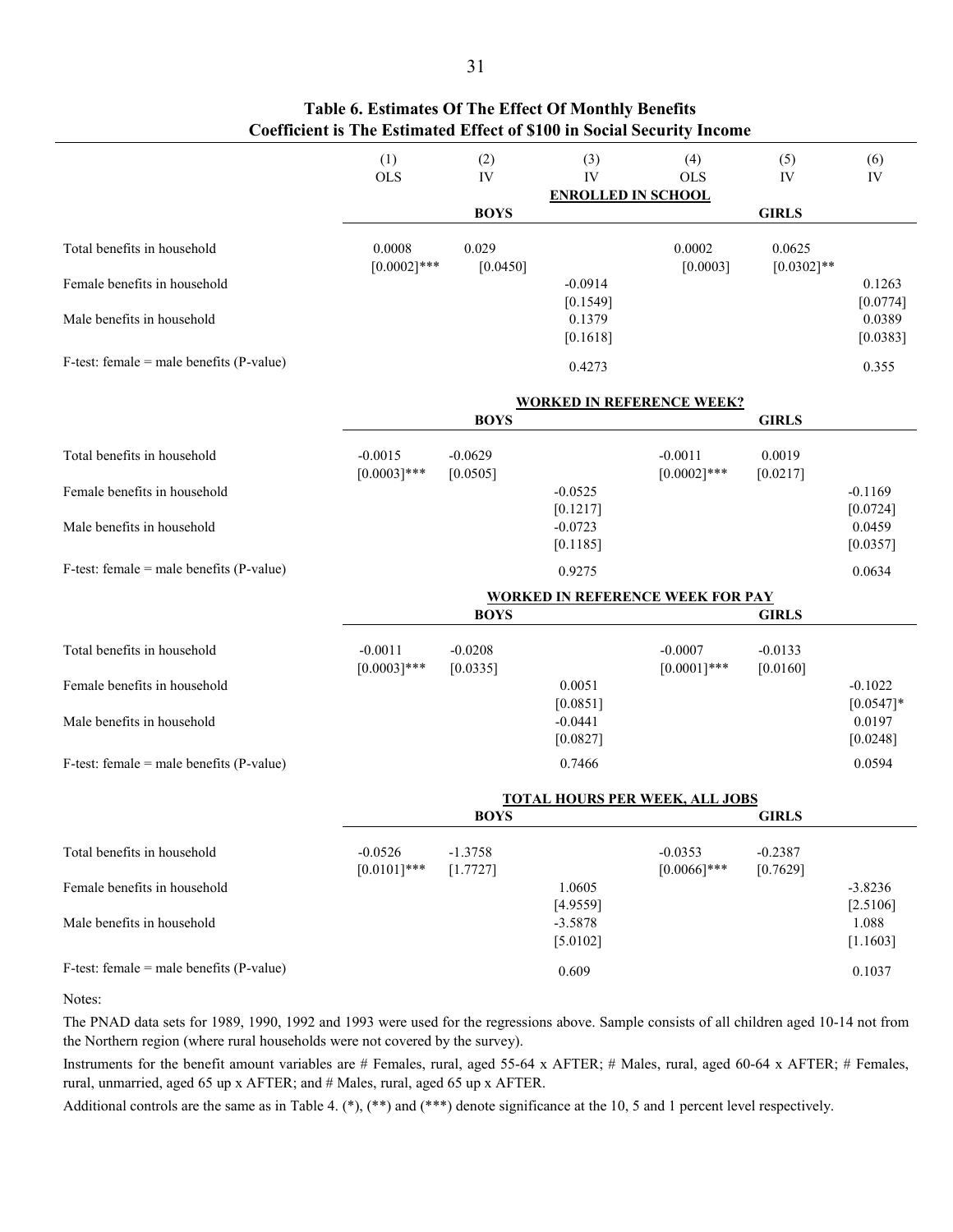|                                        |            |             | Table 7.Instrumental Variables Estimates Of The Effect Of Benefits For Different Subsamples |                 |                 |              |                 |                 |                 |    |
|----------------------------------------|------------|-------------|---------------------------------------------------------------------------------------------|-----------------|-----------------|--------------|-----------------|-----------------|-----------------|----|
|                                        |            | <b>BOYS</b> | DEPENDENT VARIABLE: ENROLLED IN SCHOOL                                                      |                 |                 | <b>GIRLS</b> |                 |                 |                 |    |
|                                        |            |             | (1)                                                                                         | (2a)            | (2b)            |              | (3)             | (4a)            | (4b)            |    |
|                                        | Prop. full | Mean dep.   | <b>TOTAL</b>                                                                                | <b>MALE</b>     | <b>FEMALE</b>   | Mean dep     | <b>TOTAL</b>    | <b>MALE</b>     | <b>FEMALE</b>   |    |
| <b>SAMPLE</b>                          | sample     | Variable    | <b>BENEFITS</b>                                                                             | <b>BENEFITS</b> | <b>BENEFITS</b> | variable     | <b>BENEFITS</b> | <b>BENEFITS</b> | <b>BENEFITS</b> |    |
| 1) Full Sample                         | 1.000      | 0.690       | 0.029                                                                                       | 0.138           | $-0.091$        | 0.746        | 0.063           | 0.039           | 0.126           |    |
|                                        |            |             | [0.0450]                                                                                    | [0.1618]        | [0.1549]        |              | $[0.0302]**$    | [0.0383]        | [0.0774]        |    |
| 2) Children 10-11                      | 0.410      | 0.794       | $-0.0124$                                                                                   | 0.017           | $-0.0557$       | 0.838        | 0.002           | 0.0193          | $-0.0754$       |    |
|                                        |            |             | [0.0546]                                                                                    | [0.0897]        | [0.1114]        |              | [0.0191]        | [0.0292]        | [0.0981]        |    |
| 3) Children 12-14                      | 0.590      | 0.630       | 0.0405                                                                                      | 0.0709          | $-0.076$        | 0.689        | 0.0399          | $-0.006$        | 0.198           |    |
|                                        |            |             | [0.0497]                                                                                    | [0.0659]        | [0.1389]        |              | [0.0335]        | [0.0430]        | [0.1203]        |    |
| 4) Household with 50 or older person   | 0.306      | 0.689       | 0.097                                                                                       | 0.136           | 0.027           | 0.746        | 0.058           | 0.037           | 0.156           |    |
|                                        |            |             | [0.0799]                                                                                    | [0.1236]        | [0.1351]        |              | $[0.0317]*$     | [0.0373]        | [0.1052]        |    |
| 5) Household in a rural location       | 0.281      | 0.678       | $-0.058$                                                                                    | $-0.350$        | 0.085           | 0.725        | 0.022           | 0.012           | 0.172           |    |
|                                        |            |             | [0.1407]                                                                                    | [0.3893]        | [0.2609]        |              | [0.0252]        | [0.0341]        | [0.3642]        |    |
| 6) Pre reform: 89-90, After: 95-97     | N/A        | 0.736       | 0.042                                                                                       | 0.069           | $-0.031$        | 0.781        | 0.036           | 0.011           | 0.113           |    |
|                                        |            |             | $[0.0201]$ **                                                                               | $[0.0358]$ *    | [0.0768]        |              | $[0.0162]$ **   | [0.0270]        | [0.0743]        |    |
| 7) Household in Northeastern           | 0.350      | 0.672       | 0.022                                                                                       | 0.125           | $-0.093$        | 0.765        | 0.158           | 0.122           | 0.268           |    |
|                                        |            |             | [0.0444]                                                                                    | [0.1352]        | [0.1292]        |              | [0.1061]        | [0.1360]        | [0.2970]        |    |
| 8) Head has $<$ 4 years of schooling   | 0.699      | 0.679       | 0.049                                                                                       | 0.276           | $-0.468$        | 0.739        | 0.069           | 0.033           | 0.090           |    |
|                                        |            |             | [0.0356]                                                                                    | [0.3255]        | [0.7414]        |              | $[0.0367]*$     | [0.0707]        | $[0.0505]*$     |    |
| 9) Presence of children younger than 5 | 0.311      | 0.674       | 0.042                                                                                       | 0.072           | $-0.152$        | 0.747        | 0.016           | 0.071           | $-0.079$        |    |
|                                        |            |             | [0.0458]                                                                                    | [0.0630]        | [0.2350]        |              | [0.0446]        | [0.0752]        | [0.1048]        | 32 |
| 10) Presence of children aged 5 to 9   | 0.532      | 0.694       | 0.039                                                                                       | 0.206           | $-0.033$        | 0.754        | 0.059           | 0.031           | 0.193           |    |
|                                        |            |             | [0.0568]                                                                                    | [0.2097]        | [0.0987]        |              | $[0.0356]$ *    | [0.0439]        | [0.1518]        |    |
|                                        |            |             | DEPENDENT VARIABLE: WORKED IN REFERENCE WEEK                                                |                 |                 |              |                 |                 |                 |    |
| 1) Full Sample                         | 1.000      | 0.690       | $-0.0629$                                                                                   | $-0.0723$       | $-0.0525$       | 0.746        | 0.0019          | 0.0459          | $-0.1169$       |    |
|                                        |            |             | [0.0505]                                                                                    | [0.1185]        | [0.1217]        |              | [0.0217]        | [0.0357]        | [0.0724]        |    |
| 2) Children 10-11                      | 0.410      | 0.794       | $-0.033$                                                                                    | $-0.029$        | $-0.040$        | 0.838        | $-0.018$        | 0.007           | $-0.127$        |    |
|                                        |            |             | [0.0661]                                                                                    | [0.0990]        | [0.1314]        |              | [0.0183]        | [0.0248]        | [0.0971]        |    |
| 3) Children 12-14                      | 0.590      | 0.630       | $-0.036$                                                                                    | $-0.034$        | $-0.044$        | 0.689        | 0.040           | 0.073           | $-0.074$        |    |
|                                        |            |             | [0.0489]                                                                                    | [0.0571]        | [0.1184]        |              | [0.0334]        | [0.0483]        | [0.0916]        |    |

Notes: This table reports the coefficients on total benefits, male benefits and female benefits in regression similar to the ones reported in Table 6. An adult is defined as a person older than 20. (\*), (\*\*) and (\*\*\*) den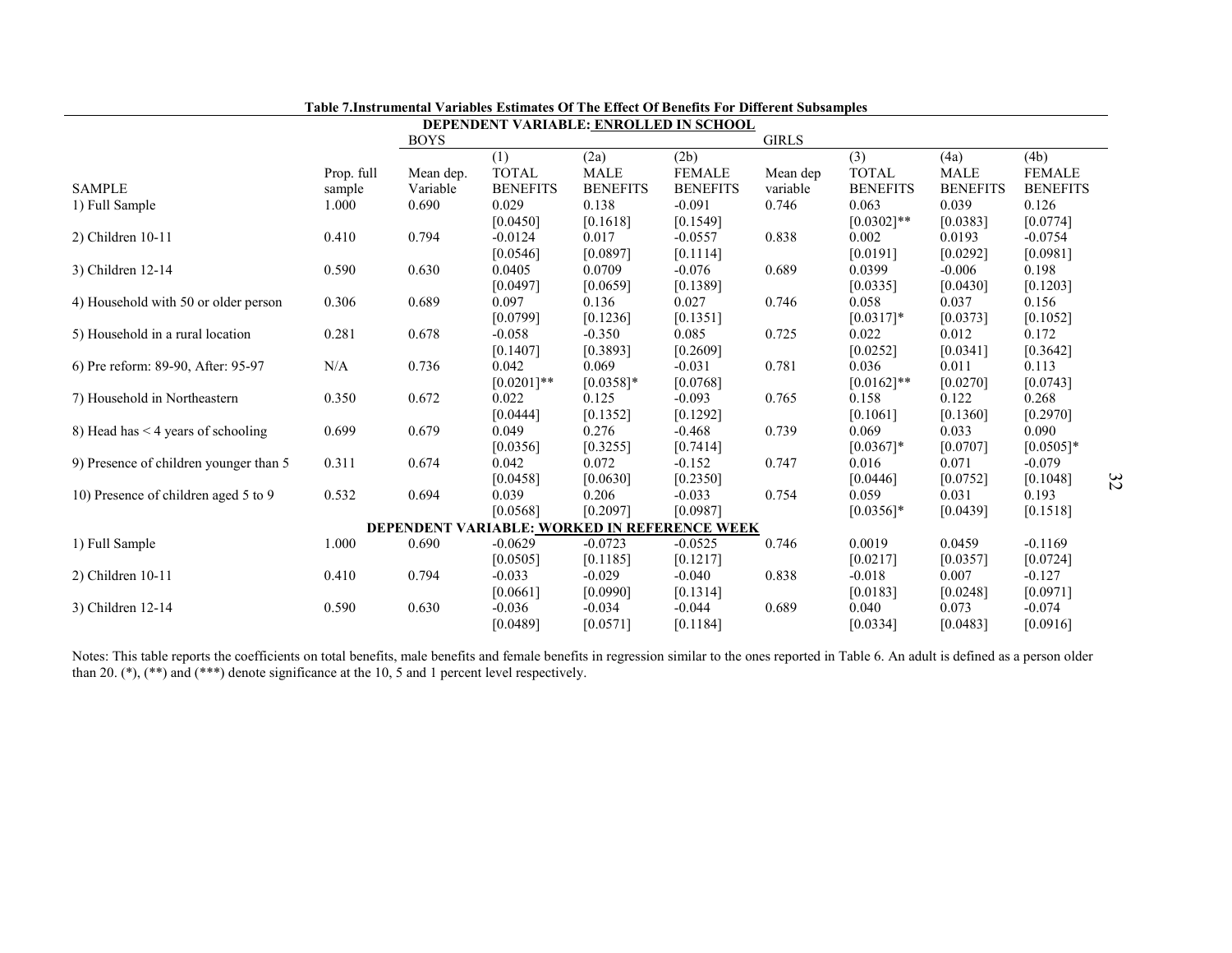#### **Table 8. Reduced Form Estimates**

#### **Has The Reform Changed The Percentage Of Elderly Coresiding With Children 10 To 14 ?**

| Variable                              |                    | # BOYS 10-14 IN HOUSEHOLD | # GIRLS 10-14 IN HOUSEHOLD |                      |  |
|---------------------------------------|--------------------|---------------------------|----------------------------|----------------------|--|
| Sample                                | <b>ELDERLY MEN</b> | <b>ELDERLY WOMEN</b>      | <b>ELDERLY MEN</b>         | <b>ELDERLY WOMEN</b> |  |
| Became eligible due to reform, AFTER  | 0.0413             | $-0.0066$                 | $-0.0044$                  | 0.0308               |  |
|                                       | [0.0238]           | [0.0208]                  | [0.0219]                   | [0.0232]             |  |
| Benefits doubled due to reform, AFTER | 0.0204             | $-0.0091$                 | $-0.0248$                  | 0.0245               |  |
|                                       | [0.0196]           | [0.0252]                  | [0.0260]                   | [0.0189]             |  |
| <b>F-STAT</b> (p-value):              | 0.2167             | 0.4987                    | 0.3137                     | 0.9331               |  |
| <b>Observations</b>                   | 75601              | 87635                     | 75601                      | 87635                |  |
| R-squared                             | 0.0556             | 0.0371                    | 0.0517                     | 0.0322               |  |

Notes: The PNAD data sets for 1989, 1990, 1992 and 1993 were used for the regressions above. AFTER denotes the years of 1992 and 1993. "Became eligible due to reform" denotes males 60 to 64 with rural occupations (in the last 4 years) or females 55 to 64 living in a rural location, or females 65 or older, married and living in a rural location. "Benefits doubled due to reform" denotes males 65 or older with rural occupations (in the last 4 years), or females 65 or older, unmarried, living in a rural location. Sample consists of all people 50 or older, living in regions other than the Northern states, where rural households were not surveyed.

Regressors omitted from this table are dummies for interactions between rural location and year, rural location and age, age and year, and rural location and state of residence, plus dummies for married status and metropolitan area. Single asterisk (\*) stands for significant at 5 percent level; Double asterisk (\*\*) stands for significant at 1 percent level.F-Stat is the test for joint significance for the coefficients reported in this table.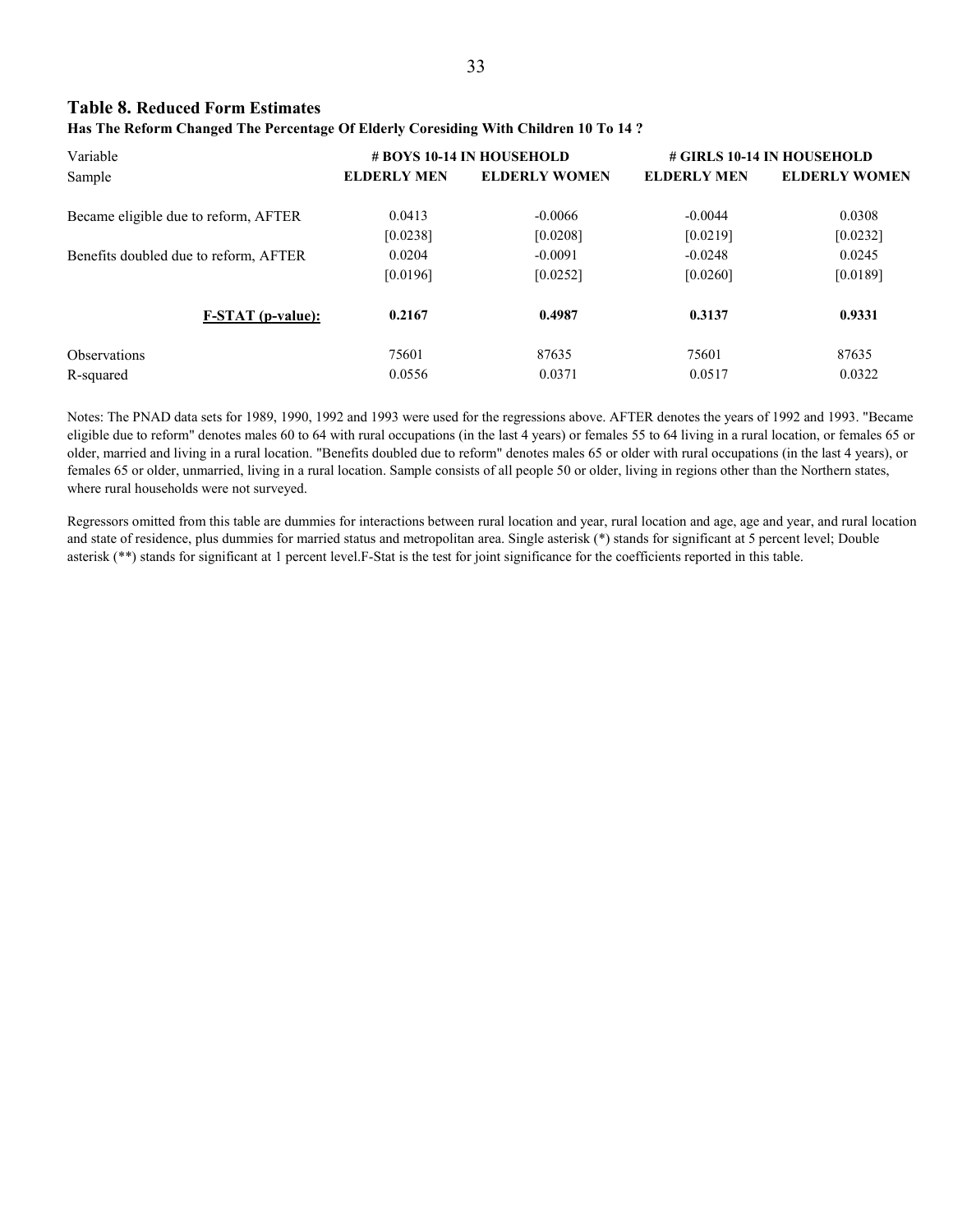



The figures above show the time series behavior of the proportion of boys and girls who "worked in the reference week" from the PNAD household survey. The vertical line on 91 divides the period in before and after the reform.



The figures above show the time series behavior of the proportion of boys and girls who are "enrolled in school" from the PNAD household survey. The vertical line on 91 divides the period in before and after the reform.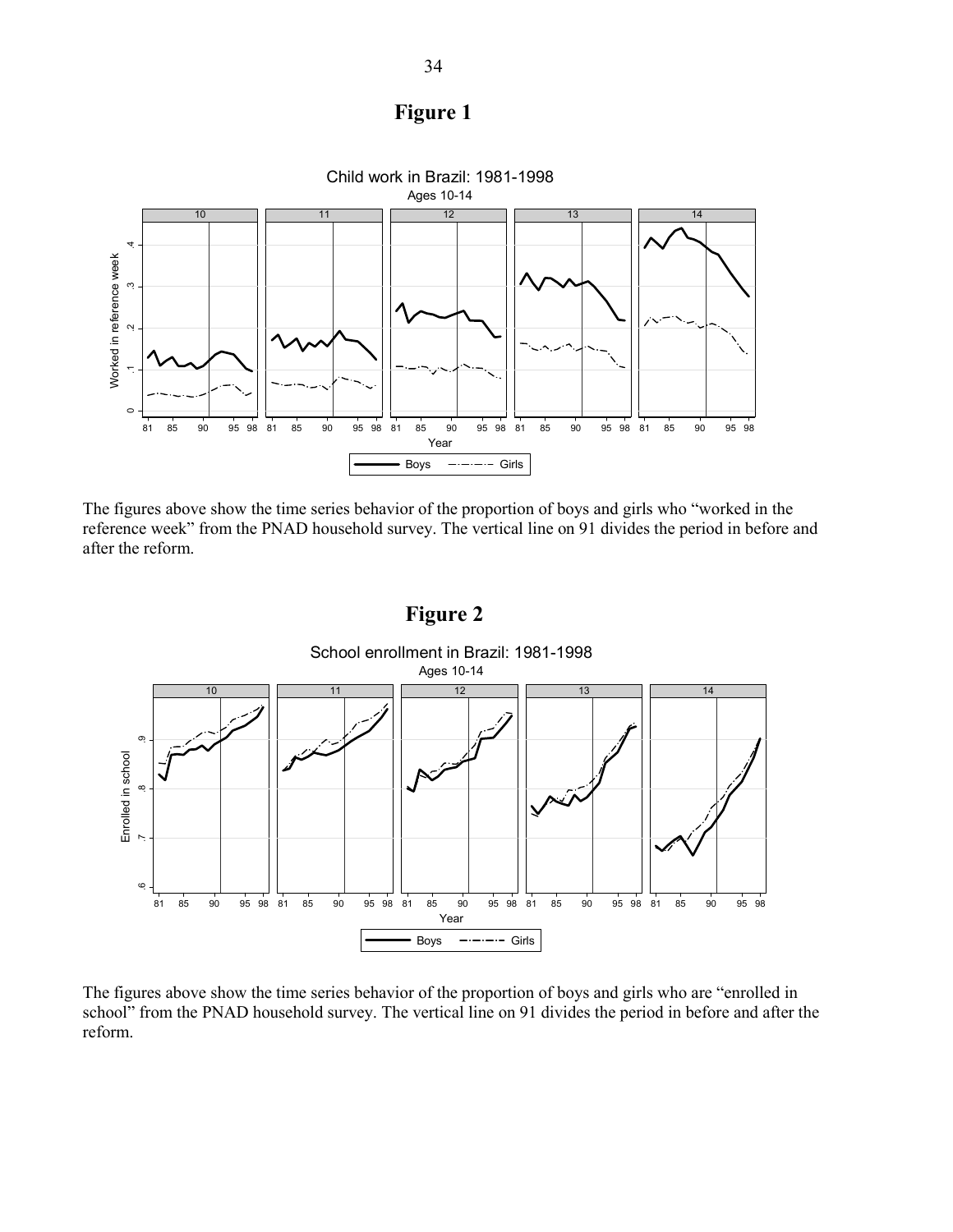$2^{2}$  But Kruger (2007) finds that positive shocks to coffee production increase child labor in Brazilian coffee production counties

 $3$  Before the reform, old-age benefits for rural workers were flat and equal to 50 percent of the minimum wage. After the reform, rural workers could opt for benefits based on past earnings, but the vast majority of rural old-age beneficiaries had benefits equal to the minimum benefit, fixed by the reform at one minimum wage. For a longer and more detailed account of the reform, see de Carvalho Filho (2000A).

<sup>4</sup> This research strategy is akin to the papers by Duflo (1999) and Bertrand, Miller and Mullainathan (2003) that explored the effects of social pensions in South Africa on respectively children health outcomes and labor force participation of prime-aged males coresiding with pensioners.

 $5$  Source: ILO (1996), based on statistics organized by Ashagrie (1993), as quoted in Basu (1999).

<sup>6</sup> From now on, when I refer to children, I mean age 10-14.

<sup>7</sup> Krueger (1996) argues that compulsory schooling laws are usually not enforced in developing countries.

 $8\,$  For an evaluation of the PETI program, see World Bank

<sup>9</sup> After 1990 there were changes in the survey instrument affecting the labor participation questions. That will bias the estimates for this paper if those changes affect observed responses in a manner that is correlated with the presence of rural workers affected by the reform in one's household.

<sup>10</sup> The estimates in this paper are not significantly affected by this change.

 $11$ . It is crucial that there be no changes in living arrangements for this empirical strategy to provide consistent estimates. In Section VI I argue that endogeneity of living arrangements and selection problems does not seem to be a major problem.

 $12$  It is implicitly assumed that the effect of living with an elderly is time-invariant during the period covered by this paper.

 $13$ . The results in this paper are robust to exclusion of variables capturing the presence of siblings' availability and their characteristics.

<sup>&</sup>lt;sup>1</sup> Edmonds (2007) is an useful review of the literature.